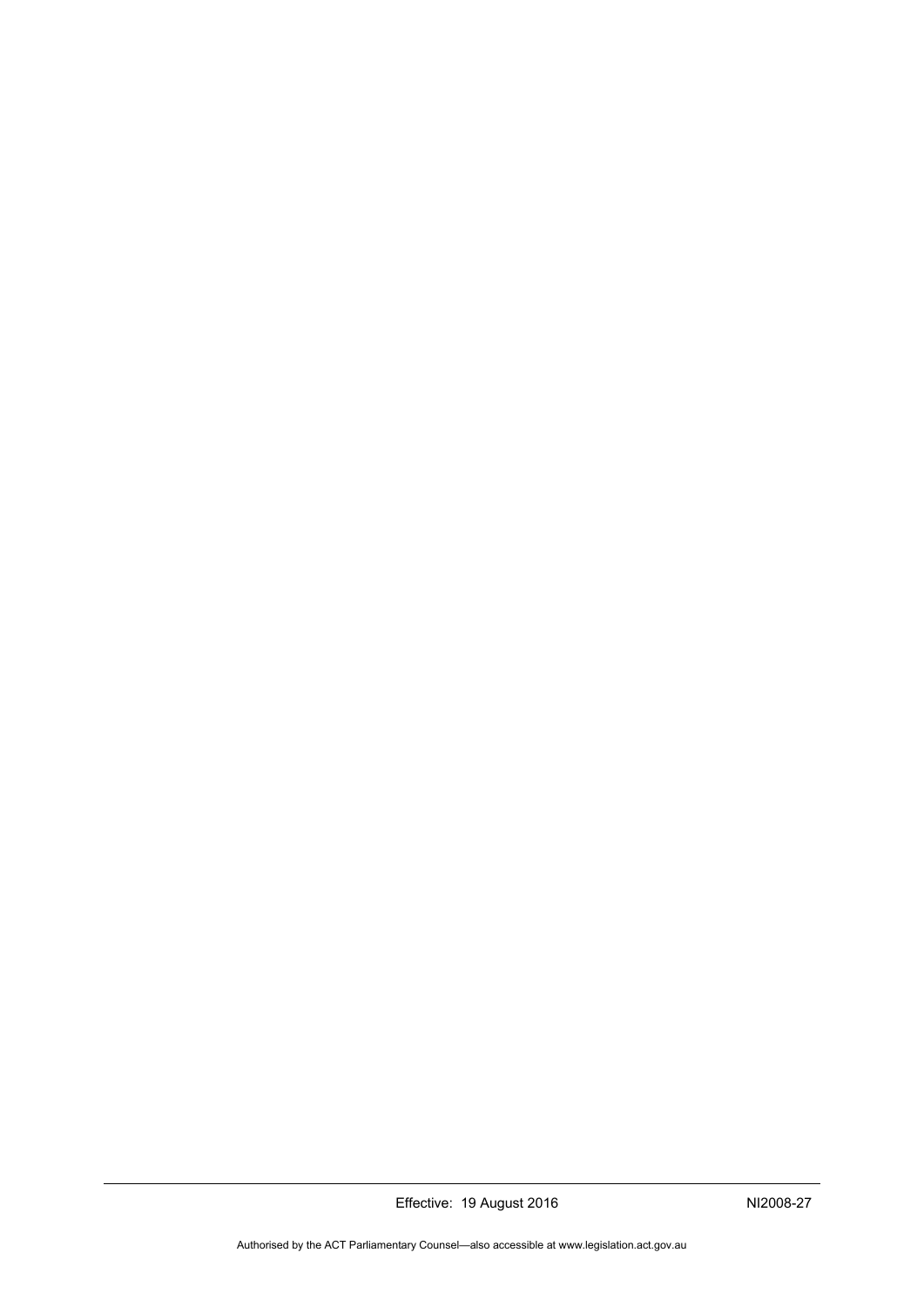# **Contents**

| Element 1:        | 1.1                                           |  |  |
|-------------------|-----------------------------------------------|--|--|
| Element 2:        | 2.1<br>2.2<br>2.3                             |  |  |
| <b>Element 3:</b> | 3.1<br>3.2<br>3.3<br>3.4<br>3.5               |  |  |
| <b>Element 4:</b> | 4.1<br>4.2<br>4.3                             |  |  |
| Element 5:        | 5.1<br>5.2<br>5.3<br>5.4<br>5.5<br>5.6<br>5.7 |  |  |
| Element 6:        | 6.1<br>6.2                                    |  |  |
|                   |                                               |  |  |
| <b>Element 7:</b> | 7.1                                           |  |  |
| Element 8:        | 8.1<br>8.2<br>8.4                             |  |  |
| Element 9:        | 9.1<br>9.2<br>9.3<br>9.4<br>9.5               |  |  |
|                   | 10.1                                          |  |  |
|                   | 11.1<br>11.2                                  |  |  |
|                   |                                               |  |  |
|                   |                                               |  |  |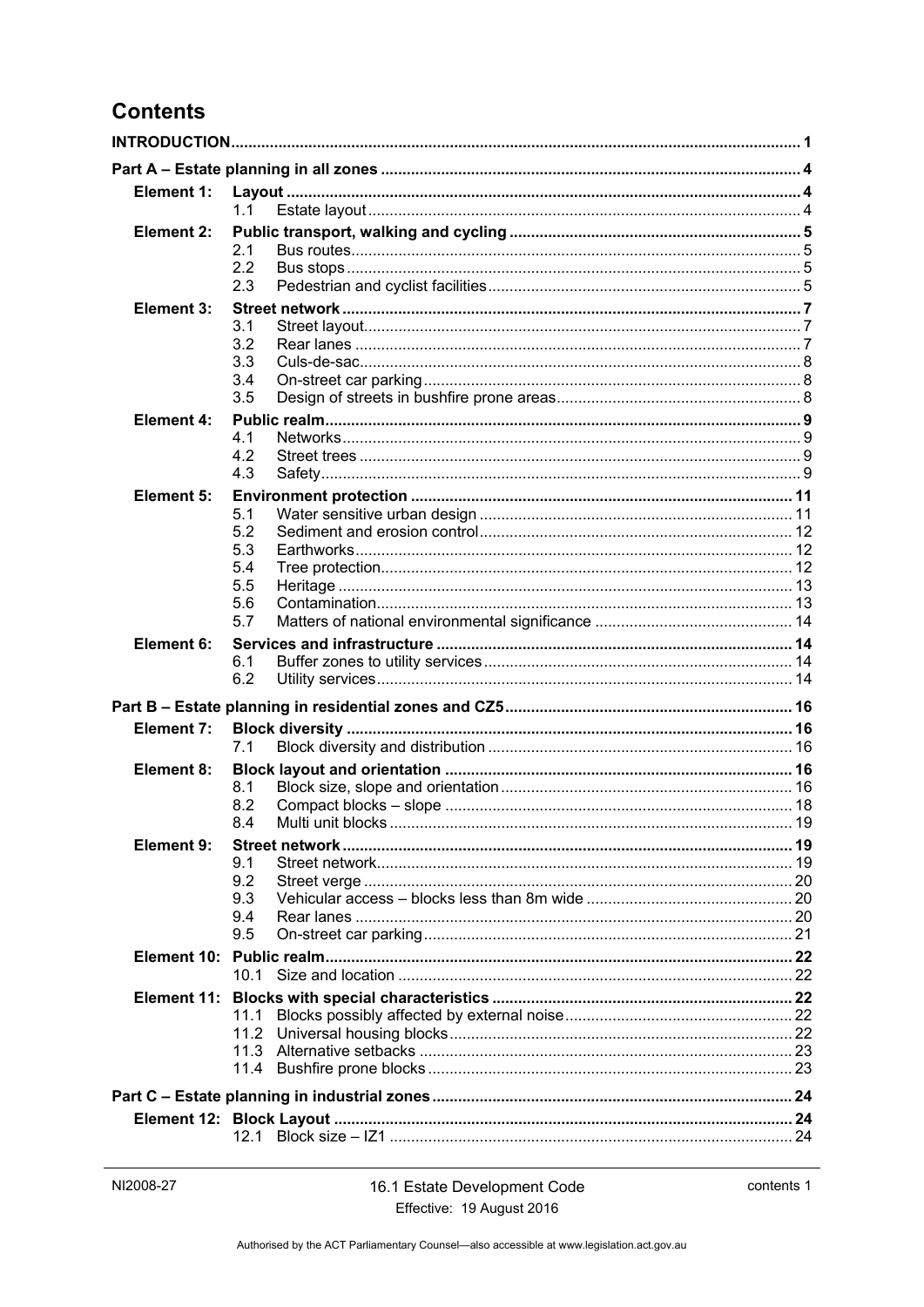| 12.2 |  |
|------|--|
| 12.3 |  |
| 124  |  |
|      |  |
|      |  |
|      |  |
|      |  |
|      |  |
| 14 1 |  |
| 14.2 |  |
| 14.3 |  |
| 14 4 |  |
| 14.5 |  |
| 14 6 |  |
| 14.7 |  |
| 14.8 |  |
|      |  |
| 15.1 |  |
| 15.2 |  |
|      |  |
|      |  |
| 16.1 |  |
|      |  |
|      |  |
|      |  |

# **Figures and tables**

| Table 1A: Street hierarchy for estates in residential zones and CZ5 Areas  40                    |  |
|--------------------------------------------------------------------------------------------------|--|
| Table 1B: Street hierarchy for estates in commercial zones (excluding CZ5)  41                   |  |
|                                                                                                  |  |
| Table 2A: Street network requirements - all estates except in industrial zones  43               |  |
|                                                                                                  |  |
|                                                                                                  |  |
|                                                                                                  |  |
|                                                                                                  |  |
| Table 6: Spacing of intersections along traffic routes - estates in residential zones and CZ5 50 |  |
| Table 7 - Minimum deflection angle for speed control to 20km/hr slow points  50                  |  |
|                                                                                                  |  |
| Figure 1 - Measuring deflection angles for speed control to 20km/h slow points  51               |  |

# **Appendix A – Block compliance**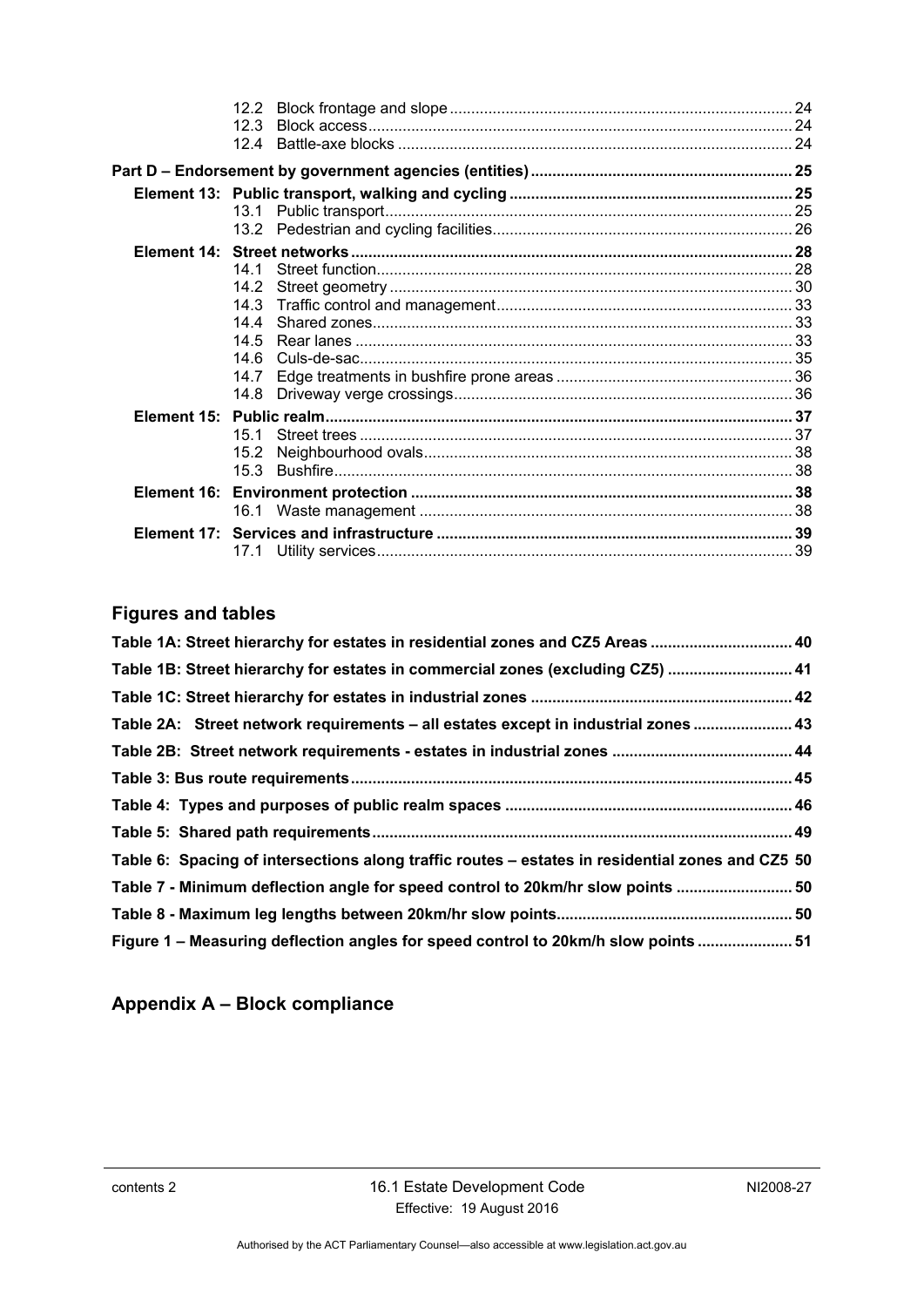# <span id="page-4-0"></span>**INTRODUCTION**

### **Name**

The name of this code is **Estate Development Code**.

### **Application**

This code applies to all proposals in the ACT for the subdivision of land requiring the preparation of an estate development plan.

### **National Capital Plan**

Where a development is subject to special requirements under the National Capital Plan, or any relevant development control plan prepared under the National Capital Plan, the development must not be inconsistent with the special requirements or development control plan. Where any provision of this code is inconsistent with special requirements under the National Capital Plan, or any relevant development control plan prepared under the National Capital Plan, that provision has no effect.

### **Purpose**

This code provides additional planning, design and environmental controls to support the objectives of the relevant zone.

It will be used by the ACT Planning and Land Authority (ACTPLA) to assess development applications for estate development plans. It also offers guidance to applicants preparing estate development plans.

### **Objective**

To facilitate sustainable, safe, convenient and attractive neighbourhoods that meet the diverse and changing needs of the community. This encompasses offering a wide choice in good quality housing and associated community and commercial facilities, providing for local employment opportunities, encouraging walking and cycling, minimising energy consumption, and promoting a sense of place through neighbourhood focal points and the creation of a distinctive identity which recognises and, where relevant, preserves the natural environment. (after AMCORD 1995)

### **Structure**

This code has four parts:

**Part A – Estate planning in all zones** 

**Part B – Estate planning in residential zones and CZ5** 

**Part C – Estate planning in industrial zones** 

### **Part D – Endorsement by government agencies**

Each part is divided into one or more elements. Each element has rules and associated criteria (unless a rule is mandatory). Rules provide quantitative or definitive controls, while criteria are chiefly qualitative in nature.

Where rules are mandatory they are accompanied by the words "This is a mandatory requirement. There is no applicable criterion". Non-compliance with a mandatory rule will result in the refusal of the development application. Conversely, the words "There is no applicable rule" is found where a criterion only applies.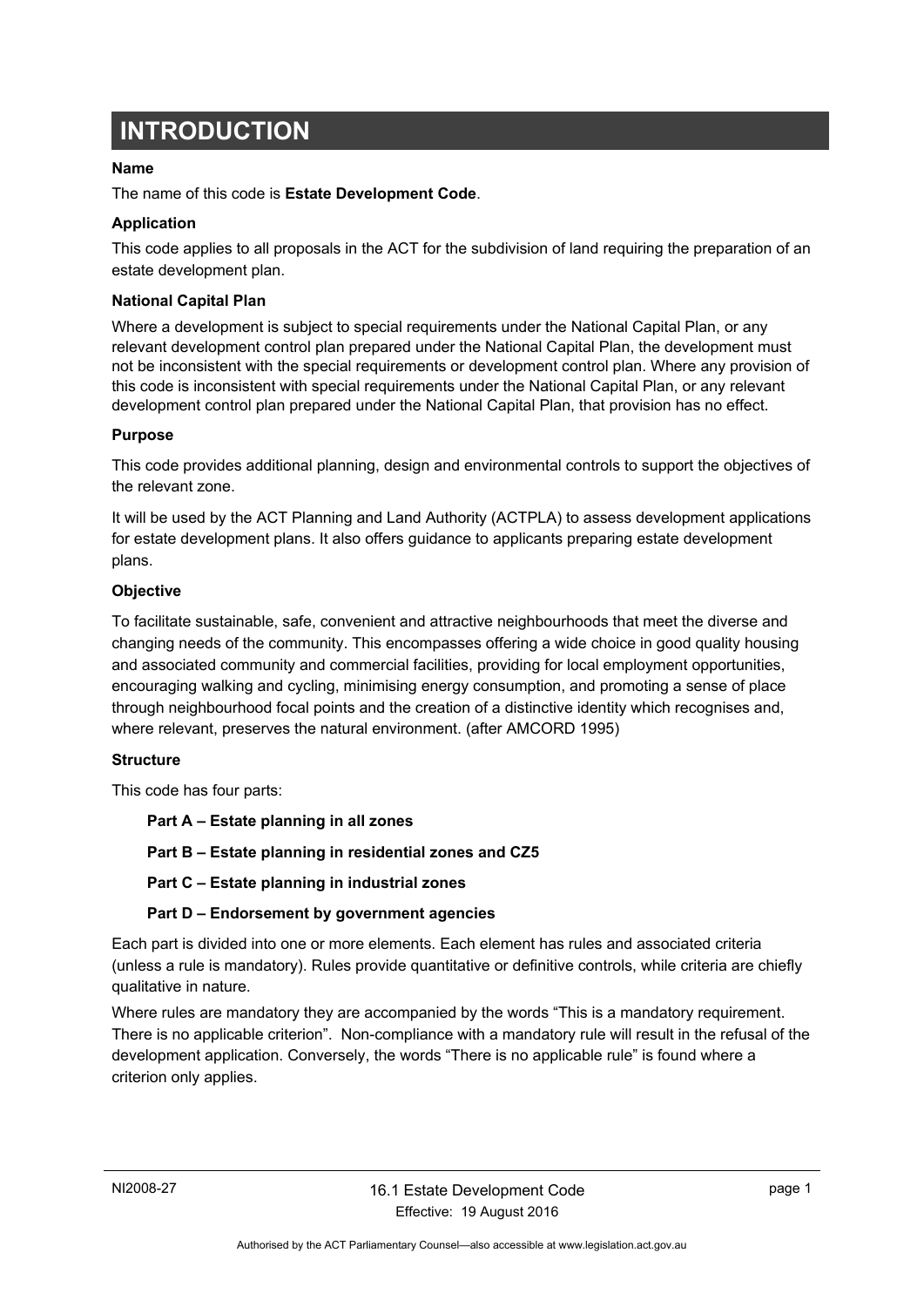### **Assessment tracks**

Assessment tracks for particular developments are specified in the relevant zone development table.

Proposals in the **code track** must comply with all rules relevant to the development.

Proposals in the **merit track** and **impact track** must comply with a rule or its associated criterion, unless the rule is mandatory (i.e. it has no related criterion). When a rule is fully met, no reference to the related criterion needs to be made. Where there is a departure from a rule, or where a criterion only applies, the onus is on the applicant to demonstrate, through supporting drawings and/or documentation, that the relevant criterion is satisfied. In addition, the applicant for proposals in the impact track must justify any non-compliance by reference to the Statement of Strategic Directions.

Estate development plans are ordinarily assessed under the **merit track**.

### **Code hierarchy**

Under the *Planning and Development Act 2007,* where more than one type of code applies to a development and there is inconsistency between provisions, the order of precedence is: precinct code, development code, and general code.

### **Precinct codes and concept plans**

Precinct codes and concept plans may apply to certain areas. These documents contain more detailed or site-specific provisions. Where there is an inconsistency between one of these documents and this code, the precinct code (which may be a concept plan) will prevail to the extent of that inconsistency.

### **General codes**

The following general codes may be relevant to estate development plans.

Crime Prevention through Environmental Design General Code

Planning for Bushfire Risk Mitigation General Code

Waterways: Water Sensitive Urban Design General Code

### **Estate development plans**

Estate development plans (EDPs) set out the proposed subdivision pattern and infrastructure works for an estate. EDPs must be submitted as development applications for approval by ACTPLA. Development approval of the EDP is required before design acceptance can be obtained from TAMS, works can commence and leases issued for the subdivided blocks. The EDP is assessed against the relevant parts of this code and any applicable structure plan or precinct code.

An EDP that relates to a future urban area must comply with section 94 of the *Planning and Development Act 2007.* For land that is not future urban area, or subject to a precinct code, an EDP will be assessed primarily against this code.

### **Future urban areas**

An estate development plan may introduce additional ongoing provisions relating to particular blocks or areas within a future urban area, providing such provisions are not inconsistent with the objectives of the applicable zone and to any concept plan applying to the area. At the discretion of ACTPLA these provisions may be incorporated into the Territory Plan under s96(2) of the *Planning and Development Act 2007*, typically in a precinct code. Section 115 of the *Planning and Development Act 2007* would apply where there is any inconsistency between a provision in a precinct code and this code.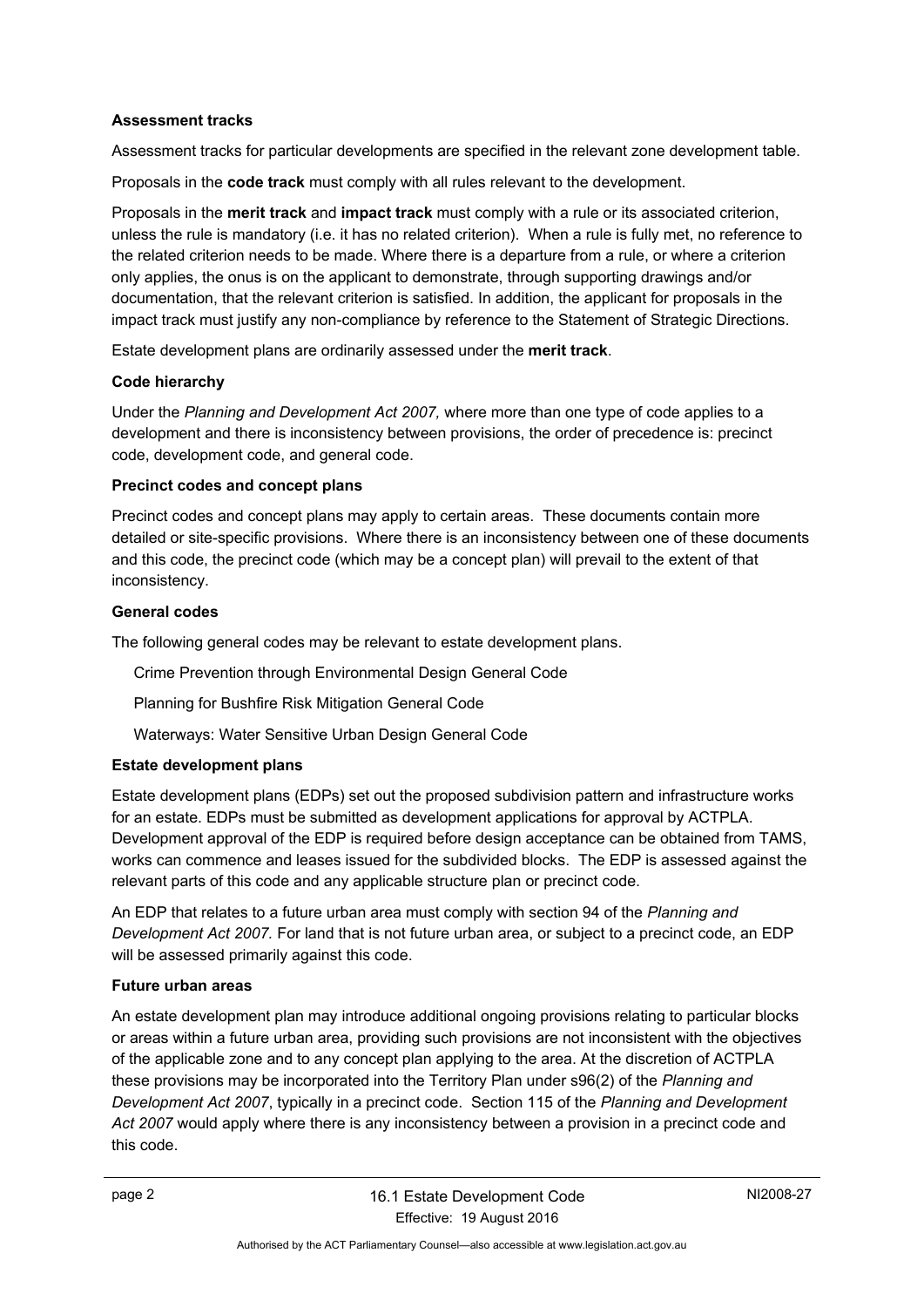### **Endorsement by government agencies**

ACTPLA co-ordinates pre-application referrals of EDPs to "entities", as government agencies are known under the *Planning and Development Act 2007.* Many of the relevant entities' requirements are codified in part D of this code. The applicant can expect entity endorsement of a particular aspect if it is compliant with the relevant provisions specified in the note to the respective rule. For example, if carriageway widths fully comply with the relevant table found in the code, the entity's endorsement (in this case TAMS) will be given. Many provisions also allow the entity to endorse aspects of the proposal that do not fully comply with its standards. In these cases, the onus is on the proponent to negotiate with the entity and justify any departure.

Entity endorsement is not necessarily required when a development application is lodged. It is possible for at least some entity endorsements to be obtained before the application is determined or, in some instances, after approval through a condition of development approval.

In addition to infrastructure in the public realm, which ordinarily requires asset acceptance (approval) from TAMS, infrastructure within common property under a proposed community title scheme (*Community Titles Act 2001*) must also be endorsed by the relevant entity under part D.

### **Definitions**

Defined terms, references to legislation and documents are italicised.

Definitions of terms used in this code are listed in part 13 of the Territory Plan or, for terms applicable only to this code, associated with the respective rule.

### **Acronyms**

| <b>ACTPLA</b> | <b>ACT Planning and Land Authority</b>                  |
|---------------|---------------------------------------------------------|
| <b>EPA</b>    | <b>ACT Environment Protection Authority</b>             |
| <b>ESA</b>    | <b>Emergency Services Authority</b>                     |
| <b>ESDD</b>   | ACT Environment and Sustainable Development Directorate |
| <b>EDD</b>    | <b>ACT Economic Development Directorate</b>             |
| <b>EDP</b>    | estate development plan                                 |
| LDA           | <b>ACT Land Development Agency</b>                      |
| <b>NCA</b>    | <b>National Capital Authority</b>                       |
| <b>NCC</b>    | <b>National Construction Code</b>                       |
| P&D Act       | Planning and Development Act 2007                       |
| <b>TAMS</b>   | <b>ACT Territory and Municipal Services Directorate</b> |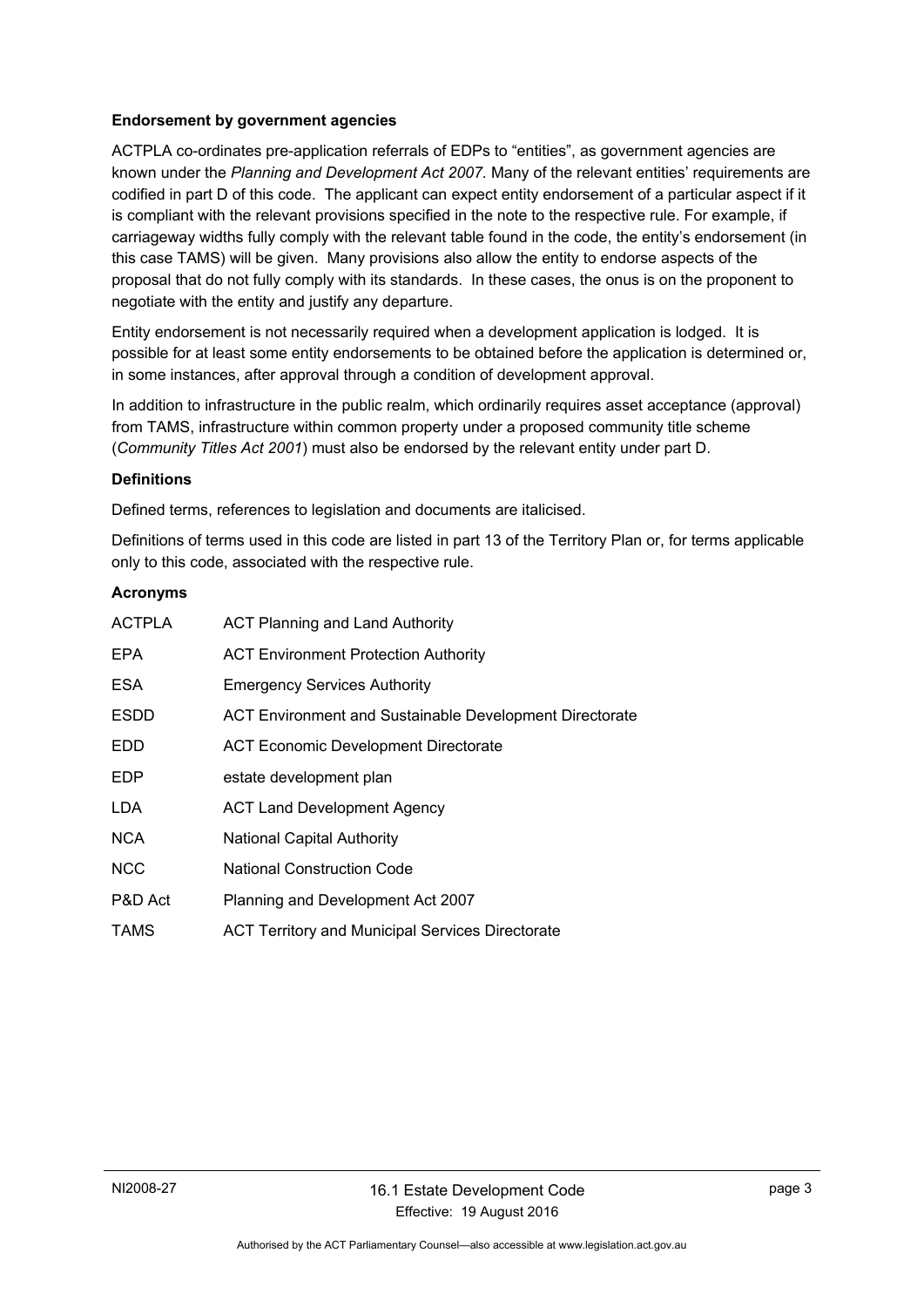# <span id="page-7-0"></span>**Part A – Estate planning in all zones**

### **Refer to part D for related entity endorsement provisions.**

### <span id="page-7-1"></span>**Element 1: Layout**

<span id="page-7-2"></span>

| <b>Rules</b>                 | <b>Criteria</b>                                                                                                                                                                                          |  |
|------------------------------|----------------------------------------------------------------------------------------------------------------------------------------------------------------------------------------------------------|--|
| 1.1<br><b>Estate layout</b>  |                                                                                                                                                                                                          |  |
|                              | C <sub>1</sub>                                                                                                                                                                                           |  |
| There is no applicable rule. | The subdivision layout and movement networks<br>achieve all of the following:                                                                                                                            |  |
|                              | blocks that are suited to their intended use<br>a)<br>and are consistent with the <i>desired</i><br>character of the relevant land use zone.                                                             |  |
|                              | a high level of internal accessibility<br>b)                                                                                                                                                             |  |
|                              | effective external connections for local<br>c)<br>vehicle, pedestrian and cycle movements                                                                                                                |  |
|                              | effective traffic management to restrain<br>d)<br>vehicle speed, deter through-traffic and<br>create safe conditions for other road users                                                                |  |
|                              | retention of significant vegetation and<br>e)<br>habitat areas including consideration of<br>ecological connectivity                                                                                     |  |
|                              | f<br>incorporation of natural and cultural<br>features                                                                                                                                                   |  |
|                              | minimal risk of soil erosion including the risk<br>g)<br>of soil erosion from cut and fill                                                                                                               |  |
|                              | enhanced personal safety and perceptions<br>h)<br>of safety including way finding, passive<br>surveillance and avoidance of entrapment<br>points.                                                        |  |
|                              | minimised potential for crime and vandalism<br>i)<br>and through estate design and surveillance<br>by drivers of passing vehicles and<br>pedestrians                                                     |  |
|                              | integration with the surrounding urban<br>j)<br>environment, existing attractive<br>streetscapes and landscapes, and provision<br>for shared use of public facilities by<br>adjoining communities        |  |
|                              | a reasonable level of protection for<br>k)<br>residents from known sources of noise,<br>odour and light pollution through measures<br>including earth mounds, sound walls,<br>landscaping or separation. |  |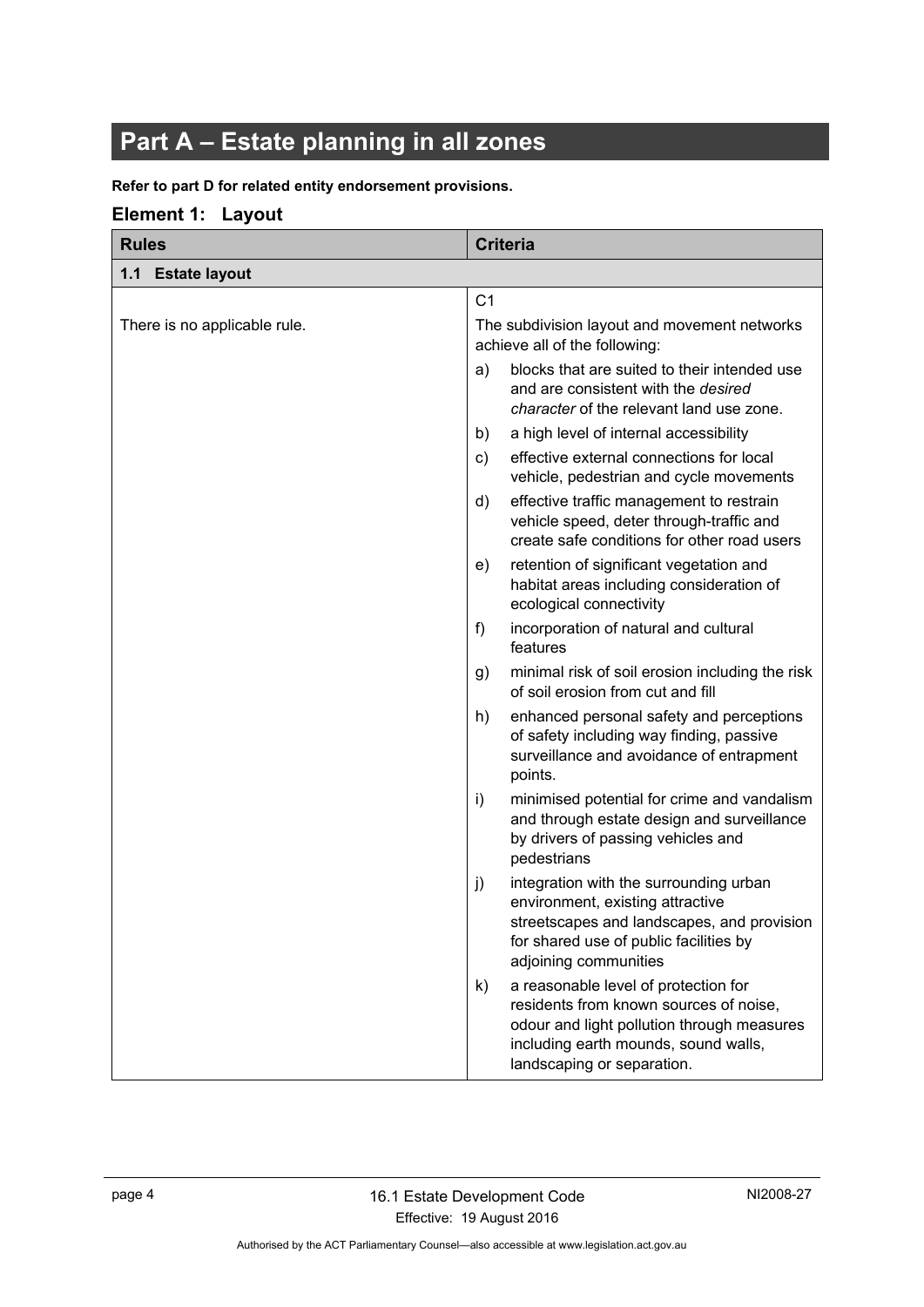<span id="page-8-3"></span><span id="page-8-2"></span><span id="page-8-1"></span>

| <b>Rules</b>                                                                                                                                          | <b>Criteria</b>                                                                                                                                                                                                                                                    |  |  |
|-------------------------------------------------------------------------------------------------------------------------------------------------------|--------------------------------------------------------------------------------------------------------------------------------------------------------------------------------------------------------------------------------------------------------------------|--|--|
| <b>Bus routes</b><br>2.1                                                                                                                              |                                                                                                                                                                                                                                                                    |  |  |
| There is no applicable rule                                                                                                                           | C <sub>2</sub><br>Convenient access is provided to bus routes and<br>bus stops by residents of the estate.                                                                                                                                                         |  |  |
| R <sub>3</sub>                                                                                                                                        | C <sub>3</sub>                                                                                                                                                                                                                                                     |  |  |
| Schools are adjacent to at least one bus stop on<br>a nominated bus route.                                                                            | Convenient access is provided to bus routes and<br>bus stops for students of existing or proposed<br>schools.                                                                                                                                                      |  |  |
| 2.2 Bus stops                                                                                                                                         |                                                                                                                                                                                                                                                                    |  |  |
| R <sub>4</sub>                                                                                                                                        | C <sub>4</sub>                                                                                                                                                                                                                                                     |  |  |
| At least 90 per cent of dwellings proposed for the<br>estate comply with at least one of the following:                                               | The location of bus stops achieves all of the<br>following:                                                                                                                                                                                                        |  |  |
| are within 500m of a bus stop on an existing<br>a)<br>or proposed coverage route                                                                      | a reasonable distance from all dwellings in<br>a)<br>the <i>estate</i>                                                                                                                                                                                             |  |  |
| are within 800m of a bus stop on an existing<br>b)                                                                                                    | reasonable way-finding<br>b)                                                                                                                                                                                                                                       |  |  |
| or proposed frequent network.                                                                                                                         | convenient access for users.<br>c)                                                                                                                                                                                                                                 |  |  |
| There is no applicable rule.                                                                                                                          | C <sub>5</sub><br>Bus stops are provided in locations that achieve<br>all of the following:<br>passive surveillance from adjoining areas<br>a)<br>minimal impacts on adjoining land uses<br>b)<br>links with the path network<br>c)<br>d)<br>passenger convenience |  |  |
| R <sub>6</sub><br>Bus stops on coverage routes and frequent local<br>service routes are located not less than 400m<br>apart.                          | C <sub>6</sub><br>Bus stops are located to achieve legibility and<br>convenience for passengers.                                                                                                                                                                   |  |  |
| R <sub>7</sub><br>No bus stop is more than 100m from another bus<br>stop serving buses travelling in the opposite<br>direction on the same bus route. | C7<br>Bus stops are located to achieve legibility and<br>convenience for passengers.                                                                                                                                                                               |  |  |
| 2.3 Pedestrian and cyclist facilities                                                                                                                 |                                                                                                                                                                                                                                                                    |  |  |
| 2.3.1<br>On-road cycling                                                                                                                              |                                                                                                                                                                                                                                                                    |  |  |
| R <sub>8</sub><br>Major collectors are provided with a 1.5m wide<br>on-road cycling lane on each side.<br>Major collectors are defined in table 1A.   | C <sub>8</sub><br>On road cycling lanes achieve all of the<br>following:<br>opportunities for high speed commuter<br>a)<br>cycling<br>safe and convenient use by cyclists.<br>b)                                                                                   |  |  |

# <span id="page-8-0"></span>**Element 2: Public transport, walking and cycling**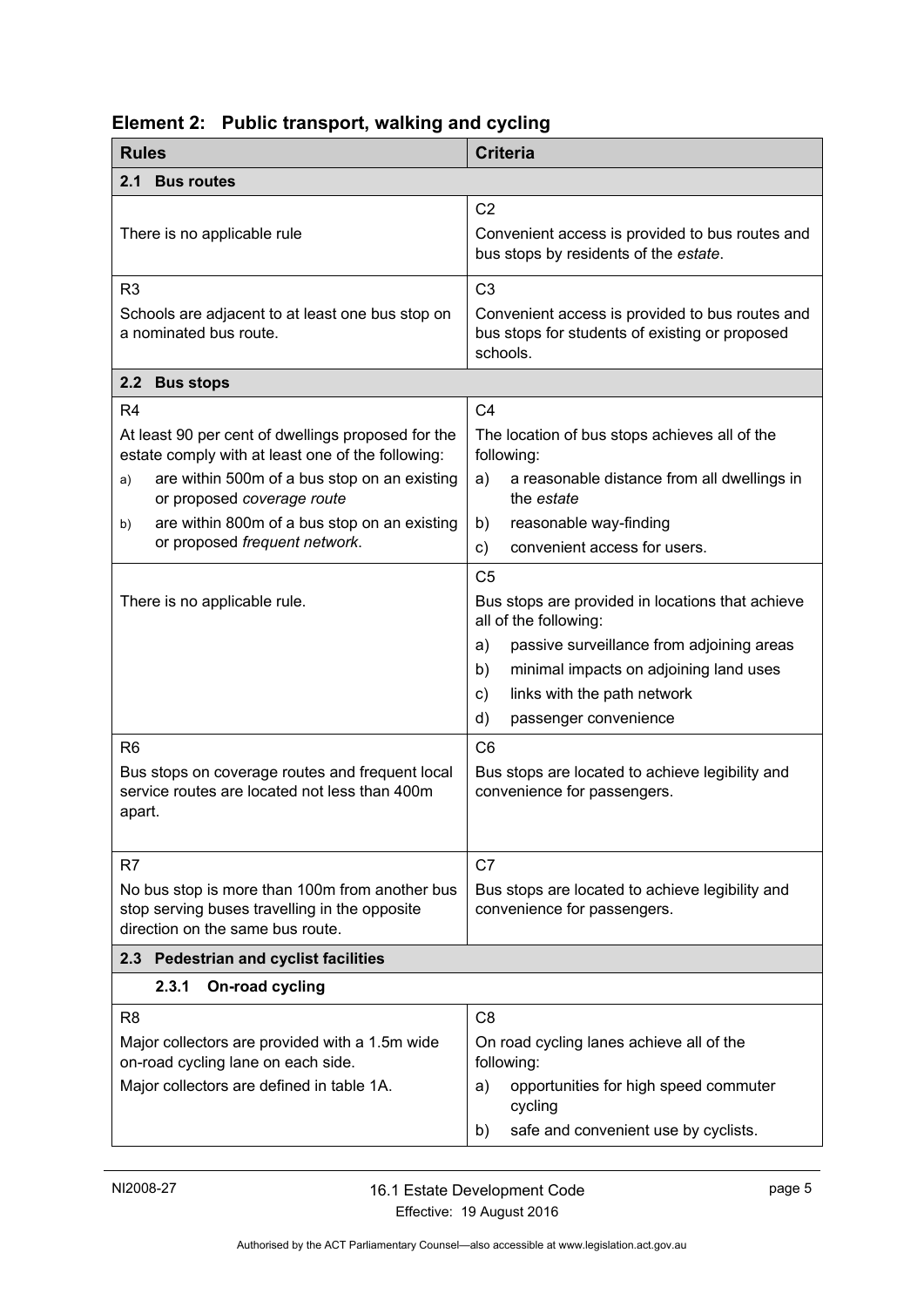| <b>Rules</b>                                                                                                                                                                                                                                                                                                                                                                                                                                                                                | <b>Criteria</b>                                                                                                                                                                                                                                                                                                                                                           |  |
|---------------------------------------------------------------------------------------------------------------------------------------------------------------------------------------------------------------------------------------------------------------------------------------------------------------------------------------------------------------------------------------------------------------------------------------------------------------------------------------------|---------------------------------------------------------------------------------------------------------------------------------------------------------------------------------------------------------------------------------------------------------------------------------------------------------------------------------------------------------------------------|--|
| R <sub>9</sub>                                                                                                                                                                                                                                                                                                                                                                                                                                                                              | C <sub>9</sub>                                                                                                                                                                                                                                                                                                                                                            |  |
| Designated on-road cycle lanes connect with the<br>existing or proposed shared path network.                                                                                                                                                                                                                                                                                                                                                                                                | On road cycling lanes are integrated with the<br>existing or proposed shared path network.                                                                                                                                                                                                                                                                                |  |
| 2.3.2<br>Shared path design                                                                                                                                                                                                                                                                                                                                                                                                                                                                 |                                                                                                                                                                                                                                                                                                                                                                           |  |
| R <sub>10</sub><br>Shared paths are provided in the following<br>locations:<br>the entire frontage of any block used or<br>a)<br>proposed to be used for one or more of the<br>following:<br>schools<br>i)<br>shops<br>ii)<br>community facilities<br>iii)<br>the entire frontage of any block adjacent to<br>b)<br>an existing or proposed bus stop<br>the entire frontage of any block used or<br>C)<br>proposed to be used for multi unit housing                                        | C <sub>10</sub><br>Shared paths achieve all of the following:<br>physical and visual connections to the wider<br>a)<br>shared path network that promote way<br>finding and avoid entrapment points<br>accommodation of all likely users (eg.<br>b)<br>school children, parents with prams, the<br>aged, people with disabilities, commuter<br>and recreational cyclists). |  |
| containing 10 or more dwellings:<br>on both sides of endorsed bus routes.<br>d)                                                                                                                                                                                                                                                                                                                                                                                                             |                                                                                                                                                                                                                                                                                                                                                                           |  |
| 2.3.3<br>Shared path network                                                                                                                                                                                                                                                                                                                                                                                                                                                                |                                                                                                                                                                                                                                                                                                                                                                           |  |
| R <sub>11</sub><br>Shared paths are connected to one or more of<br>the following:<br>any existing or proposed shared path<br>a)<br>networks, including any nearby Main<br>Routes (as defined in TAMS Design<br>Standards for Urban Infrastructure DS13-<br>Pedestrian and Cycle Facilities or its<br>successor)<br>open space networks<br>b)<br>community facilities such as educational<br>C)<br>establishments and local activity centres<br>public transport routes and bus stops.<br>d) | C <sub>11</sub><br>Shared paths achieve all of the following:<br>physical and visual connections to the wider<br>a)<br>shared path network that promote way<br>finding and avoid entrapment points<br>accommodation of all likely users (e.g.<br>b)<br>school children, parents with prams, the<br>aged, people with disabilities, commuter<br>and recreational cyclists) |  |
| There is no applicable rule.                                                                                                                                                                                                                                                                                                                                                                                                                                                                | C <sub>12</sub><br>Shared path networks achieve a reasonable<br>level of passive surveillance from public streets,<br>existing or future leased land, community<br>facilities, commercial areas or other public<br>spaces.                                                                                                                                                |  |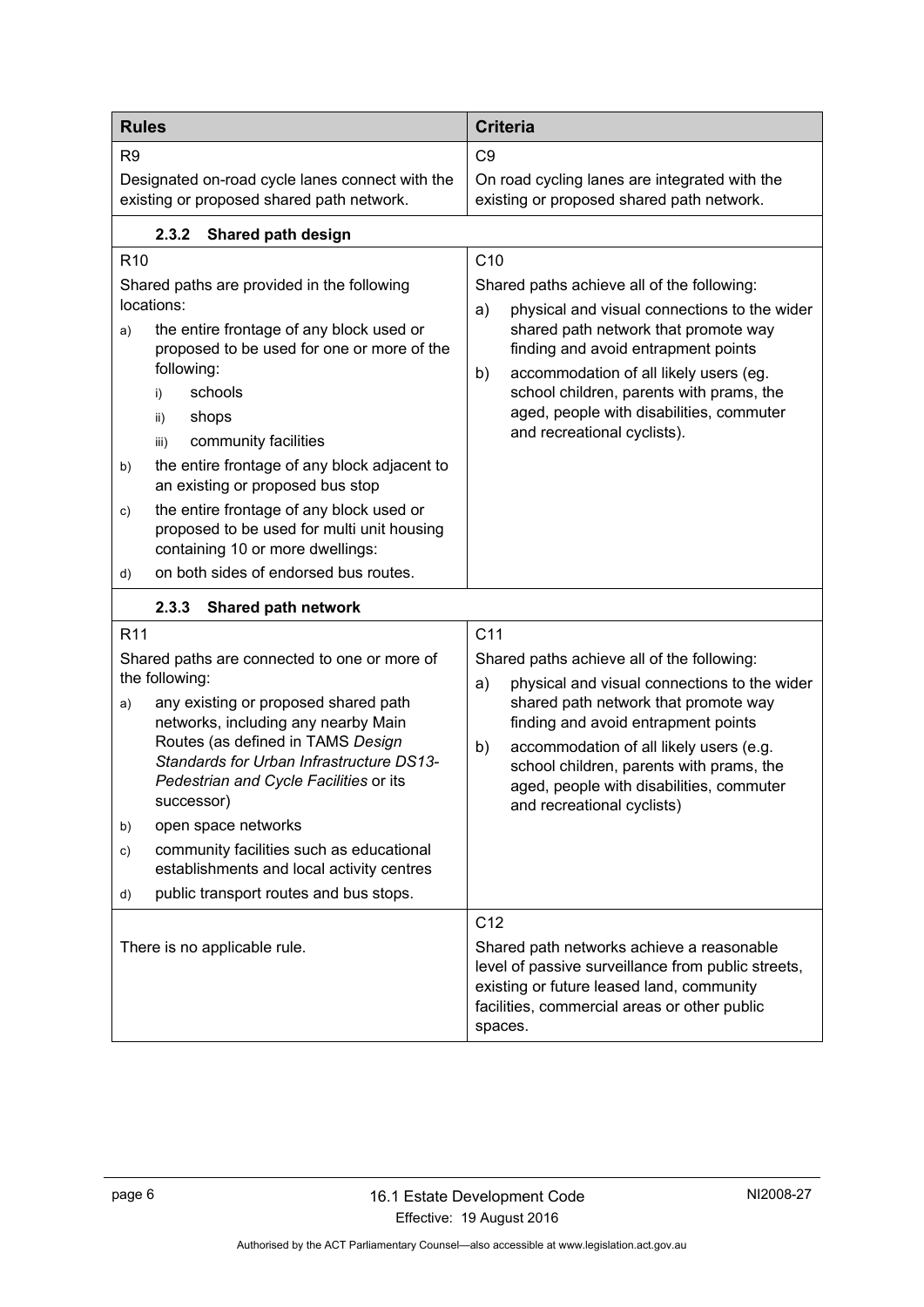<span id="page-10-2"></span><span id="page-10-1"></span>

| <b>Rules</b>                                                                                     | <b>Criteria</b>                                                                                                                                 |  |  |
|--------------------------------------------------------------------------------------------------|-------------------------------------------------------------------------------------------------------------------------------------------------|--|--|
| 3.1 Street layout                                                                                |                                                                                                                                                 |  |  |
|                                                                                                  | C <sub>13</sub>                                                                                                                                 |  |  |
| There is no applicable rule.                                                                     | The street layout achieves all of the following:                                                                                                |  |  |
|                                                                                                  | distribution of traffic flows to reflect the<br>a)<br>function and type of the streets proposed                                                 |  |  |
|                                                                                                  | legibility, convenience and safety<br>b)                                                                                                        |  |  |
|                                                                                                  | avoidance of through traffic from external<br>c)<br>areas (other than for pedestrians, cyclists<br>and public transport) and 'rat runs'         |  |  |
|                                                                                                  | opportunities for permeable and direct bus<br>d)<br>routes that                                                                                 |  |  |
|                                                                                                  | minimise bus travel time<br>i)                                                                                                                  |  |  |
|                                                                                                  | ii)<br>are not circuitous                                                                                                                       |  |  |
|                                                                                                  | avoid back tracking.<br>iii)                                                                                                                    |  |  |
|                                                                                                  | C <sub>14</sub>                                                                                                                                 |  |  |
| There is no applicable rule                                                                      | Vehicle entry and egress points to the estate<br>achieve all of the following:                                                                  |  |  |
|                                                                                                  | reasonable distribution of traffic flows in<br>a)<br>consideration of all of the following -                                                    |  |  |
|                                                                                                  | i)<br>road hierarchy                                                                                                                            |  |  |
|                                                                                                  | forecast traffic volumes<br>ii)                                                                                                                 |  |  |
|                                                                                                  | safe and convenient vehicular ingress and<br>b)<br>egress                                                                                       |  |  |
|                                                                                                  | integration with the street network within the<br>C)<br>estate.                                                                                 |  |  |
|                                                                                                  | C <sub>15</sub>                                                                                                                                 |  |  |
| There is no applicable rule                                                                      | Street verge widths provide reasonable levels of<br>amenity for all likely users appropriate to the<br>expected use of adjoining land.          |  |  |
| 3.2 Rear lanes                                                                                   |                                                                                                                                                 |  |  |
|                                                                                                  | C16                                                                                                                                             |  |  |
| There is no applicable rule.                                                                     | Rear lanes do not contribute to a more desirable<br>alternative to the higher level street network (i.e.<br>do not contribute to 'rat running') |  |  |
| <b>R17</b>                                                                                       | C <sub>17</sub>                                                                                                                                 |  |  |
| Rear lanes comply with all of the following:                                                     | Rear lanes achieve all of the following:                                                                                                        |  |  |
| do not directly align with rear lanes across<br>a)<br>higher order streets                       | do not contribute to a pattern of long,<br>a)<br>continuous straight lengths of rear lanes                                                      |  |  |
| include threshold or other treatments to<br>b)<br>differentiate the rear lane from other streets | differentiation of the rear lane from other<br>b)<br>streets                                                                                    |  |  |
| do not terminate in a cul-de-sac.<br>C)                                                          | convenient access<br>c)                                                                                                                         |  |  |
|                                                                                                  | accommodation of service vehicles.<br>d)                                                                                                        |  |  |

# <span id="page-10-0"></span>**Element 3: Street network**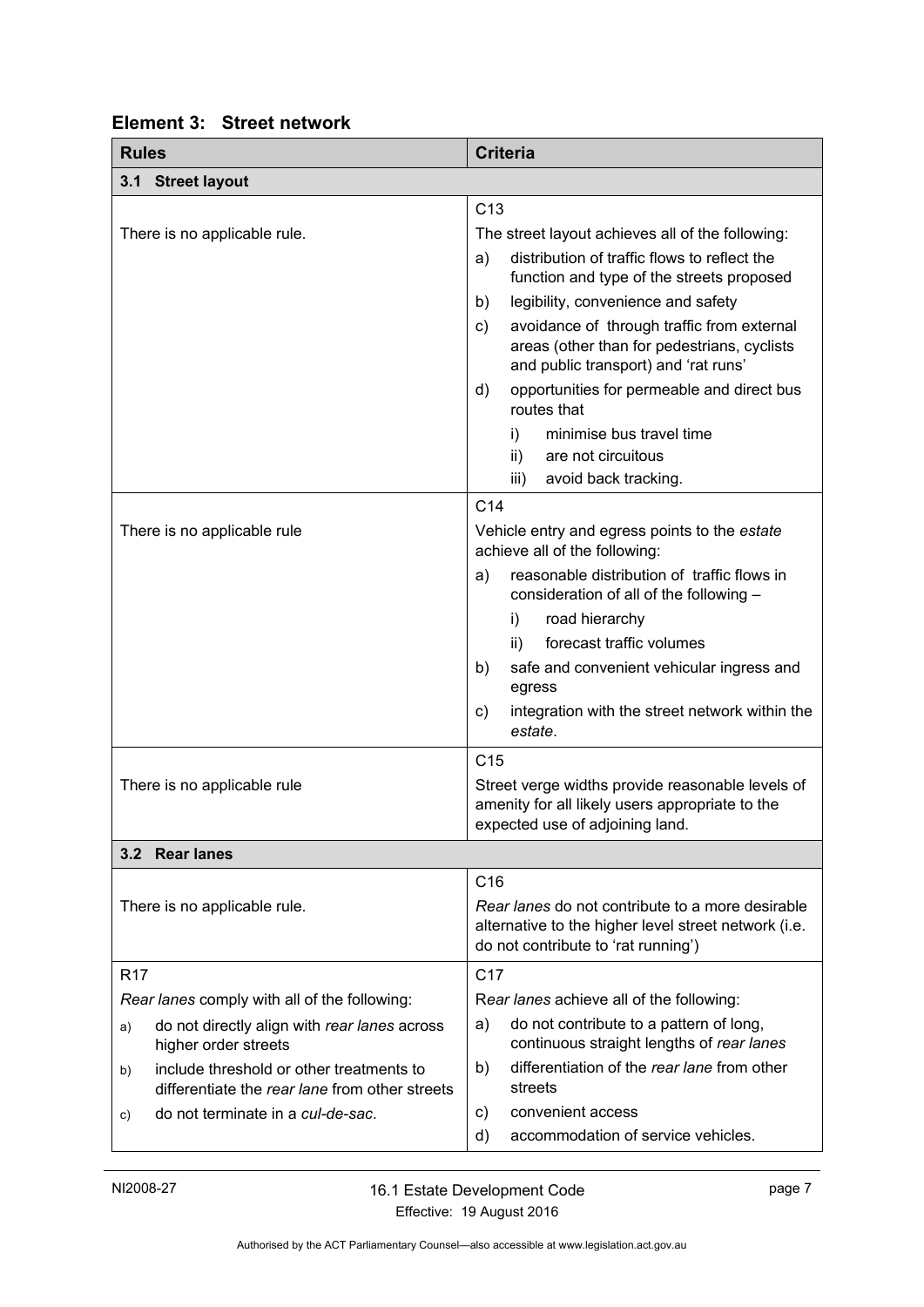<span id="page-11-2"></span><span id="page-11-1"></span><span id="page-11-0"></span>

| <b>Rules</b>                                                                                                                                                                                                                                                                                                            | <b>Criteria</b>                                                                                                                                                                                                 |  |
|-------------------------------------------------------------------------------------------------------------------------------------------------------------------------------------------------------------------------------------------------------------------------------------------------------------------------|-----------------------------------------------------------------------------------------------------------------------------------------------------------------------------------------------------------------|--|
| 3.3 <sub>2</sub><br>Culs-de-sac                                                                                                                                                                                                                                                                                         |                                                                                                                                                                                                                 |  |
| R <sub>18</sub><br>No more than 15 per cent of blocks in an estate<br>have vehicular access to culs-de-sac.                                                                                                                                                                                                             | C <sub>18</sub><br>Culs-de-sac achieve all of the following:<br>a)<br>legibility<br>b)<br>reasonable neighbourhood connectivity<br>access to blocks where alternate access is<br>$\mathsf{c})$<br>not feasible. |  |
| R <sub>19</sub>                                                                                                                                                                                                                                                                                                         | C <sub>19</sub>                                                                                                                                                                                                 |  |
| This rule applies to culs-de-sac that are greater<br>than 50m in length.<br>A shared path at least 1.2m wide is provided<br>within an access way from the head of the cul-<br>de-sac to one or more of the following:                                                                                                   | Culs-de-sac are provided with convenient and<br>legible pedestrian and cyclist access with<br>connections to a local street or the shared path<br>network.                                                      |  |
| another local street<br>a)                                                                                                                                                                                                                                                                                              |                                                                                                                                                                                                                 |  |
| existing or proposed shared path network.<br>b)                                                                                                                                                                                                                                                                         |                                                                                                                                                                                                                 |  |
| 3.4 On-street car parking                                                                                                                                                                                                                                                                                               |                                                                                                                                                                                                                 |  |
| <b>R20</b><br>The dimensions of designated on-street car<br>spaces comply with Australian Standard<br>AS 2890.5 Parking - on street.                                                                                                                                                                                    | This is a mandatory requirement. There is no<br>applicable criterion.                                                                                                                                           |  |
| 3.5<br>Design of streets in bushfire prone areas                                                                                                                                                                                                                                                                        |                                                                                                                                                                                                                 |  |
| R <sub>21</sub>                                                                                                                                                                                                                                                                                                         | C <sub>21</sub>                                                                                                                                                                                                 |  |
| Edge streets are provided within or adjacent to a<br>bushfire prone area on the long-term urban edge<br>or conservation area.                                                                                                                                                                                           | Edge treatments on the long term urban edge<br>provide all of the following:<br>reasonable protection to people and<br>a)<br>property from bush fire<br>reasonable access for emergency vehicles.<br>b)         |  |
| R <sub>22</sub>                                                                                                                                                                                                                                                                                                         |                                                                                                                                                                                                                 |  |
| Street trees and vegetation within the verge of<br>edge streets referred to in the previous rule<br>comply with the asset protection zone<br>requirements in the Planning for Bushfire Risk<br>Mitigation General Code.<br>Note: Fire hydrants are required in accordance with the<br>requirements of ESA - see part D. | This is a mandatory requirement. There is no<br>applicable criterion.                                                                                                                                           |  |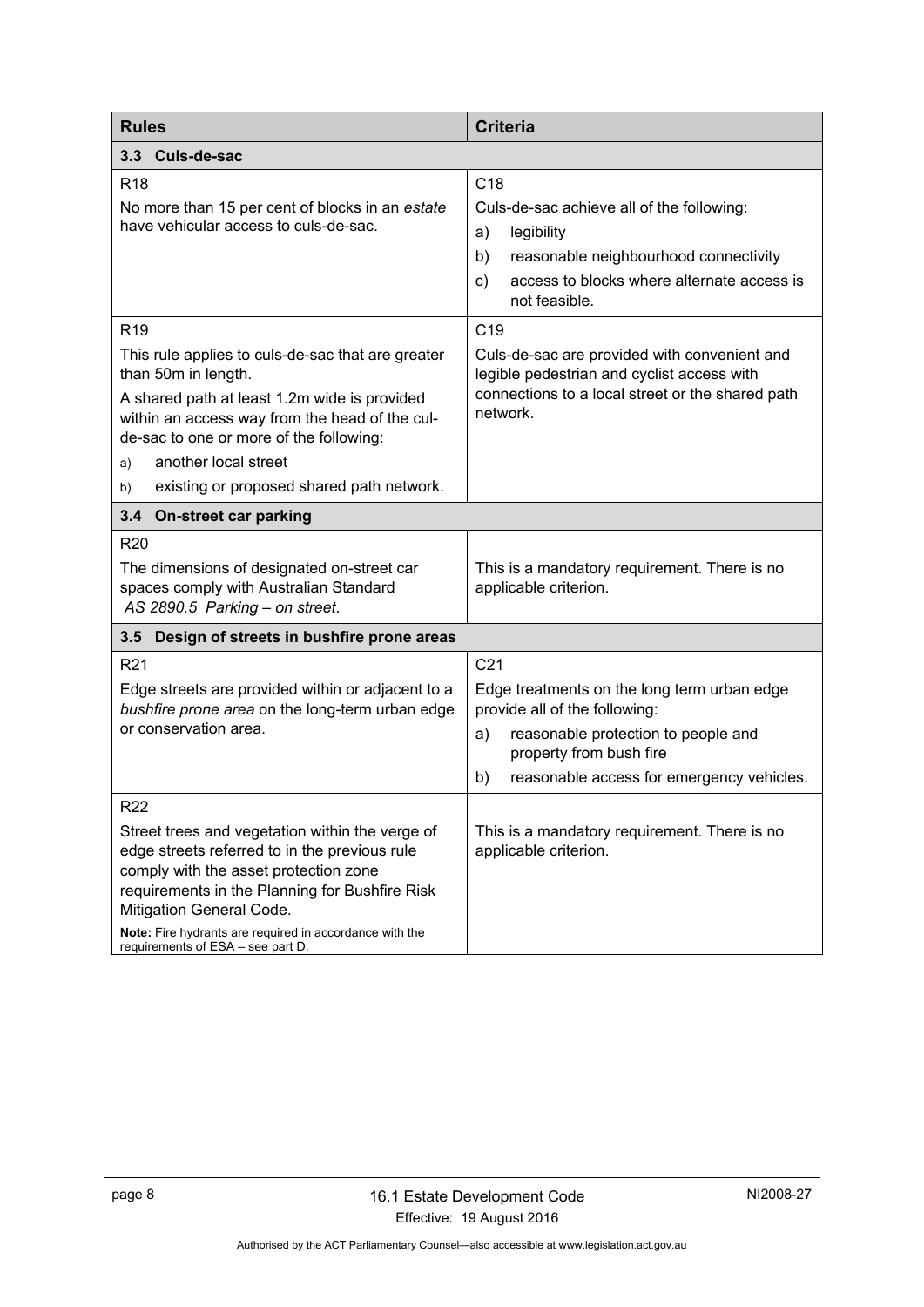# <span id="page-12-0"></span>**Element 4: Public realm**

The public realm consists of different types of unleased open spaces such as:

- o street verges and planted medians
- o parks and urban open space of all sizes
- o walkways and linear spaces
- o open hill or bushland reserves and conservation areas
- o unenclosed sports or playing fields.

<span id="page-12-3"></span><span id="page-12-2"></span><span id="page-12-1"></span>

| <b>Rules</b>                                                                           |                                                                                                                                    | <b>Criteria</b>                                             |                                                                                                                                                                   |  |
|----------------------------------------------------------------------------------------|------------------------------------------------------------------------------------------------------------------------------------|-------------------------------------------------------------|-------------------------------------------------------------------------------------------------------------------------------------------------------------------|--|
| 4.1<br><b>Networks</b>                                                                 |                                                                                                                                    |                                                             |                                                                                                                                                                   |  |
|                                                                                        |                                                                                                                                    | C <sub>23</sub>                                             |                                                                                                                                                                   |  |
| There is no applicable rule                                                            |                                                                                                                                    | Public realm spaces achieve all of the following:           |                                                                                                                                                                   |  |
|                                                                                        |                                                                                                                                    | a)                                                          | consistency with the desired character                                                                                                                            |  |
|                                                                                        |                                                                                                                                    | b)                                                          | accommodation of a range of uses and<br>activities (such as those listed in table 4)                                                                              |  |
|                                                                                        |                                                                                                                                    | C)                                                          | links between existing or proposed areas of<br>open space                                                                                                         |  |
|                                                                                        |                                                                                                                                    | d)                                                          | opportunities for recreational facilities,<br>including facilities for pedestrians and<br>cyclists                                                                |  |
|                                                                                        |                                                                                                                                    | e)                                                          | opportunities for wildlife corridors between<br>natural areas, where appropriate                                                                                  |  |
|                                                                                        |                                                                                                                                    | f)                                                          | stormwater management, where<br>appropriate.                                                                                                                      |  |
|                                                                                        | 4.2 Street trees                                                                                                                   |                                                             |                                                                                                                                                                   |  |
| R <sub>24</sub>                                                                        |                                                                                                                                    | C <sub>24</sub>                                             |                                                                                                                                                                   |  |
|                                                                                        | Street trees are provided in the street types<br>identified in the following:                                                      | Street tree plantings achieve an attractive<br>streetscape. |                                                                                                                                                                   |  |
| a)                                                                                     | for estates in other than industrial zones -<br>table 2A                                                                           |                                                             |                                                                                                                                                                   |  |
| for estates in industrial zones -<br>b)<br>table 2B.                                   |                                                                                                                                    |                                                             |                                                                                                                                                                   |  |
| <b>R25</b>                                                                             |                                                                                                                                    | C <sub>25</sub>                                             |                                                                                                                                                                   |  |
| Street trees will, at maturity, shade not less than                                    |                                                                                                                                    | Street trees at maturity achieve reasonable                 |                                                                                                                                                                   |  |
| 30% of footpaths and shared paths in the estate<br>at noon on the summer solstice.     |                                                                                                                                    |                                                             | summer shade to foot paths and shared paths<br>with regard to heat gain and user comfort.                                                                         |  |
|                                                                                        | Note: Maturity is the estimated canopy size at 20 years of                                                                         |                                                             |                                                                                                                                                                   |  |
| age.                                                                                   |                                                                                                                                    |                                                             |                                                                                                                                                                   |  |
|                                                                                        | 4.3 Safety                                                                                                                         |                                                             |                                                                                                                                                                   |  |
| <b>R26</b>                                                                             |                                                                                                                                    | C <sub>26</sub>                                             |                                                                                                                                                                   |  |
| This rule applies to public realm spaces with all<br>of the following characteristics: |                                                                                                                                    |                                                             | The nature and location of services and facilities<br>in public realm spaces that adjoin watercourses,                                                            |  |
| a)                                                                                     | adjoin watercourses, drainage swales or<br>stormwater detention basins                                                             |                                                             | drainage swales or stormwater detention basins<br>achieve reasonable levels of public safety in                                                                   |  |
| b)                                                                                     | contain or are likely to contain shared<br>paths, formalised meeting places (such as<br>picnic and barbeque areas), playgrounds or | person.                                                     | relation to their actual or intended use.<br>Note: Compliance with this criterion is demonstrated by a<br>stormwater master plan prepared by a suitably qualified |  |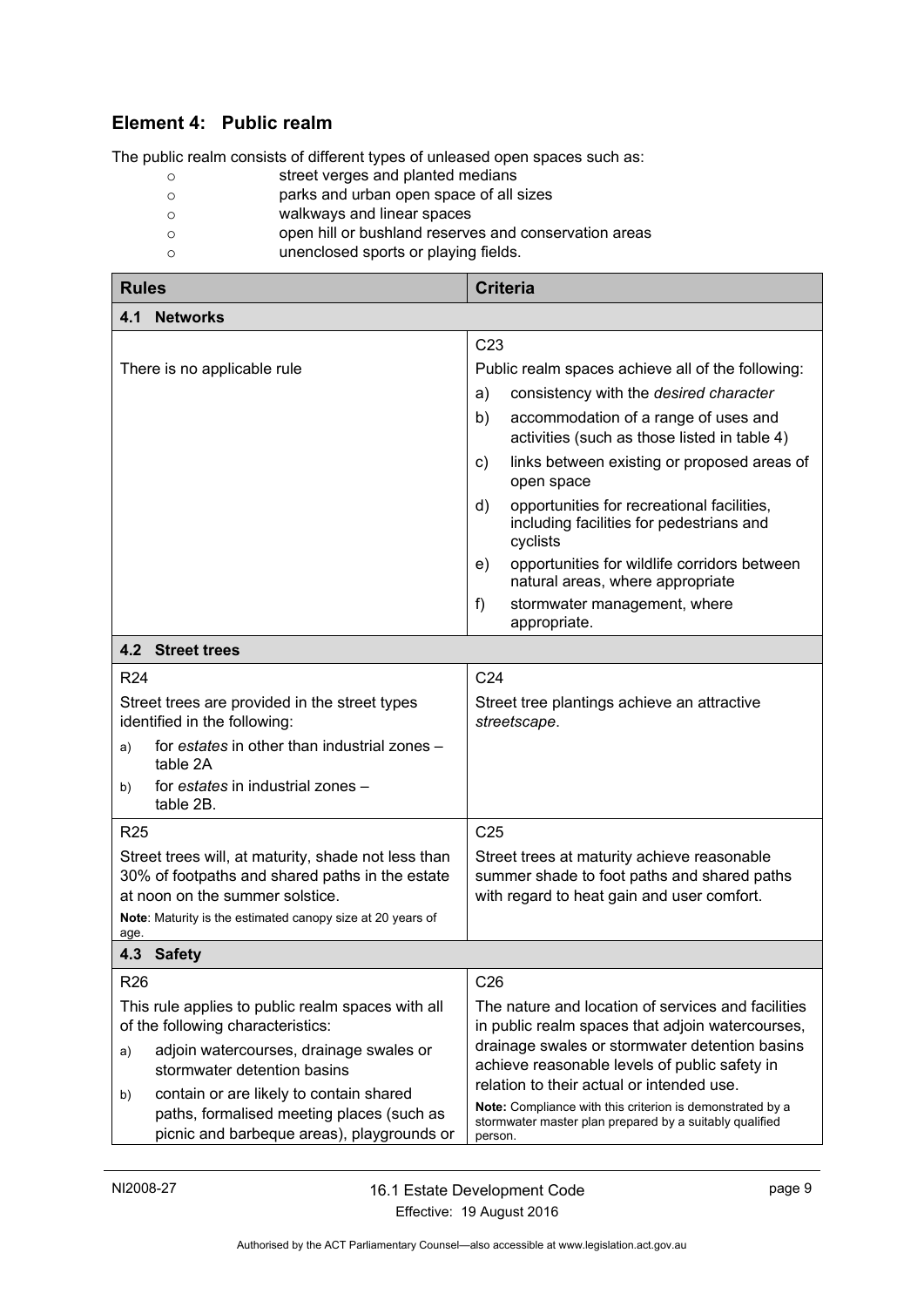| <b>Rules</b>                                                                                                                                                                                                                                                                                                                                                                                                                                                                                                             | <b>Criteria</b>                                                                                                                                                                                                                                                                                                                                                                                                                                                                      |
|--------------------------------------------------------------------------------------------------------------------------------------------------------------------------------------------------------------------------------------------------------------------------------------------------------------------------------------------------------------------------------------------------------------------------------------------------------------------------------------------------------------------------|--------------------------------------------------------------------------------------------------------------------------------------------------------------------------------------------------------------------------------------------------------------------------------------------------------------------------------------------------------------------------------------------------------------------------------------------------------------------------------------|
| play spaces. that adjoin watercourses,<br>drainage swales and stormwater detention<br>basins are<br>Inundation only occurs in storm events greater<br>than the two year average recurrence interval<br>(ARI).<br>Note: Compliance with this rule is demonstrated by a<br>stormwater master plan prepared by a suitably qualified<br>person.<br><b>R27</b>                                                                                                                                                                | C <sub>27</sub>                                                                                                                                                                                                                                                                                                                                                                                                                                                                      |
| This rule applies to all public realm spaces<br>except for the following:<br>street verges<br>i)<br>street medians<br>ii)<br>access ways (as defined in table 4)<br>iii)<br>pedestrian lanes (as defined in<br>iv)<br>table 4)<br>A minimum of 75% of the perimeter of public<br>realm spaces is bordered by one or more of the<br>following:<br>edge roads with kerbside parking<br>a)<br>public car parking areas<br>b)<br>trunk shared paths<br>C)<br>blocks with a commercial or community<br>d)<br>facility zoning. | Public realm spaces (excluding street verges and<br>medians, access ways and pedestrian lanes) are<br>bounded by uses that provide all of the following:<br>reasonable levels of surveillance, through<br>a)<br>the use of such measures as edge roads,<br>address frontages and lighting<br>reasonable public access including links<br>b)<br>from footpaths to the existing or proposed<br>shared path network and the provision of<br>public car parking in convenient locations. |
| <b>R28</b><br>The minimum width of pedestrian parkland and<br>access ways, as defined in table 4, is as follows:<br>where the pedestrian parkland or access<br>a)<br>way is 60m or longer - 6m<br>where the pedestrian parkland or access<br>b)<br>way is less than 60m in length - 4m.                                                                                                                                                                                                                                  | This is a mandatory requirement. There is no<br>applicable criterion.                                                                                                                                                                                                                                                                                                                                                                                                                |
| There is no applicable rule.                                                                                                                                                                                                                                                                                                                                                                                                                                                                                             | C29<br>Reasonable levels of public safety are achieved<br>in pedestrian parkland and access ways (as<br>defined in table 4).<br>This may be achieved by all of the following:<br>reasonable legibility<br>a)<br>reasonable sightlines<br>b)<br>avoidance of potential entrapment spots or<br>C)<br>hiding places.<br>Note: The proposal must also comply with the Crime<br>Prevention through Environmental Design General Code.                                                     |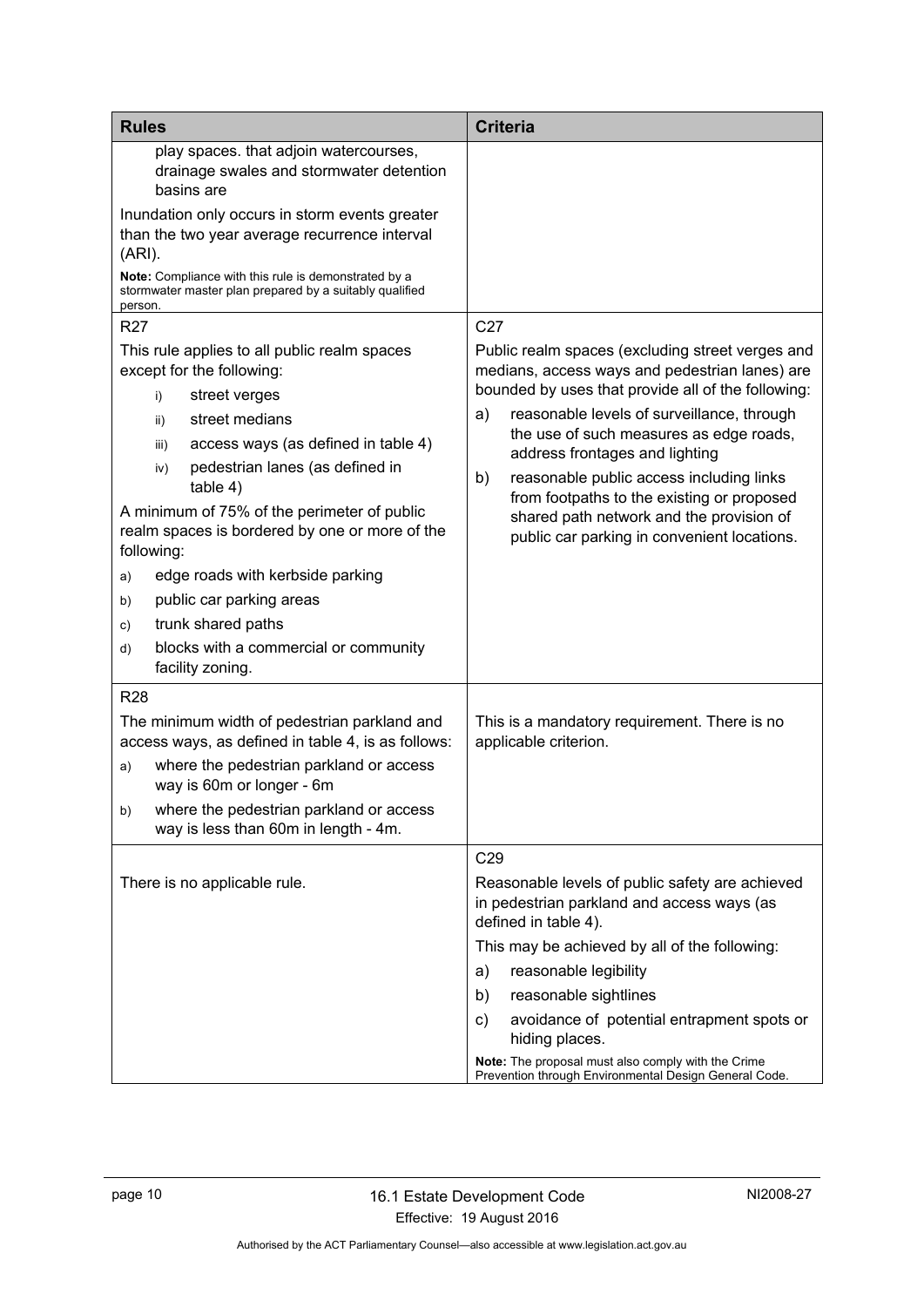|  | <b>Element 5: Environment protection</b> |
|--|------------------------------------------|
|--|------------------------------------------|

<span id="page-14-1"></span><span id="page-14-0"></span>

| <b>Rules</b>                                                                           |                                                                                                                                                                                                                                               | <b>Criteria</b>                              |
|----------------------------------------------------------------------------------------|-----------------------------------------------------------------------------------------------------------------------------------------------------------------------------------------------------------------------------------------------|----------------------------------------------|
| 5.1                                                                                    | Water sensitive urban design                                                                                                                                                                                                                  |                                              |
| <b>R30</b>                                                                             |                                                                                                                                                                                                                                               |                                              |
|                                                                                        | This rule applies to estates 5000m <sup>2</sup> or larger.                                                                                                                                                                                    | This is a mandatory requirement. There is no |
| The average annual stormwater pollutant export<br>is reduced for all of the following: |                                                                                                                                                                                                                                               | applicable criterion.                        |
| a)                                                                                     | suspended solids by at least 60 per cent                                                                                                                                                                                                      |                                              |
| b)                                                                                     | total phosphorous by at least 45 per cent                                                                                                                                                                                                     |                                              |
| C)                                                                                     | total nitrogen by at least 40 per cent                                                                                                                                                                                                        |                                              |
|                                                                                        | compared with an urban catchment with no water<br>quality management controls.                                                                                                                                                                |                                              |
|                                                                                        | Note: Compliance with this rule is demonstrated by a water<br>sensitive urban design outcomes plan endorsed by a suitably<br>qualified person.                                                                                                |                                              |
| R31                                                                                    |                                                                                                                                                                                                                                               |                                              |
|                                                                                        | This rule applies to estates 2000m <sup>2</sup> or larger.                                                                                                                                                                                    | This is a mandatory requirement. There is no |
|                                                                                        | Stormwater management complies with one of<br>the following:                                                                                                                                                                                  | applicable criterion.                        |
| a)                                                                                     | the capacity of the existing pipe (minor)<br>stormwater connection is not exceeded in<br>1-in-10 year storm event and the capacity of<br>the existing major overland stormwater<br>system is not exceeded in the 1-in-100 year<br>storm event |                                              |
| b)                                                                                     | the 1-in-5 year and 1-in-100 year<br>stormwater peak run off does not exceed<br>pre-development levels.                                                                                                                                       |                                              |
|                                                                                        | Note: Compliance with this rule is demonstrated by a water<br>sensitive urban design outcomes plan endorsed by a suitably<br>qualified person.                                                                                                |                                              |
| R32                                                                                    |                                                                                                                                                                                                                                               |                                              |
|                                                                                        | This rule applies to estates $2,000m^2$ or larger.                                                                                                                                                                                            | This is a mandatory requirement. There is no |
|                                                                                        | Provision is made for one or more of the<br>following:                                                                                                                                                                                        | applicable criterion.                        |
| a)                                                                                     | the storage of stormwater equivalent to at<br>least 1.4kl per 100 $m2$ of impervious area,<br>and its release over a period of 1 to 3 days                                                                                                    |                                              |
| b)                                                                                     | runoff peak flow for the 3 month ARI storm<br>to be no more than pre-development levels<br>and release of captured flow over a period<br>of 1 to 3 days.                                                                                      |                                              |
|                                                                                        | Note: Compliance with this rule is demonstrated by a water<br>sensitive urban design outcomes plan endorsed by a suitably<br>qualified person.                                                                                                |                                              |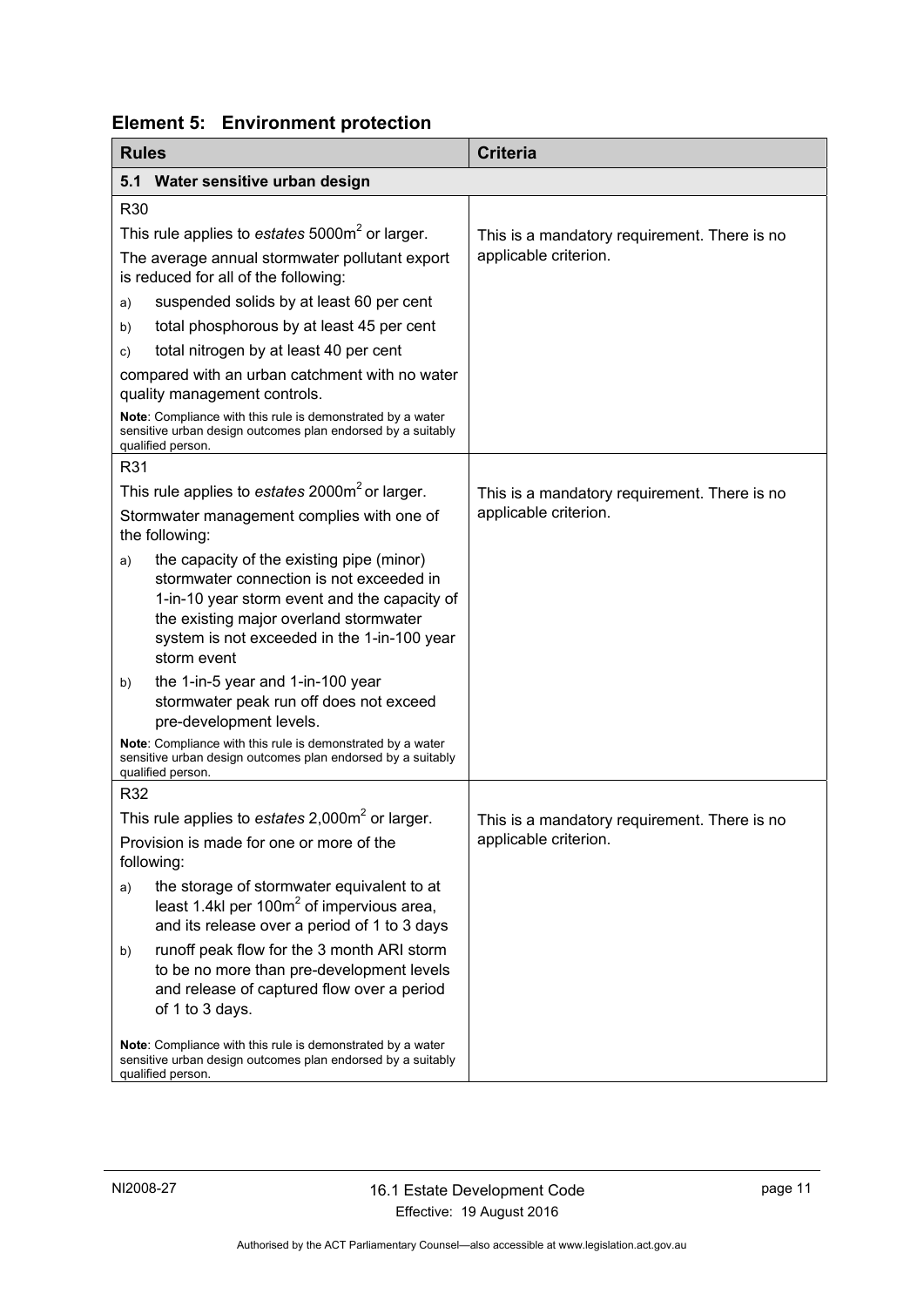<span id="page-15-2"></span><span id="page-15-1"></span><span id="page-15-0"></span>

| <b>Rules</b>                                                                                                                                                                                                    | <b>Criteria</b>                                                               |
|-----------------------------------------------------------------------------------------------------------------------------------------------------------------------------------------------------------------|-------------------------------------------------------------------------------|
|                                                                                                                                                                                                                 | C <sub>33</sub>                                                               |
| There is no applicable rule.                                                                                                                                                                                    | Underground piping of natural stormwater<br>overland flow paths is minimised. |
| 5.2 Sediment and erosion control                                                                                                                                                                                |                                                                               |
| R34                                                                                                                                                                                                             |                                                                               |
| This rule applies to estates greater than 3000m <sup>2</sup> .                                                                                                                                                  | This is a mandatory requirement. There is no                                  |
| Development complies with a sediment and<br>erosion control concept plan endorsed by the<br>Environment Protection Authority.                                                                                   | applicable criterion.                                                         |
| Supporting document: A sediment and erosion control<br>concept plan is prepared in accordance with the ACT EPA<br>Environmental Protection Guidelines for Construction and<br>Land Development in the ACT 2011. |                                                                               |
| Note: A condition of development approval may be imposed<br>to ensure compliance with this rule.                                                                                                                |                                                                               |
| 5.3 Earthworks                                                                                                                                                                                                  |                                                                               |
|                                                                                                                                                                                                                 | C <sub>35</sub>                                                               |
| There is no applicable rule.                                                                                                                                                                                    | The extent of earthworks is minimised.                                        |
|                                                                                                                                                                                                                 | The proposed street and block layout minimises<br>the extent of earthworks.   |
| <b>R36</b>                                                                                                                                                                                                      |                                                                               |
| Earthworks are managed in accordance with an<br><b>Environmental Management Concept Plan</b><br>endorsed by Environment Protection Authority.                                                                   | This is a mandatory requirement. There is no<br>applicable criterion.         |
| <b>Supporting document:</b> Environmental Management<br>Concept Plan endorsed by Environment Protection Authority.                                                                                              |                                                                               |
| Note: A condition of development approval may be imposed<br>to ensure compliance with this rule.                                                                                                                |                                                                               |
| 5.4 Tree protection                                                                                                                                                                                             |                                                                               |
| <b>R37</b>                                                                                                                                                                                                      |                                                                               |
| This rule applies to a development that has one<br>or more of the following characteristics:                                                                                                                    | This is a mandatory requirement. There is no<br>applicable criterion.         |
| requires groundwork within the tree<br>a)<br>protection zone of a protected tree                                                                                                                                |                                                                               |
| is likely to cause damage to or removal of<br>b)<br>any protected trees                                                                                                                                         |                                                                               |
| is a declared site.<br>C)                                                                                                                                                                                       |                                                                               |
| The authority shall refer the development<br>application to the Conservator or Flora and<br>Fauna.                                                                                                              |                                                                               |
| Note 1: The authority will consider any advice from the<br>Conservator or Flora and Fauna before determining the<br>application.<br>Note 2: Protected tree and declared site are defined under                  |                                                                               |
| the Tree Protection Act 2005.                                                                                                                                                                                   |                                                                               |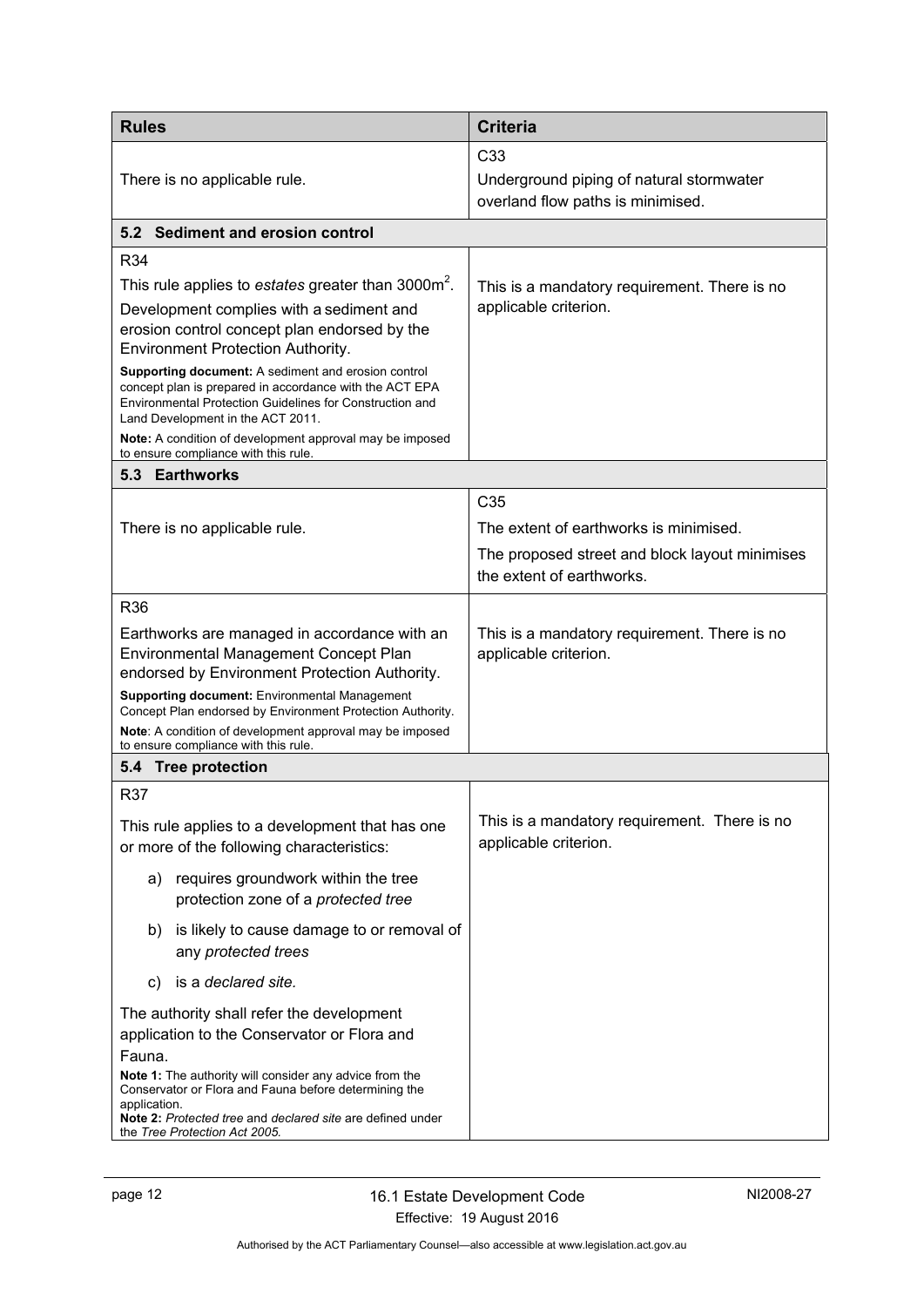<span id="page-16-1"></span><span id="page-16-0"></span>

| <b>Rules</b>                                                                                                                                                                                     | <b>Criteria</b>                                                       |
|--------------------------------------------------------------------------------------------------------------------------------------------------------------------------------------------------|-----------------------------------------------------------------------|
| <b>Heritage</b><br>5.5                                                                                                                                                                           |                                                                       |
| R38                                                                                                                                                                                              |                                                                       |
| This rule applies to estates where sites within the<br>development area are either listed or nominated<br>to the Heritage Register.                                                              | This is a mandatory requirement. There is no<br>applicable criterion. |
| Development complies with the mitigation<br>measures recommended in a heritage statement<br>endorsed by the Heritage Council.                                                                    |                                                                       |
| Supporting document: Heritage statement including<br>mitigation measures (see Heritage Act, 2004)                                                                                                |                                                                       |
| <b>Note:</b> A condition of development approval may be imposed<br>to ensure compliance with the endorsed measures.                                                                              |                                                                       |
| R39                                                                                                                                                                                              |                                                                       |
| This rule applies to an estate unless the Heritage<br>Council has provided written confirmation that<br>there are no Aboriginal sites and/or objects are<br>located within the development area, | This is a mandatory requirement. There is no<br>applicable criterion. |
| Development complies with the relevant cultural<br>heritage assessment and conservation<br>management plan endorsed by the ACT Heritage<br>Council.                                              |                                                                       |
| <b>Supporting document:</b> Cultural heritage assessment and<br>conservation management plan endorsed by the Heritage<br>Council.                                                                |                                                                       |
| Note: A condition of development approval may be imposed<br>to ensure compliance with the endorsed cultural heritage<br>assessment and conservation management plan.                             |                                                                       |
| 5.6 Contamination                                                                                                                                                                                |                                                                       |
| R40                                                                                                                                                                                              |                                                                       |
| This rule applies to an estate unless the EPA has<br>provided written confirmation that there are no<br>contaminated sites within or adjacent to the<br>development area.                        | This is a mandatory requirement. There is no<br>applicable criterion  |
| Development complies with the relevant<br>environmental site assessment report endorsed<br>by EPA.                                                                                               |                                                                       |
| Supporting document: Environmental site assessment<br>report endorsed by EPA                                                                                                                     |                                                                       |
| Note: A condition of development approval may be imposed<br>to ensure compliance with the endorsed environmental site<br>assessment report.                                                      |                                                                       |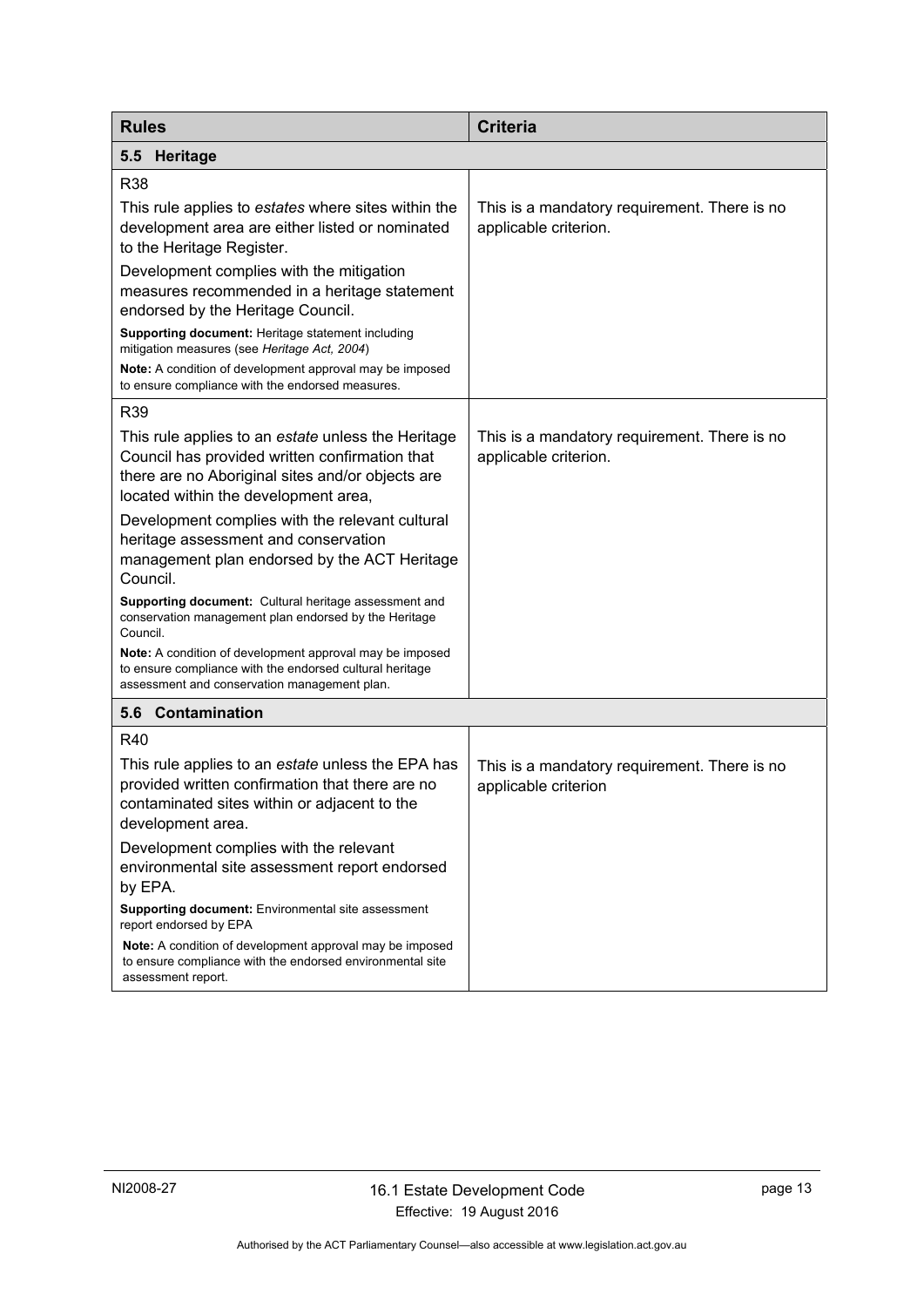<span id="page-17-0"></span>

| <b>Rules</b>                                                                                                                                                                                                                                                                                                              | <b>Criteria</b>                                                      |  |
|---------------------------------------------------------------------------------------------------------------------------------------------------------------------------------------------------------------------------------------------------------------------------------------------------------------------------|----------------------------------------------------------------------|--|
| Matters of national environmental significance<br>5.7                                                                                                                                                                                                                                                                     |                                                                      |  |
| R41<br>This rule applies to land affected by a plan for the<br>protection of matters of national environmental<br>significance (NES plan) approved under the<br><b>Environment Protection and Biodiversity</b><br>Conservation Act 1999 (Commonwealth).<br>Development is not inconsistent with the relevant<br>NES plan. | This is a mandatory requirement. There is no<br>applicable criterion |  |

# <span id="page-17-1"></span>**Element 6: Services and infrastructure**

<span id="page-17-3"></span><span id="page-17-2"></span>

| <b>Rules</b>                                                                                                                                                                                                                               | <b>Criteria</b>                                                                                                                                                                                                                                                                                                                                                                                                                                                                    |
|--------------------------------------------------------------------------------------------------------------------------------------------------------------------------------------------------------------------------------------------|------------------------------------------------------------------------------------------------------------------------------------------------------------------------------------------------------------------------------------------------------------------------------------------------------------------------------------------------------------------------------------------------------------------------------------------------------------------------------------|
| 6.1<br><b>Buffer zones to utility services</b>                                                                                                                                                                                             |                                                                                                                                                                                                                                                                                                                                                                                                                                                                                    |
| There is no applicable rule.                                                                                                                                                                                                               | C42<br>Buffer zones or suitable barriers are provided<br>between blocks proposed for residential,<br>commercial or community facility use and utility<br>service equipment, such as sewer vents, sewer<br>pump stations and water pump stations, to<br>reduce the impacts of noise and odour in<br>accordance with the requirements of the relevant<br>utility service provider. Utility service equipment<br>must also be adequately screened from public<br>view.                |
| <b>6.2 Utility services</b>                                                                                                                                                                                                                |                                                                                                                                                                                                                                                                                                                                                                                                                                                                                    |
| R43<br>Utility services, including water, sewer,<br>stormwater, electricity, gas and<br>telecommunications are provided to each block.<br>Note: A condition of development approval may be imposed<br>to ensure compliance with this rule. | This is a mandatory requirement. There is no<br>applicable criterion.                                                                                                                                                                                                                                                                                                                                                                                                              |
| <b>R44</b><br>Utility services are located within road verges or<br>other territory land.                                                                                                                                                  | C44<br>Utility services may be located within leased<br>blocks where all of the following are achieved:<br>located within service easements and<br>a)<br>accessed by means of emergency or<br>maintenance access routes in accordance<br>with the requirements of utility service<br>providers<br>located on blocks that are of sufficient size<br>b)<br>to accommodate the required service<br>easements and access routes whilst<br>providing comparable building footprint area |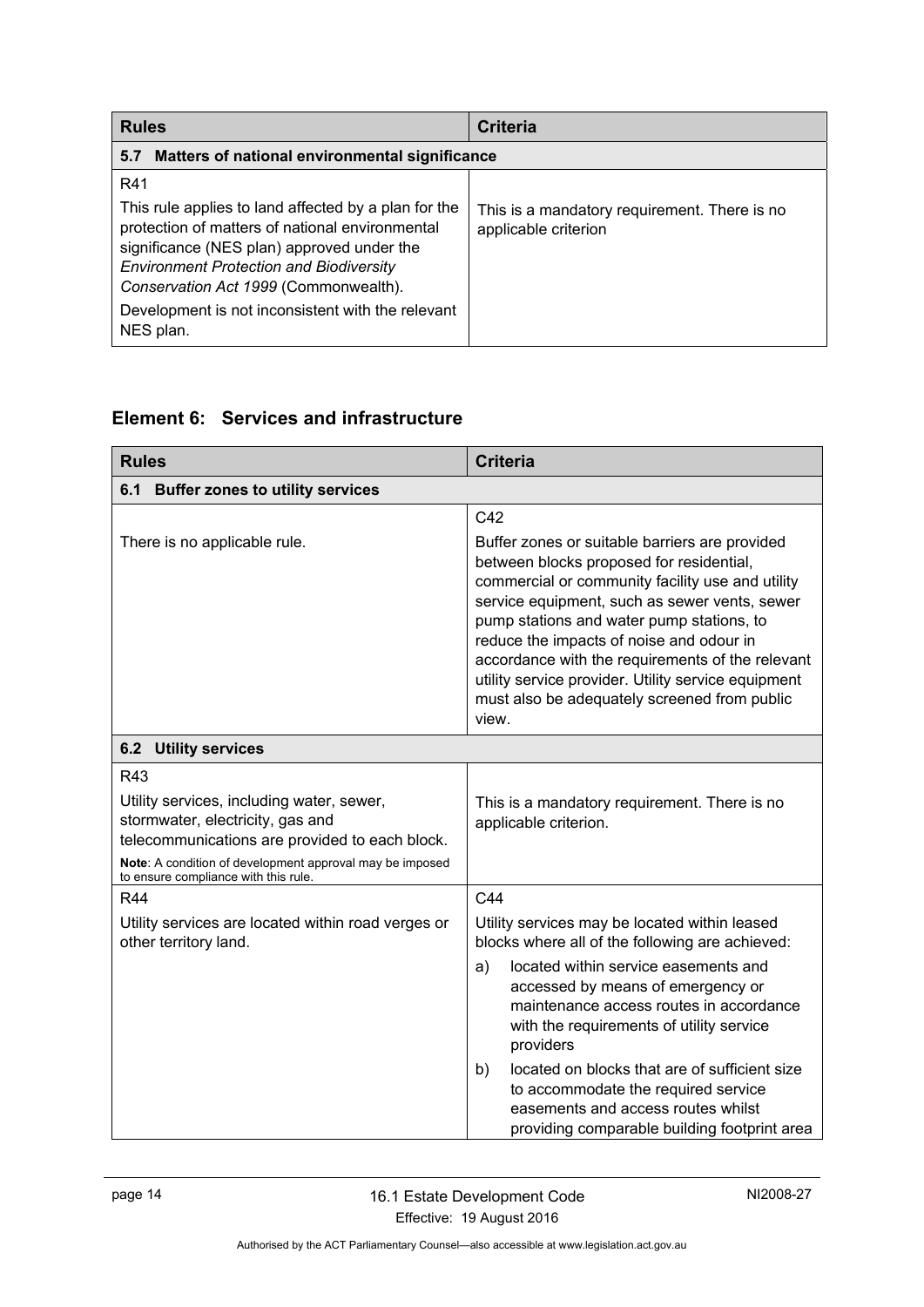| <b>Rules</b>                 | <b>Criteria</b>                                                                                                                                      |
|------------------------------|------------------------------------------------------------------------------------------------------------------------------------------------------|
|                              | to that of unencumbered blocks.                                                                                                                      |
| There is no applicable rule. | C45<br>Above ground utility services that are located in<br>pedestrian parkland or access ways avoid<br>potential entrapment spots or hiding places. |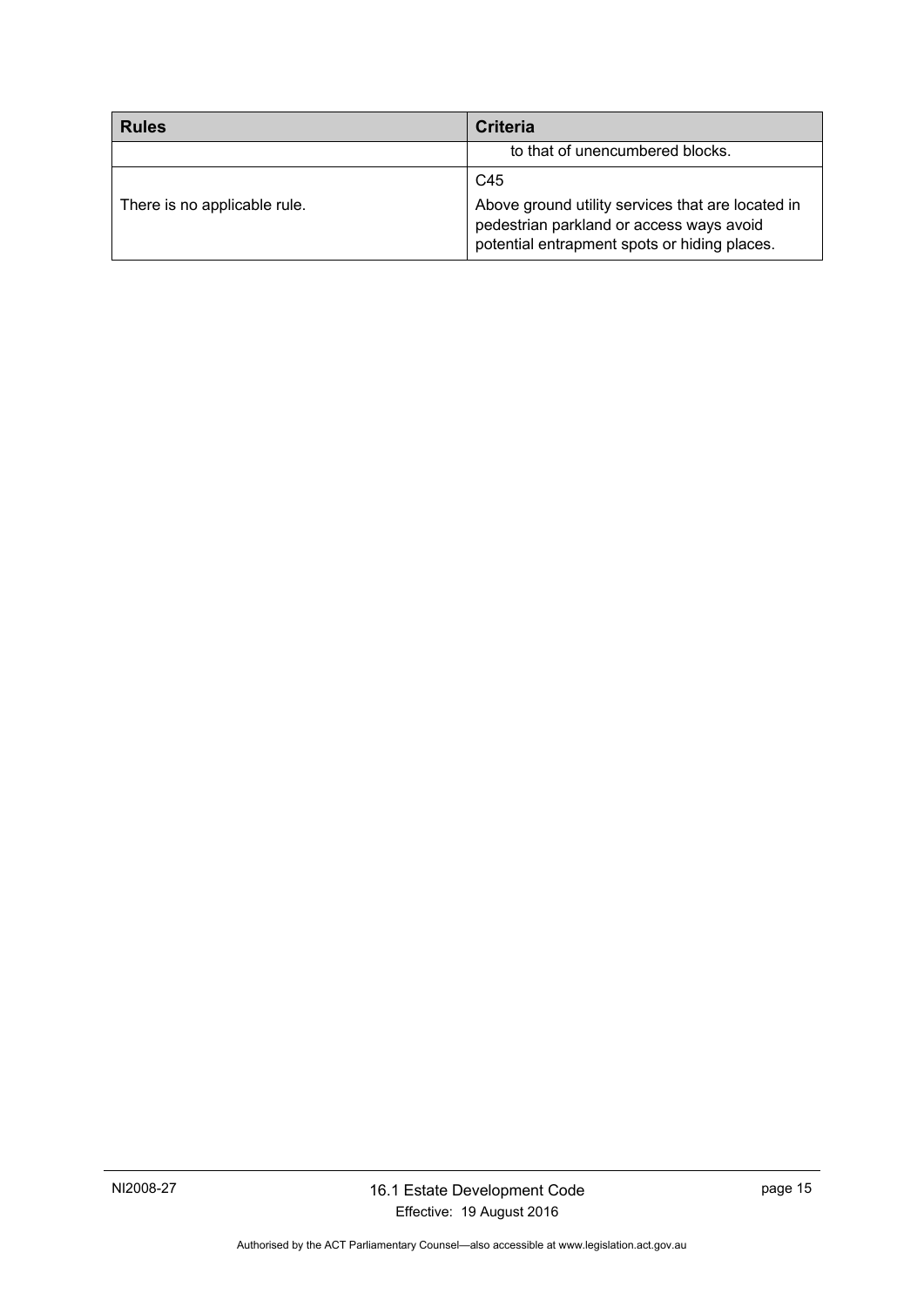# **Part B – Estate planning in residential zones and CZ5**

<span id="page-19-0"></span>This part applies to estates in residential and CZ5 zones. These provisions are additional to the general provision of the previous part.

### <span id="page-19-1"></span>**Element 7: Block diversity**

<span id="page-19-2"></span>

| <b>Rules</b>                                   | <b>Criteria</b>                                                                                                                                                            |
|------------------------------------------------|----------------------------------------------------------------------------------------------------------------------------------------------------------------------------|
| <b>Block diversity and distribution</b><br>7.1 |                                                                                                                                                                            |
|                                                | C46                                                                                                                                                                        |
| There is no applicable rule.                   | In RZ1, a range of block sizes are provided and<br>distributed to promote housing diversity and<br>choice, and to meet a range of housing needs.                           |
|                                                | For the purposes of this criterion, single dwelling<br>blocks (whether indicated or projected) within an<br>integrated housing development parcel are to be<br>considered. |

## <span id="page-19-3"></span>**Element 8: Block layout and orientation**

<span id="page-19-4"></span>

| <b>Rules</b>                                                                                                                                     | <b>Criteria</b>                                                                                                                                                 |
|--------------------------------------------------------------------------------------------------------------------------------------------------|-----------------------------------------------------------------------------------------------------------------------------------------------------------------|
| 8.1<br><b>Block size, slope and orientation</b>                                                                                                  |                                                                                                                                                                 |
| <b>R47</b>                                                                                                                                       | C47                                                                                                                                                             |
| This rule applies to single dwelling blocks.<br>Single dwelling blocks comply with all of the<br>following:                                      | Single dwelling blocks are sized and oriented to<br>allow all of the following:<br>the erection of a house that complies with<br>a)                             |
| block compliance tables in appendix A.<br>a)                                                                                                     | the rules of the Single Dwelling Housing<br>Development Code                                                                                                    |
| minimum block depth -<br>b)<br>for compact blocks - 17m<br>i)                                                                                    | the erection of a house with a reasonable<br>b)<br>gross floor area                                                                                             |
| for <i>mid-sized blocks</i> - 25m<br>ii)<br>for <i>large blocks</i> – 28m<br>iii)                                                                | the erection of a house with a reasonable<br>C)<br>access to sunlight.                                                                                          |
| minimum block width -<br>C)                                                                                                                      | Note: Compliance with this criterion will be established<br>though an assessment of development intentions plans<br>submitted with the estate development plan. |
| for compact blocks – 6m<br>i)<br>for <i>mid-sized blocks</i> – 10m<br>ii)                                                                        |                                                                                                                                                                 |
| for <i>large blocks</i> - 14m.<br>iii)                                                                                                           |                                                                                                                                                                 |
| This rule does not apply to single dwelling blocks<br>within an <i>integrated housing development parcel.</i>                                    |                                                                                                                                                                 |
| Note 1: Block width and block depth are defined in<br>appendix A.<br>Note 2: The process for determining compliance is set out in<br>appendix A. |                                                                                                                                                                 |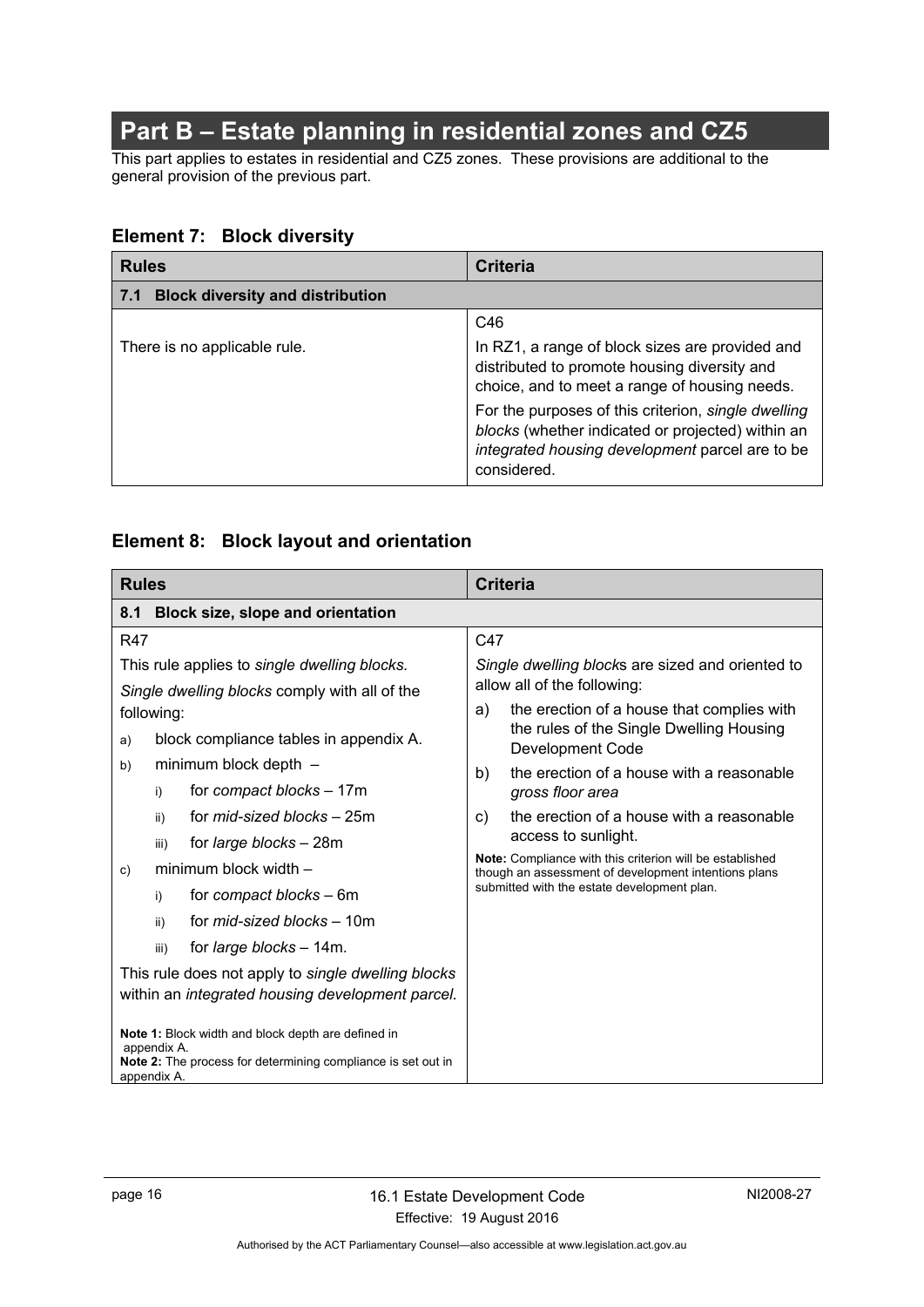| <b>Rules</b>                                                                                                                                                                                                                                                      | <b>Criteria</b>                                                                                                                                                                                                                                                                                                                                                                                                                                                                                                                                                                                                                                                                                                                                                                                                                                                                                                                                                                                                                                                                                                                                                                                                                                                                                                                                                                                                                                                                                                                                                                                                              |
|-------------------------------------------------------------------------------------------------------------------------------------------------------------------------------------------------------------------------------------------------------------------|------------------------------------------------------------------------------------------------------------------------------------------------------------------------------------------------------------------------------------------------------------------------------------------------------------------------------------------------------------------------------------------------------------------------------------------------------------------------------------------------------------------------------------------------------------------------------------------------------------------------------------------------------------------------------------------------------------------------------------------------------------------------------------------------------------------------------------------------------------------------------------------------------------------------------------------------------------------------------------------------------------------------------------------------------------------------------------------------------------------------------------------------------------------------------------------------------------------------------------------------------------------------------------------------------------------------------------------------------------------------------------------------------------------------------------------------------------------------------------------------------------------------------------------------------------------------------------------------------------------------------|
| <b>R48</b><br>Not less than 95% of single dwelling blocks<br>contained in an estate development plan comply<br>with R47 or are contained within an integrated<br>housing development parcel (refer C50).                                                          | This is a mandatory requirement. There is no<br>applicable criterion.                                                                                                                                                                                                                                                                                                                                                                                                                                                                                                                                                                                                                                                                                                                                                                                                                                                                                                                                                                                                                                                                                                                                                                                                                                                                                                                                                                                                                                                                                                                                                        |
| R49<br>Single dwelling blocks that do not comply with<br>R47 and are not contained in an integrated<br>housing development parcel (refer C50) the<br>previous rule are identified in the estate<br>development plan as 'limited development<br>potential blocks'. | This is a mandatory requirement. There is no<br>applicable criterion.                                                                                                                                                                                                                                                                                                                                                                                                                                                                                                                                                                                                                                                                                                                                                                                                                                                                                                                                                                                                                                                                                                                                                                                                                                                                                                                                                                                                                                                                                                                                                        |
| There is no applicable rule.                                                                                                                                                                                                                                      | C <sub>50</sub><br>In an estate, the proportion of single dwelling<br>blocks that comply with R47is maximised.                                                                                                                                                                                                                                                                                                                                                                                                                                                                                                                                                                                                                                                                                                                                                                                                                                                                                                                                                                                                                                                                                                                                                                                                                                                                                                                                                                                                                                                                                                               |
| There is no applicable rule.                                                                                                                                                                                                                                      | C <sub>51</sub><br>Each single dwelling block within an integrated<br>housing development parcel enables a house to<br>be designed which achieves all of the following:<br>consistency with the desired character<br>a)<br>b)<br>solar access to nominated principal private<br>open space comparable with the relevant<br>provisions of the Single Dwelling Housing<br>Development Code<br>reasonable levels of privacy for other<br>C)<br>dwellings and their associated principal<br>private open space within the integrated<br>housing development parcel comparable<br>with the relevant provisions of the Single<br><b>Dwelling Housing Development Code</b><br>d)<br>where the proposed house is part of a<br>building containing two or more houses, the<br>outlook from an unscreened element is not<br>unreasonably impeded by external walls on<br>the same or adjoining blocks<br>Note 1: Compliance with this criterion will be established<br>though an assessment of an integrated housing development<br>plan submitted with the estate development plan for each<br>integrated housing development parcel.<br>Note 2: The location, type and profile of mandatory boundary<br>walls identified in the relevant integrated housing<br>development plan and approved as part of the estate<br>development plan will be incorporated into the Territory Plan<br>under section 96(2) of the Planning and Development Act<br>2007.<br>Note 3: Integrated housing development parcels must<br>comply with the boundary setback and building envelope<br>provisions under the Single Dwelling Housing Development |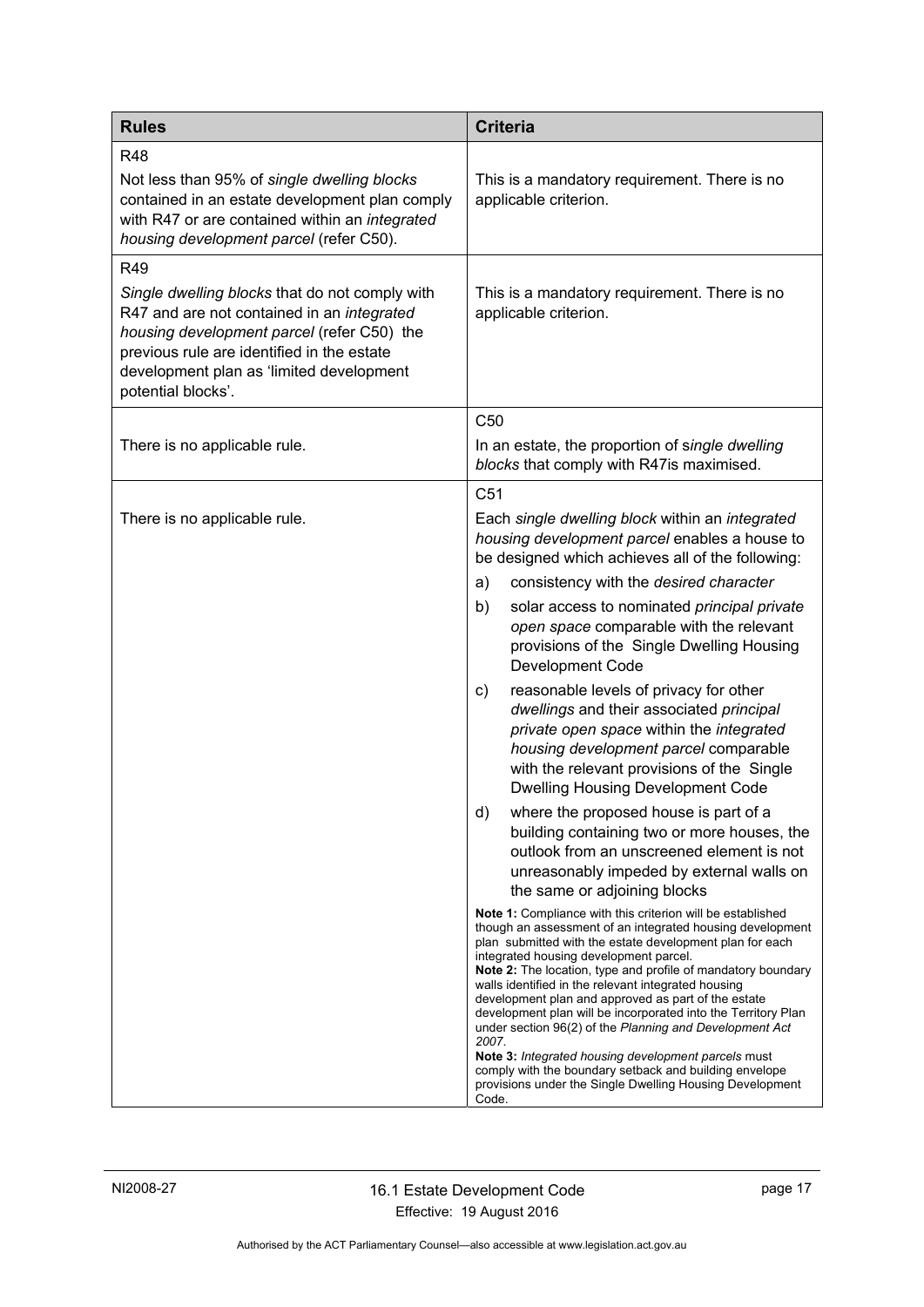<span id="page-21-0"></span>

| <b>Rules</b>                                                                                         | <b>Criteria</b>                                                                                                                                                  |
|------------------------------------------------------------------------------------------------------|------------------------------------------------------------------------------------------------------------------------------------------------------------------|
|                                                                                                      | C <sub>52</sub>                                                                                                                                                  |
| There is no applicable rule.                                                                         | Blocks nominated for multi unit housing are sized<br>and oriented to allow housing development to<br>achieve all of the following:                               |
|                                                                                                      | compliance with the principal private open<br>a)<br>space rules for solar access in the relevant<br>housing development code                                     |
|                                                                                                      | consistency with the desired character<br>b)                                                                                                                     |
|                                                                                                      | reasonable levels of privacy for dwellings<br>C)<br>on adjoining residential blocks and their<br>associated private open space.                                  |
|                                                                                                      | Note: Compliance with this criterion will be established<br>though an assessment of a development intentions plan<br>submitted with the estate development plan. |
| 8.2 Compact blocks - slope                                                                           |                                                                                                                                                                  |
| <b>R53</b>                                                                                           | C <sub>53</sub>                                                                                                                                                  |
| This rule applies to compact blocks.                                                                 | Block size and dimensions take into account the                                                                                                                  |
| Slope is no greater than 10%.                                                                        | slope of the land and minimise the need for<br>earthworks and retaining walls associated with                                                                    |
| For this rule -                                                                                      | dwelling construction.                                                                                                                                           |
| Slope means the slope of land, expressed as a<br>percentage, calculated using the difference in      |                                                                                                                                                                  |
| datum ground level from the highest to lowest                                                        |                                                                                                                                                                  |
| points on the proposed block boundary and the<br>horizontal distance between those points.           |                                                                                                                                                                  |
| 8.3 Battle-axe blocks                                                                                |                                                                                                                                                                  |
| <b>R54</b>                                                                                           |                                                                                                                                                                  |
| Battle-axe blocks for residential purposes<br>comply with all of the following:                      | This is a mandatory requirement. There is no<br>applicable criterion.                                                                                            |
| have a frontage (that does not allow<br>a)<br>vehicular access) to at least one of the<br>following: |                                                                                                                                                                  |
| i)<br>public open space                                                                              |                                                                                                                                                                  |
| main road carrying more than 3000vpd<br>ii)                                                          |                                                                                                                                                                  |
| are not designated for multi unit housing with<br>b)<br>more than 3 dwellings                        |                                                                                                                                                                  |
|                                                                                                      | <b>C54A</b>                                                                                                                                                      |
| There is no applicable rule                                                                          | The size and layout of battle axe blocks can<br>effectively accommodate all of the following:                                                                    |
|                                                                                                      | the provision of safe vehicle access and<br>a)<br>egress for all blocks on the street providing<br>access                                                        |
|                                                                                                      | the predicted vehicle movements for the<br>b)<br>street and any traffic control measures<br>proposed                                                             |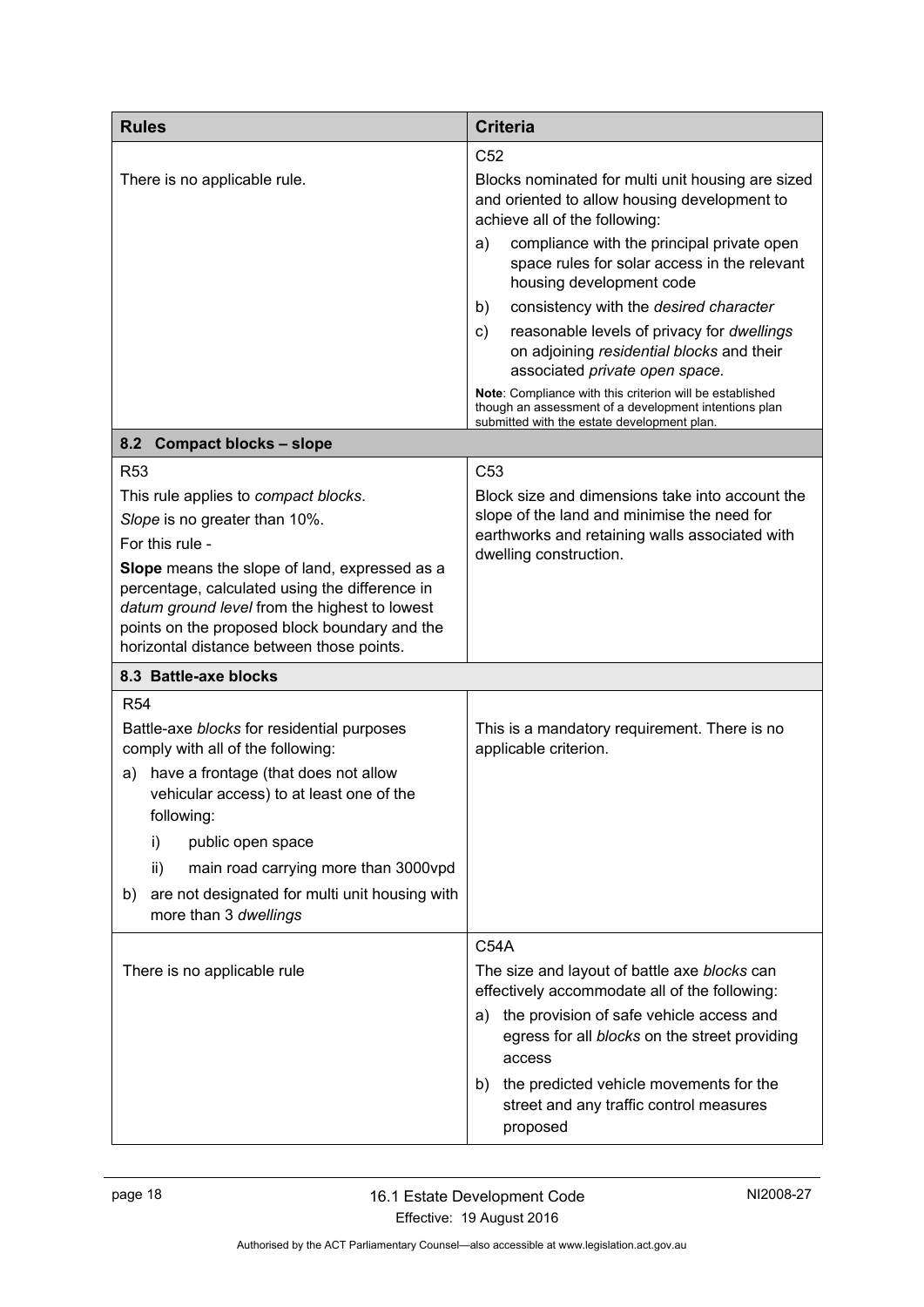| <b>Rules</b>                                                                                                                                                                                                                          | <b>Criteria</b>                                                                                                                                                                                                                                                                                                                                       |
|---------------------------------------------------------------------------------------------------------------------------------------------------------------------------------------------------------------------------------------|-------------------------------------------------------------------------------------------------------------------------------------------------------------------------------------------------------------------------------------------------------------------------------------------------------------------------------------------------------|
|                                                                                                                                                                                                                                       | impacts of waste collection, public transport<br>C)<br>and parking within the street that provides<br>access to the blocks                                                                                                                                                                                                                            |
|                                                                                                                                                                                                                                       | d) the visual amenity of the street providing<br>access as well as the open space or street<br>the block is fronting                                                                                                                                                                                                                                  |
|                                                                                                                                                                                                                                       | suitable vehicular access and manoeuvring<br>e)<br>areas                                                                                                                                                                                                                                                                                              |
| <b>R55</b>                                                                                                                                                                                                                            | C <sub>55</sub>                                                                                                                                                                                                                                                                                                                                       |
| A access handle serving a battle-axe block<br>residential purposes has a minimum width of:                                                                                                                                            | The access handle serving a battle-axe block<br>achieves all of the following:                                                                                                                                                                                                                                                                        |
| where it is adjacent to an access handle<br>a)<br>serving another block, and both access<br>handles have a legal right of access over the                                                                                             | safe vehicular and pedestrian access of<br>a)<br>residents and visitors of the block from the<br>access street to the block                                                                                                                                                                                                                           |
| other - 3m                                                                                                                                                                                                                            | ample egress from both sides of a vehicle<br>b)                                                                                                                                                                                                                                                                                                       |
| in all other cases:<br>b)<br>for single dwelling housing - 4m<br>i)                                                                                                                                                                   | appropriate access by emergency vehicles to<br>C)<br>the dwelling                                                                                                                                                                                                                                                                                     |
| for multi unit housing - 5.5m<br>ii)                                                                                                                                                                                                  | any required utility services and<br>d).<br>infrastructure                                                                                                                                                                                                                                                                                            |
|                                                                                                                                                                                                                                       | opportunity for landscaping<br>e)                                                                                                                                                                                                                                                                                                                     |
| 8.4 Multi unit blocks                                                                                                                                                                                                                 |                                                                                                                                                                                                                                                                                                                                                       |
| R <sub>56</sub>                                                                                                                                                                                                                       | C <sub>56</sub>                                                                                                                                                                                                                                                                                                                                       |
| Multi-unit blocks enable all dwellings to front a<br>public road or public open space.<br>Note: Compliance with this rule is demonstrated by reference<br>to a development intentions plan lodged with an estate<br>development plan. | The size and shape of multi unit blocks will<br>enable those dwellings in a multi unit housing<br>development that cannot front a public road or<br>public open space, to front an internal road.<br>Note: Compliance with this criterion is demonstrated by<br>reference to a development intentions plan lodged with an<br>estate development plan. |
| <b>R57</b>                                                                                                                                                                                                                            | C57                                                                                                                                                                                                                                                                                                                                                   |
| No more than 50 per cent of the boundary of a<br>multi unit block is common with single dwelling<br>blocks.                                                                                                                           | Multi unit housing does not unreasonably<br>diminish the residential amenity of adjacent<br>single dwelling blocks.                                                                                                                                                                                                                                   |

# <span id="page-22-1"></span><span id="page-22-0"></span>**Element 9: Street network**

<span id="page-22-2"></span>

| <b>Rules</b>                                                                                      | <b>Criteria</b>                                                                               |
|---------------------------------------------------------------------------------------------------|-----------------------------------------------------------------------------------------------|
| <b>Street network</b><br>9.1                                                                      |                                                                                               |
| <b>R58</b>                                                                                        | C <sub>58</sub>                                                                               |
| Maximum driving distance between any dwelling<br>and specified roads complies with the following: | The street layout achieves convenient movement<br>of vehicles between dwellings and collector |
| minor or major collector street or higher<br>a)<br>order road - 700m                              | streets and arterial roads.                                                                   |
| arterial road - 1200m.<br>b)                                                                      |                                                                                               |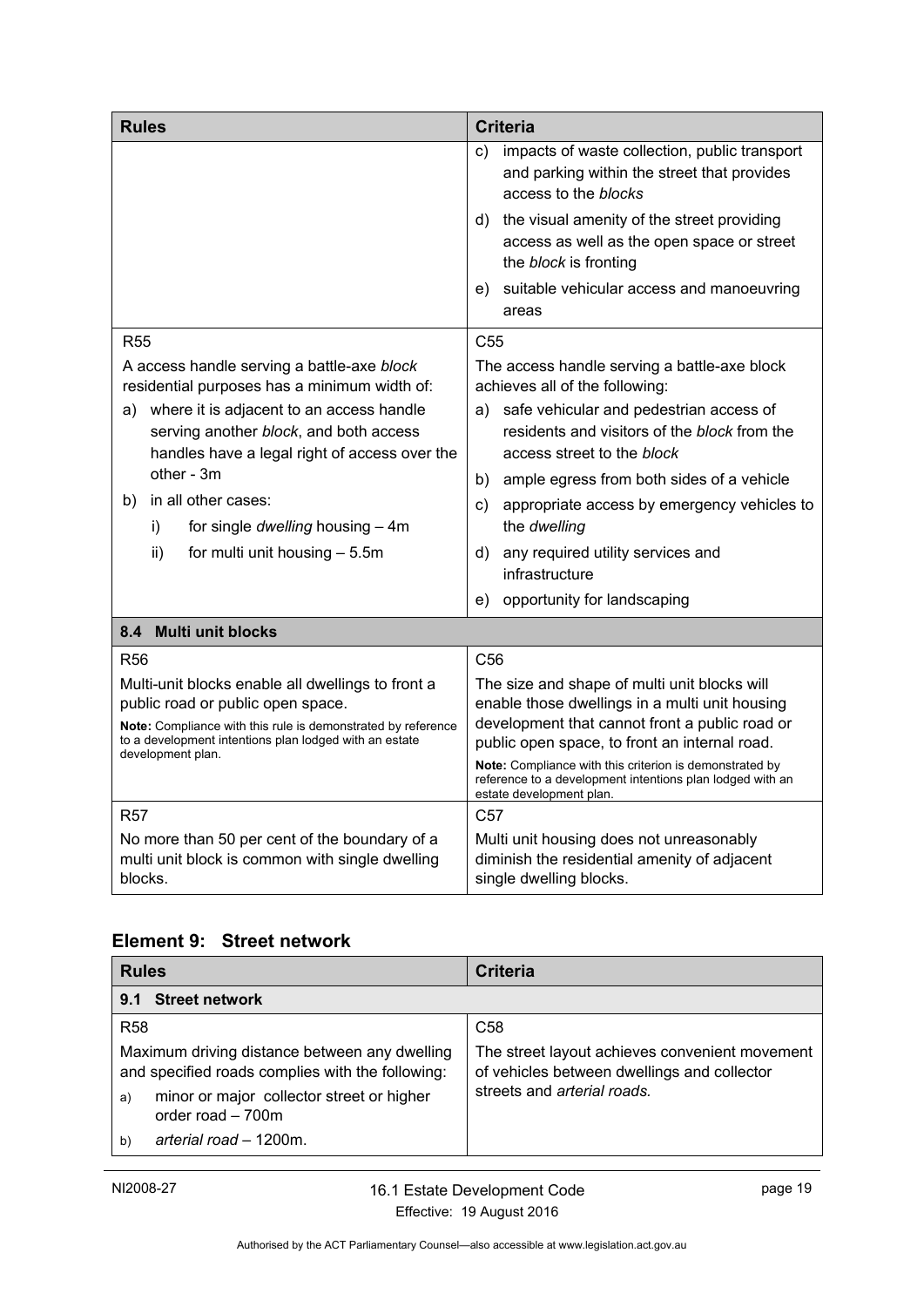<span id="page-23-2"></span><span id="page-23-1"></span><span id="page-23-0"></span>

| <b>Rules</b>                                                                                                                                                                                                                                                                                       | <b>Criteria</b>                                                                                                                                                                                                   |
|----------------------------------------------------------------------------------------------------------------------------------------------------------------------------------------------------------------------------------------------------------------------------------------------------|-------------------------------------------------------------------------------------------------------------------------------------------------------------------------------------------------------------------|
| R <sub>59</sub>                                                                                                                                                                                                                                                                                    | C <sub>59</sub>                                                                                                                                                                                                   |
| No more than three turning movements at<br>intersections are required in order to travel from<br>any dwelling to the nearest collector street or<br>arterial road.                                                                                                                                 | The street layout achieves convenient movement<br>of vehicles between dwellings and collector<br>streets and arterial roads.                                                                                      |
| 9.2 Street verge                                                                                                                                                                                                                                                                                   |                                                                                                                                                                                                                   |
| R60                                                                                                                                                                                                                                                                                                | C60                                                                                                                                                                                                               |
| No more than 50% of the finished street verge<br>surface is impervious.                                                                                                                                                                                                                            | The finished surface treatment of street verges<br>achieves all of the following:                                                                                                                                 |
|                                                                                                                                                                                                                                                                                                    | reasonable opportunities for stormwater<br>a)<br>infiltration and landscaping, including the<br>use of such measures as overland flow<br>paths, castellated kerbing, and infiltration<br>pits around street trees |
|                                                                                                                                                                                                                                                                                                    | reasonable maintenance access to utility<br>b)<br>services in accordance with the standards<br>of the relevant utility provider                                                                                   |
|                                                                                                                                                                                                                                                                                                    | suitability for uses generating high levels of<br>C)<br>pedestrian traffic such as retail centres,<br>schools and community facilities                                                                            |
|                                                                                                                                                                                                                                                                                                    | enables street trees to mature fully without<br>d)<br>suffering undue compaction of the root<br>system.                                                                                                           |
| Vehicular access - blocks less than 8m wide<br>9.3                                                                                                                                                                                                                                                 |                                                                                                                                                                                                                   |
| R61                                                                                                                                                                                                                                                                                                |                                                                                                                                                                                                                   |
| This rule applies to single dwelling blocks where<br>the width of the block at the minimum allowable<br>front boundary setback is less than 8m.                                                                                                                                                    | This is a mandatory requirement. There is no<br>applicable criterion.                                                                                                                                             |
| No direct vehicular access is provided to either of<br>the following:                                                                                                                                                                                                                              |                                                                                                                                                                                                                   |
| a major collector road<br>a)                                                                                                                                                                                                                                                                       |                                                                                                                                                                                                                   |
| any minor collector road or access street that<br>b)<br>is adjacent to an address street boundary<br>with a bearing between 70° and 120°                                                                                                                                                           |                                                                                                                                                                                                                   |
| Note: Item b) refers to narrow blocks oriented north-south,<br>with the access street to the north. Refer to appendix A for an<br>explanation of how a street boundary bearing is defined.<br>Item b) does not apply where the access is from a rear lane<br>irrespective of boundary orientation. |                                                                                                                                                                                                                   |
| 9.4 Rear lanes                                                                                                                                                                                                                                                                                     |                                                                                                                                                                                                                   |
| R <sub>62</sub>                                                                                                                                                                                                                                                                                    | C62                                                                                                                                                                                                               |
| Residential blocks with frontage to rear lanes are<br>to incorporate habitable rooms above garages at<br>spacing of not less than 50m along the rear lane.                                                                                                                                         | Reasonable passive surveillance is provided to<br>rear lanes through the use of measures such as<br>dwellings located in adjoining sections.                                                                      |
| Note: Blocks incorporating habitable rooms above garages<br>must be nominated on planning control plans submitted with<br>the estate development plan and, if approved, will be<br>nominated in the relevant precinct code.                                                                        |                                                                                                                                                                                                                   |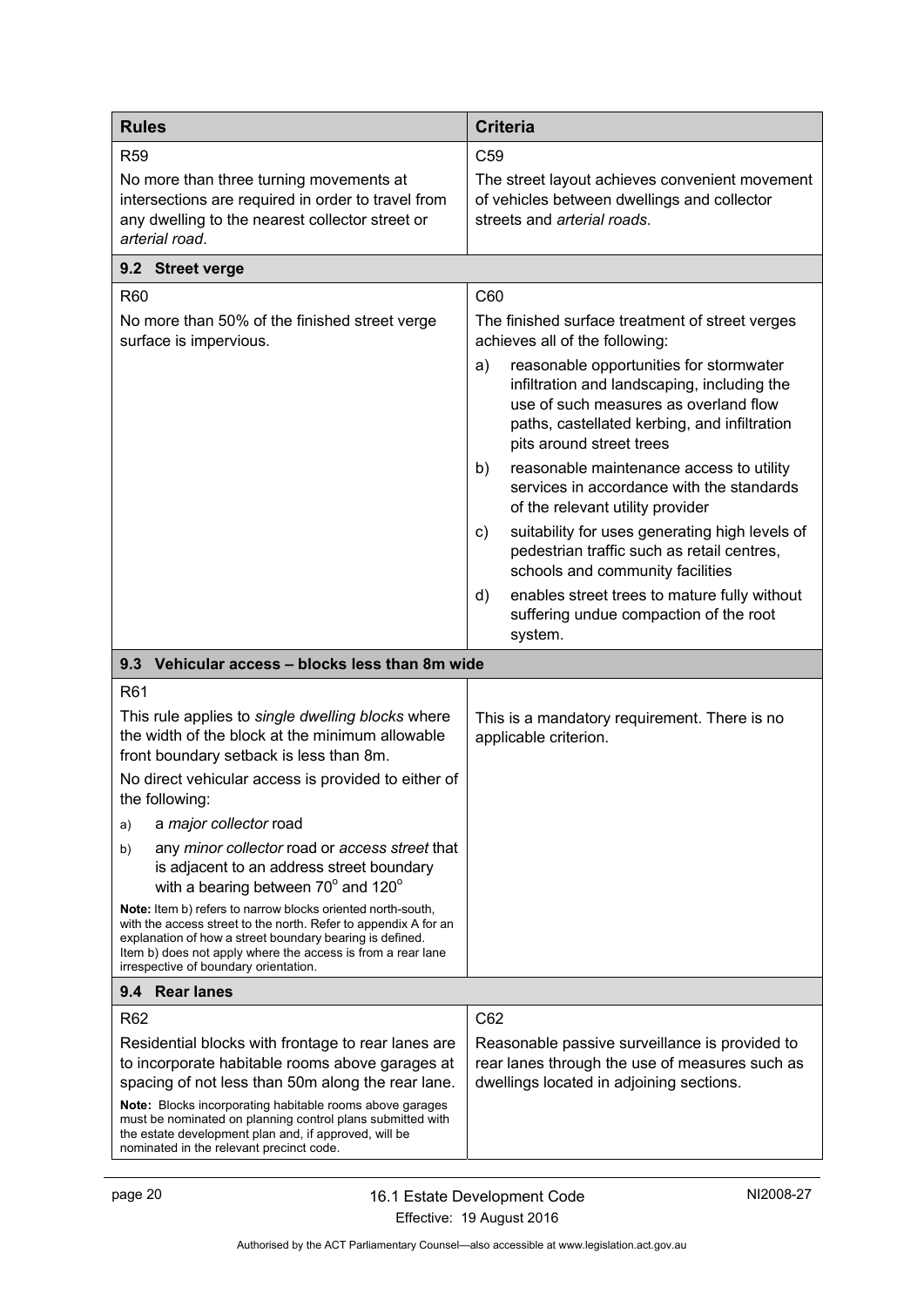<span id="page-24-0"></span>

| <b>Rules</b>                                                                                                                                                                                                                                                                                                                    |                                                                                                                                                                                                  |                                                                                                                                                               | <b>Criteria</b>                                                                                                                          |
|---------------------------------------------------------------------------------------------------------------------------------------------------------------------------------------------------------------------------------------------------------------------------------------------------------------------------------|--------------------------------------------------------------------------------------------------------------------------------------------------------------------------------------------------|---------------------------------------------------------------------------------------------------------------------------------------------------------------|------------------------------------------------------------------------------------------------------------------------------------------|
| 9.5                                                                                                                                                                                                                                                                                                                             | On-street car parking                                                                                                                                                                            |                                                                                                                                                               |                                                                                                                                          |
| R63                                                                                                                                                                                                                                                                                                                             |                                                                                                                                                                                                  | C63                                                                                                                                                           |                                                                                                                                          |
| For single dwelling blocks with a frontage to the<br>street of less than 12.5m, undesignated on-street<br>visitor car parking is available at a rate of one car<br>parking space for every two blocks. The on-<br>street visitor car parking spaces are provided<br>within 60m from the frontage of the blocks being<br>served. |                                                                                                                                                                                                  |                                                                                                                                                               | A reasonable level of on street or other public car<br>parking for visitors is available at a reasonable<br>distance from each dwelling. |
|                                                                                                                                                                                                                                                                                                                                 | Note: The next rule provides controls in relation to<br>undesignated (unmarked) on-street car parking spaces.                                                                                    |                                                                                                                                                               |                                                                                                                                          |
| <b>R64</b>                                                                                                                                                                                                                                                                                                                      |                                                                                                                                                                                                  |                                                                                                                                                               |                                                                                                                                          |
| a)                                                                                                                                                                                                                                                                                                                              | Undesignated on-street car parking complies<br>with the following:<br>where the carriageway width is less than                                                                                   |                                                                                                                                                               | This is a mandatory requirement. There is no<br>applicable criterion.                                                                    |
| b)                                                                                                                                                                                                                                                                                                                              | 5.5m, on-street car parking is not permitted<br>where the carriageway width is 5.5m or<br>greater and less than 6m, on-street car<br>parking can only be permitted on one side<br>of the street  |                                                                                                                                                               |                                                                                                                                          |
| C)                                                                                                                                                                                                                                                                                                                              | where the carriageway width is greater than<br>6m and 7.5m or less, on-street car parking<br>is allowed on both sides of the street where<br>car parking spaces are staggered down the<br>street |                                                                                                                                                               |                                                                                                                                          |
| d)                                                                                                                                                                                                                                                                                                                              | where the carriageway width is greater than<br>7.5m, on-street car parking spaces can be<br>provided on both sides of the street.                                                                |                                                                                                                                                               |                                                                                                                                          |
| Note: Refer to note to table 2A for the calculation of<br>carriageway widths.                                                                                                                                                                                                                                                   |                                                                                                                                                                                                  |                                                                                                                                                               |                                                                                                                                          |
|                                                                                                                                                                                                                                                                                                                                 |                                                                                                                                                                                                  | C65                                                                                                                                                           |                                                                                                                                          |
| There is no applicable rule.                                                                                                                                                                                                                                                                                                    |                                                                                                                                                                                                  | Where on-street car parking is provided as<br>indented car parking spaces, the resulting verge<br>is able to effectively accommodate all of the<br>following: |                                                                                                                                          |
|                                                                                                                                                                                                                                                                                                                                 |                                                                                                                                                                                                  | a)                                                                                                                                                            | any required utility services and<br>infrastructure                                                                                      |
|                                                                                                                                                                                                                                                                                                                                 |                                                                                                                                                                                                  | b)                                                                                                                                                            | the required street tree plantings                                                                                                       |
|                                                                                                                                                                                                                                                                                                                                 |                                                                                                                                                                                                  | C)                                                                                                                                                            | pervious surfaces for natural stormwater<br>infiltration and healthy tree growth                                                         |
|                                                                                                                                                                                                                                                                                                                                 |                                                                                                                                                                                                  | d)                                                                                                                                                            | the required shared paths                                                                                                                |
|                                                                                                                                                                                                                                                                                                                                 |                                                                                                                                                                                                  | e)                                                                                                                                                            | a reasonable level of amenity for the<br>adjoining land use                                                                              |
|                                                                                                                                                                                                                                                                                                                                 |                                                                                                                                                                                                  | f)                                                                                                                                                            | compliance with the desired character.                                                                                                   |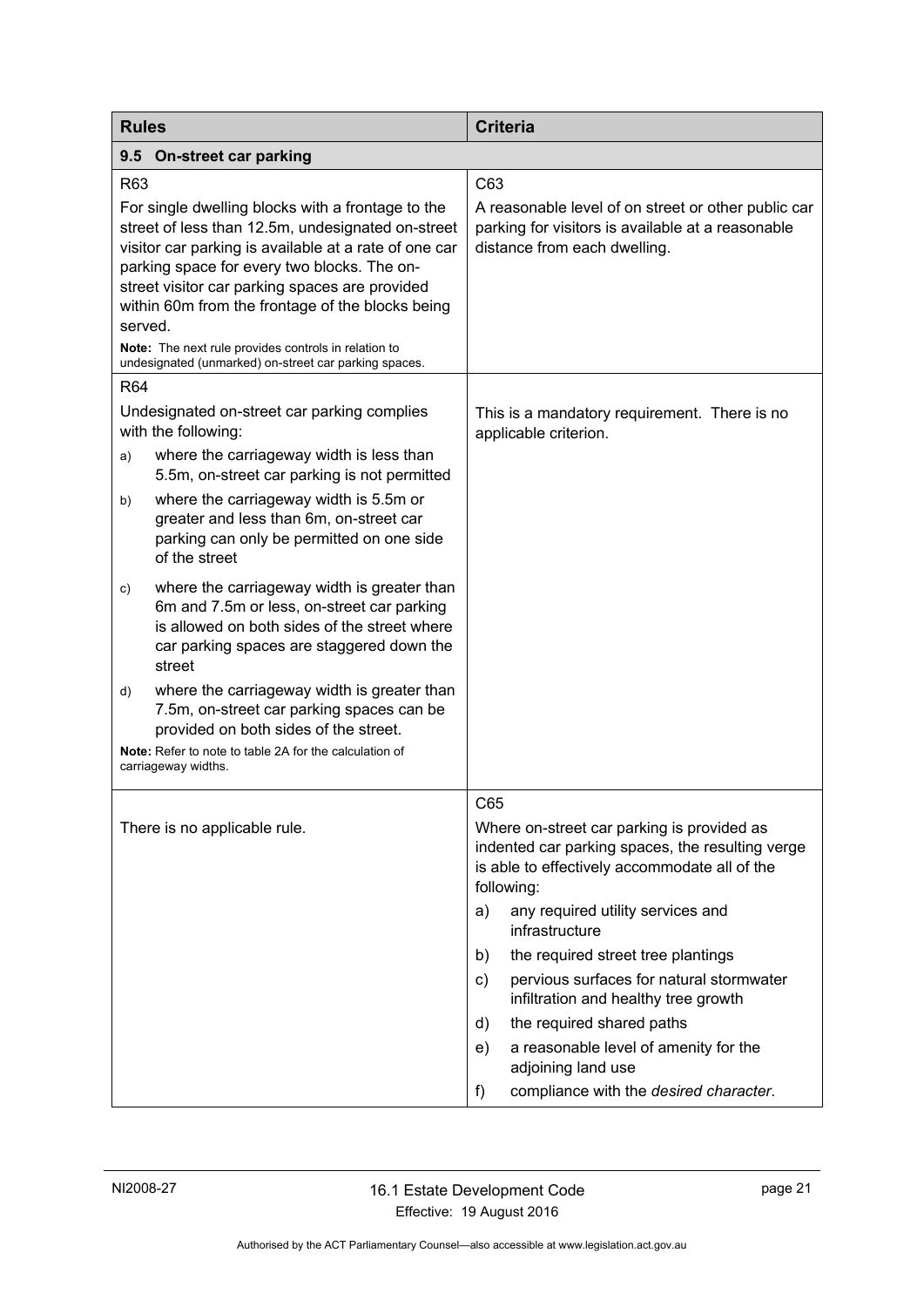# <span id="page-25-0"></span>**Element 10: Public realm**

<span id="page-25-1"></span>

| <b>Rules</b>                                                             |      |                                                                                                                                  | <b>Criteria</b>                                                                               |
|--------------------------------------------------------------------------|------|----------------------------------------------------------------------------------------------------------------------------------|-----------------------------------------------------------------------------------------------|
|                                                                          |      | 10.1 Size and location                                                                                                           |                                                                                               |
| <b>R66</b>                                                               |      |                                                                                                                                  |                                                                                               |
| Local neighbourhood parks have an area not<br>less than 0.5ha.           |      |                                                                                                                                  | This is a mandatory requirement. There is no<br>applicable criterion.                         |
| Central neighbourhood parks have an area of<br>between 1ha and 2ha.      |      |                                                                                                                                  |                                                                                               |
| <b>R67</b>                                                               |      |                                                                                                                                  | C67                                                                                           |
| Blocks for residential use comply with at least<br>one of the following: |      |                                                                                                                                  | Public realm spaces containing recreational<br>facilities or space are provided at accessible |
| a)                                                                       |      | not more than 300m from at least one of the<br>following:                                                                        | walking distances from all blocks for residential<br>use.                                     |
|                                                                          | i)   | a local neighbourhood park                                                                                                       |                                                                                               |
|                                                                          | ii)  | town park or a pedestrian parkland<br>containing recreational facilities such<br>as picnic and barbeque areas and<br>playgrounds |                                                                                               |
| b)                                                                       |      | not more than 500m from at least one of the<br>following:                                                                        |                                                                                               |
|                                                                          | i)   | a central neighbourhood park                                                                                                     |                                                                                               |
|                                                                          | ii)  | neighbourhood oval                                                                                                               |                                                                                               |
|                                                                          | iii) | district park                                                                                                                    |                                                                                               |
|                                                                          | iv)  | district sportsground.                                                                                                           |                                                                                               |

# <span id="page-25-2"></span>**Element 11: Blocks with special characteristics**

<span id="page-25-4"></span><span id="page-25-3"></span>

| <b>Rules</b>                                                                                                                                                                              | <b>Criteria</b>                                                       |  |
|-------------------------------------------------------------------------------------------------------------------------------------------------------------------------------------------|-----------------------------------------------------------------------|--|
| 11.1 Blocks possibly affected by external noise                                                                                                                                           |                                                                       |  |
| <b>R68</b><br>In all residential zones, blocks possibly affected<br>by external noise (including, but not restricted to<br>traffic noise) are nominated in an estate<br>development plan. | This is a mandatory requirement. There is no<br>applicable criterion. |  |
| 11.2 Universal housing blocks                                                                                                                                                             |                                                                       |  |
| R <sub>69</sub><br>Single dwelling blocks that are identified to<br>provide universal housing are nominated in the<br>estate development plan.                                            | This is a mandatory requirement. There is no<br>applicable criterion. |  |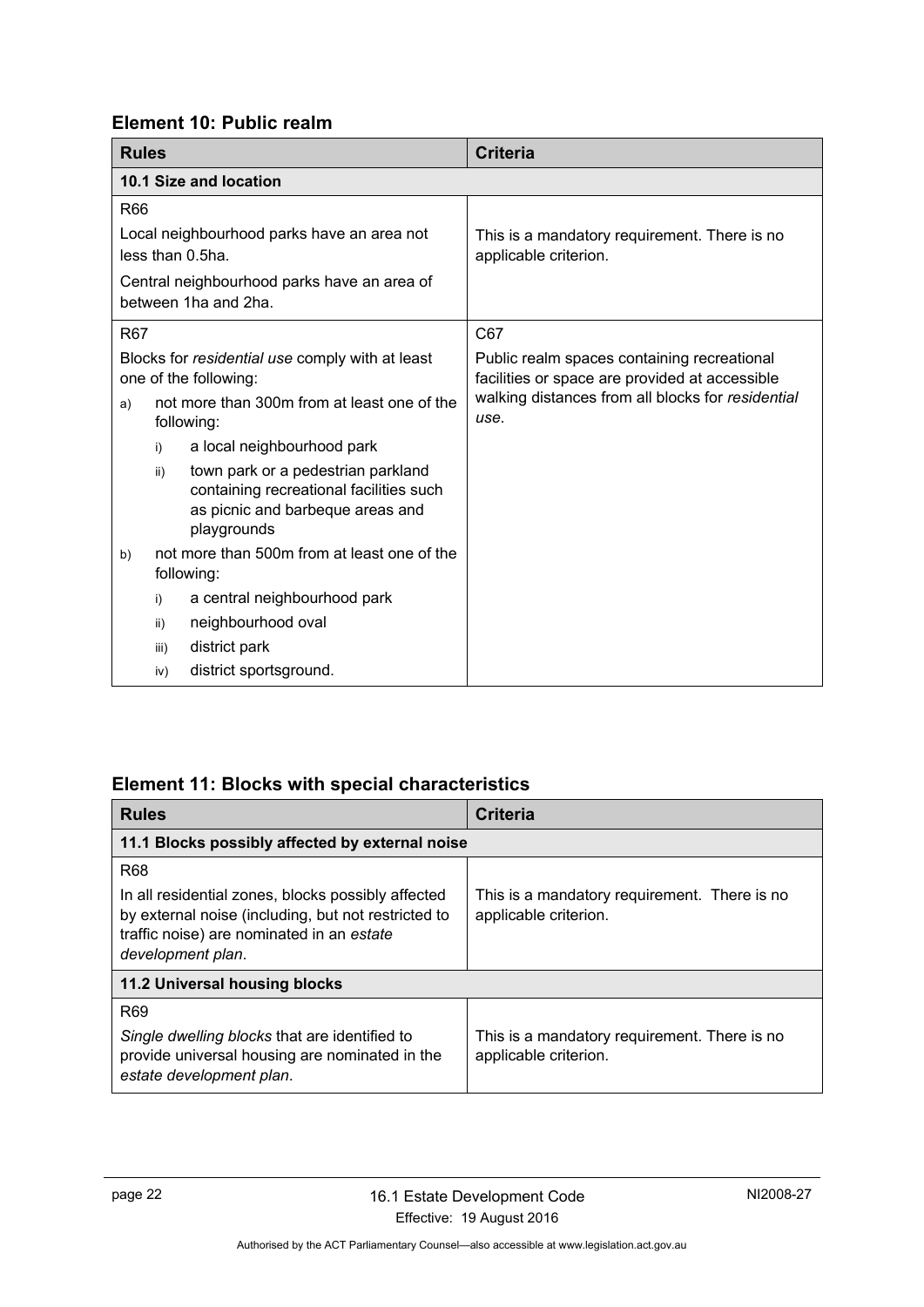<span id="page-26-1"></span><span id="page-26-0"></span>

| <b>Rules</b>                                                                                                                                                                                                                                                                                                          | <b>Criteria</b>                                                       |  |
|-----------------------------------------------------------------------------------------------------------------------------------------------------------------------------------------------------------------------------------------------------------------------------------------------------------------------|-----------------------------------------------------------------------|--|
| 11.3 Alternative setbacks                                                                                                                                                                                                                                                                                             |                                                                       |  |
| R70<br>Blocks to which alternative setbacks under the<br>Single Dwelling Housing Development Code<br>apply, are nominated on a planning control plan<br>as part of an estate development plan.                                                                                                                        | This is a mandatory requirement. There is no<br>applicable criterion. |  |
| 11.4 Bushfire prone blocks                                                                                                                                                                                                                                                                                            |                                                                       |  |
| R71<br>Blocks assessed as requiring buildings to be<br>constructed to a specified bushfire construction<br>level in accordance with Australian Standards<br>AS3959- Construction of buildings in bushfire<br>prone areas are to be nominated on a planning<br>control plan as part of the estate development<br>plan. | This is a mandatory requirement. There is no<br>applicable criterion. |  |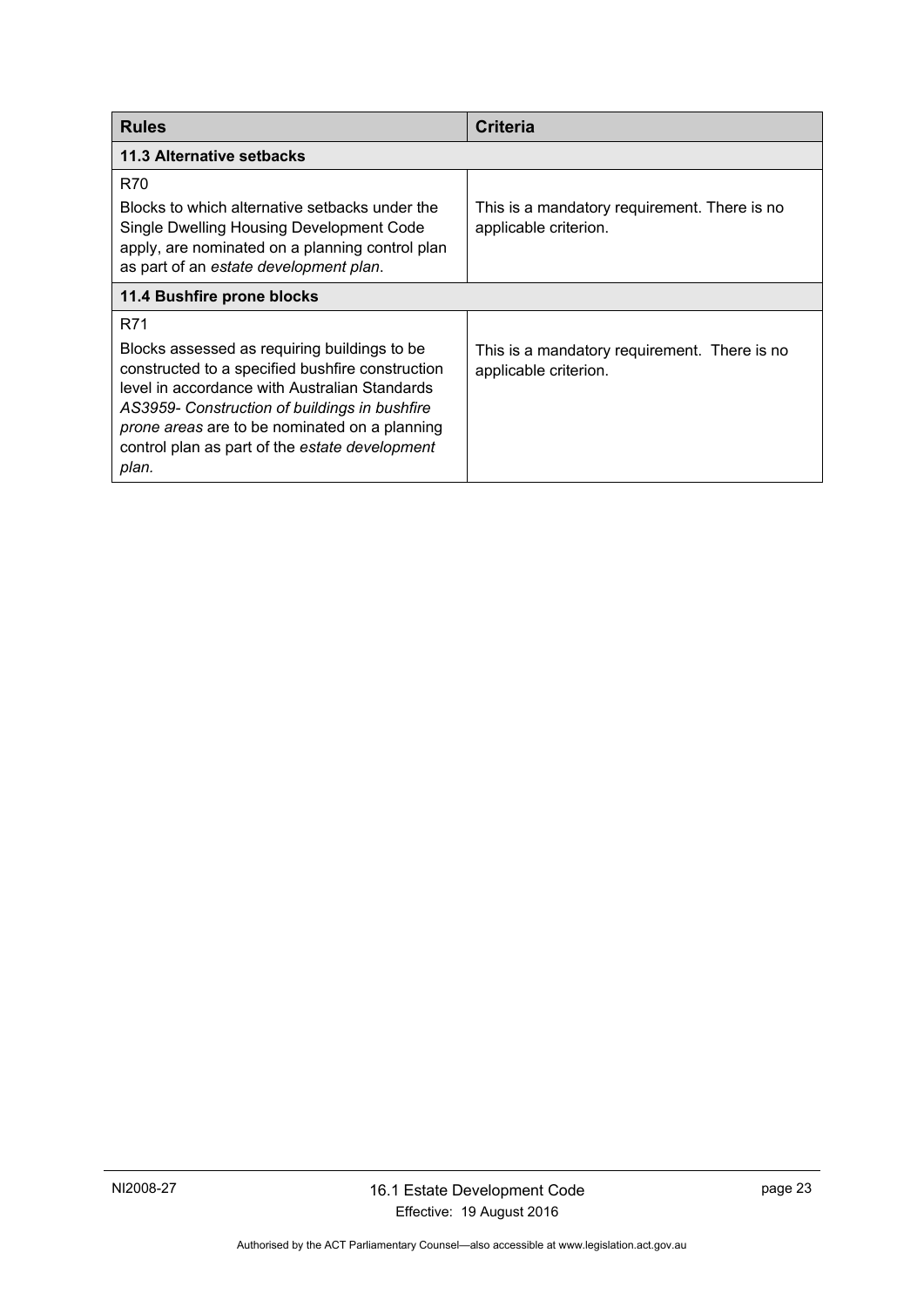# <span id="page-27-0"></span>**Part C – Estate planning in industrial zones**

This part applies to estates in industrial zones. These provisions are additional to the general provisions of part A.

### <span id="page-27-1"></span>**Element 12: Block Layout**

<span id="page-27-5"></span><span id="page-27-4"></span><span id="page-27-3"></span><span id="page-27-2"></span>

| <b>Rules</b>                                                                                                 | <b>Criteria</b>                                                                                                                      |  |  |  |
|--------------------------------------------------------------------------------------------------------------|--------------------------------------------------------------------------------------------------------------------------------------|--|--|--|
| 12.1 Block size - IZ1                                                                                        |                                                                                                                                      |  |  |  |
| <b>R72</b>                                                                                                   |                                                                                                                                      |  |  |  |
| In IZ1 the minimum block size resulting from a<br>subdivision of an industrial lease is 5000m <sup>2</sup> . | This is a mandatory requirement. There is no<br>applicable criterion.                                                                |  |  |  |
|                                                                                                              | C73                                                                                                                                  |  |  |  |
| There is no applicable rule                                                                                  | All industrial blocks contain sufficient area to<br>allow for the development of buildings for a<br>permissible use within the zone. |  |  |  |
|                                                                                                              | For the purposes of this criterion the battle-axe<br>block access handle is not to be included in the<br>area calculation.           |  |  |  |
| 12.2 Block frontage and slope                                                                                |                                                                                                                                      |  |  |  |
|                                                                                                              | C74                                                                                                                                  |  |  |  |
| There is no applicable rule.                                                                                 | Each industrial block achieves all of the<br>following:                                                                              |  |  |  |
|                                                                                                              | adequate access for heavy vehicles<br>a)                                                                                             |  |  |  |
|                                                                                                              | access and egress of heavy vehicles in a<br>b)<br>forward direction.                                                                 |  |  |  |
|                                                                                                              | Note: Compliance with this criterion is demonstrated by the<br>application of vehicle turning templates.                             |  |  |  |
| <b>R75</b>                                                                                                   | C75                                                                                                                                  |  |  |  |
| The slope across the frontage or length of the<br>block is not to exceed 10 per cent.                        | The finished gradient of a block is suitable for<br>industrial development.                                                          |  |  |  |
| Note: Slope is to be calculated from the proposed finished<br>ground levels.                                 | Note: Compliance with this criterion is demonstrated by a<br>geotechnical assessment prepared by a suitably qualified<br>person.     |  |  |  |
| <b>12.3 Block access</b>                                                                                     |                                                                                                                                      |  |  |  |
| <b>R76</b>                                                                                                   |                                                                                                                                      |  |  |  |
| Access to an industrial estate area through<br>existing or future residential areas is not<br>permitted.     | This is a mandatory requirement. There is no<br>applicable criterion.                                                                |  |  |  |
| 12.4 Battle-axe blocks                                                                                       |                                                                                                                                      |  |  |  |
| <b>R77</b>                                                                                                   |                                                                                                                                      |  |  |  |
| Battle-axe blocks allow for all of the following:                                                            | This is a mandatory requirement. There is no                                                                                         |  |  |  |
| heavy vehicular access and egress in a<br>a)<br>forward direction                                            | applicable criterion.                                                                                                                |  |  |  |
| the passing of heavy vehicles on the access<br>b)<br>handle                                                  |                                                                                                                                      |  |  |  |
| by applying AUSTROADS Design Vehicles and<br>Turning Templates.                                              |                                                                                                                                      |  |  |  |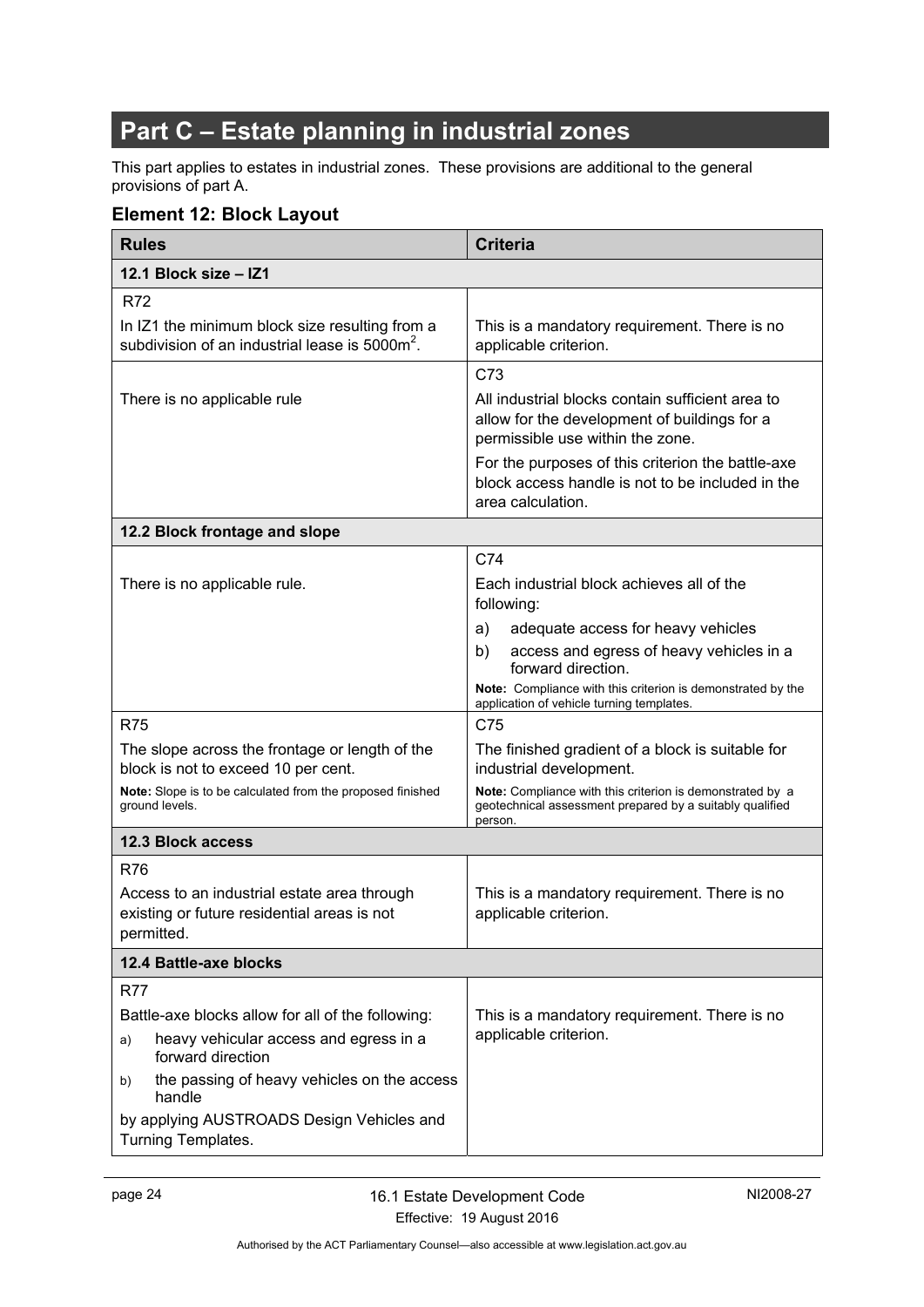# <span id="page-28-0"></span>**Part D – Endorsement by government agencies (entities)**

In addition to infrastructure in the public realm this part also applies to infrastructure within common property under a proposed community title scheme (Community Titles Act 2001).

### <span id="page-28-1"></span>**Element 13: Public transport, walking and cycling**

<span id="page-28-2"></span>

| <b>Rules</b>                          |      |                                                                                                                                                                                                                           | <b>Criteria</b>                              |
|---------------------------------------|------|---------------------------------------------------------------------------------------------------------------------------------------------------------------------------------------------------------------------------|----------------------------------------------|
| 13.1 Public transport                 |      |                                                                                                                                                                                                                           |                                              |
| <b>R78</b>                            |      |                                                                                                                                                                                                                           |                                              |
| Bus routes are to be endorsed by TAMS |      |                                                                                                                                                                                                                           | This is a mandatory requirement. There is no |
| Note:<br>following:                   |      | In making its assessment TAMS will consider all of the                                                                                                                                                                    | applicable criterion.                        |
| a)                                    |      | Strategic Public Transport Network, including the<br>Frequent Network structure and service characteristics                                                                                                               |                                              |
| b)                                    |      | <b>TAMS Design Standards for Urban Infrastructure</b><br>DS02-Road Planning or its successor                                                                                                                              |                                              |
| C)<br>d)                              | i)   | <b>TAMS Design Standards for Urban Infrastructure</b><br>DS03-Road Design or its successor<br>whether the configuration of the bus route meets all of<br>the following -<br>allows for the movement of buses unimpeded by |                                              |
|                                       |      | parked cars                                                                                                                                                                                                               |                                              |
|                                       | ii)  | safely accommodates on-road cycling                                                                                                                                                                                       |                                              |
|                                       | iii) | avoids the need for cars to overtake parked<br>buses                                                                                                                                                                      |                                              |
|                                       | iv)  | ensures that buses maintain priority en route and<br>from departing bus stops                                                                                                                                             |                                              |
| e)                                    |      | whether the nominated bus routes are consistent with -                                                                                                                                                                    |                                              |
|                                       | i)   | for estates in other than industrial zones - table<br>2A                                                                                                                                                                  |                                              |
|                                       | ii)  | for estates in industrial zones - table 2B.                                                                                                                                                                               |                                              |
| f)                                    |      | whether the any of the following features on the<br>proposed route will adversely affect its function as a<br>bus route -                                                                                                 |                                              |
|                                       | i)   | local area traffic management                                                                                                                                                                                             |                                              |
|                                       | ii)  | traffic calming                                                                                                                                                                                                           |                                              |
| g)                                    |      | whether bus priority is facilitated through one or more<br>of the following $-$                                                                                                                                           |                                              |
|                                       | i)   | queue jump lanes                                                                                                                                                                                                          |                                              |
|                                       | ii)  | local signal priority                                                                                                                                                                                                     |                                              |
|                                       | iii) | local traffic/parking controls                                                                                                                                                                                            |                                              |
|                                       | iv)  | bus only lanes                                                                                                                                                                                                            |                                              |
|                                       | V)   | bus only streets                                                                                                                                                                                                          |                                              |
|                                       | vi)  | no turning exemptions.                                                                                                                                                                                                    |                                              |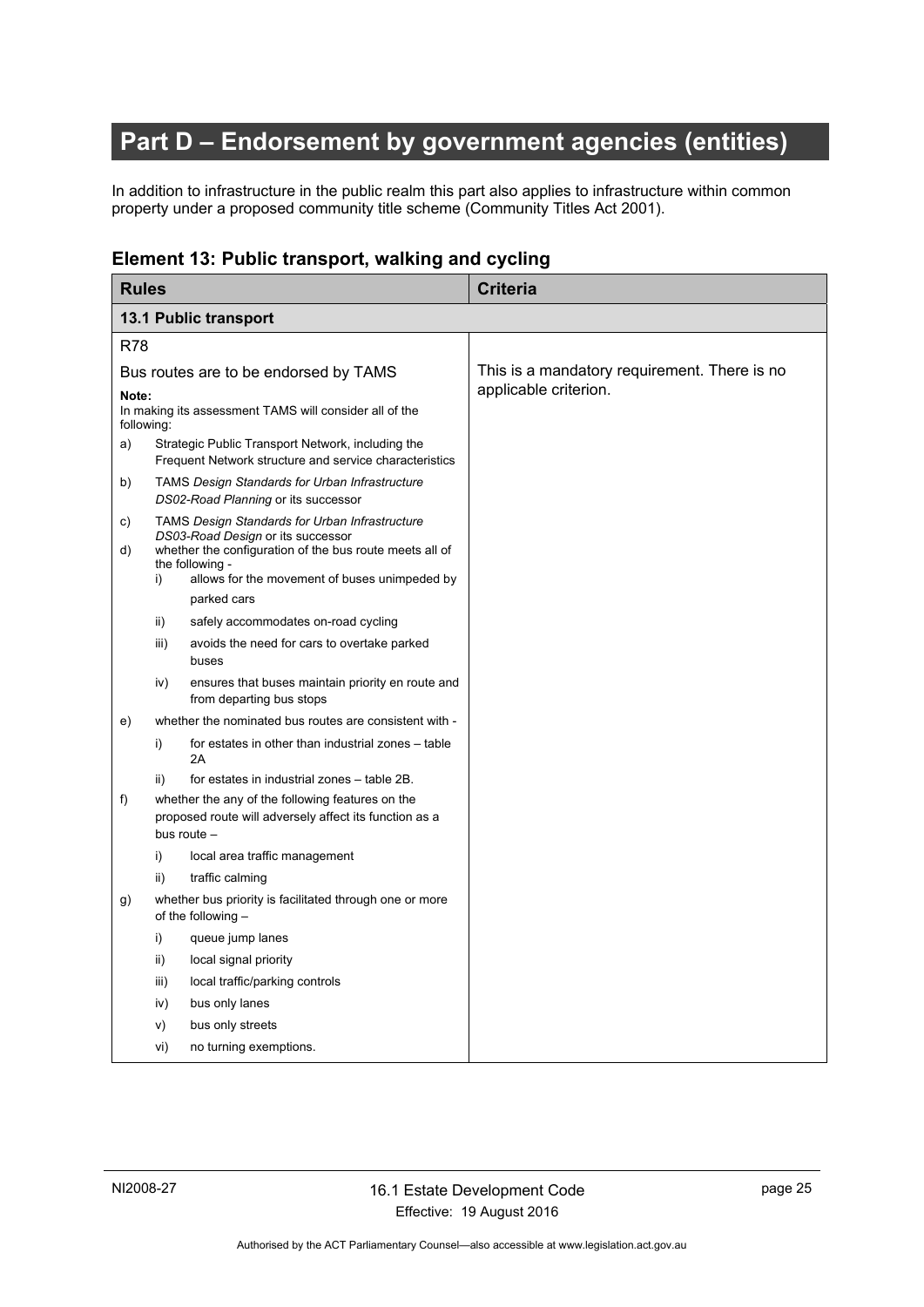<span id="page-29-0"></span>

| <b>Rules</b>                                                                                                                                                                                                 |                                        |                                                                                                                                                          | <b>Criteria</b>                              |  |  |
|--------------------------------------------------------------------------------------------------------------------------------------------------------------------------------------------------------------|----------------------------------------|----------------------------------------------------------------------------------------------------------------------------------------------------------|----------------------------------------------|--|--|
| <b>R79</b>                                                                                                                                                                                                   |                                        |                                                                                                                                                          |                                              |  |  |
| Bus stop locations are to be endorsed by TAMS.                                                                                                                                                               |                                        |                                                                                                                                                          | This is a mandatory requirement. There is no |  |  |
|                                                                                                                                                                                                              | Note:                                  |                                                                                                                                                          | applicable criterion                         |  |  |
| following:                                                                                                                                                                                                   |                                        | In making its assessment TAMS will consider all of the                                                                                                   |                                              |  |  |
| a)                                                                                                                                                                                                           |                                        | <b>TAMS Design Standards for Urban Infrastructure</b><br>DS02-Road Planning or its successor                                                             |                                              |  |  |
| b)                                                                                                                                                                                                           | apart                                  | whether bus stops on coverage routes and frequent<br>local service routes are located not less than 400m                                                 |                                              |  |  |
| c)                                                                                                                                                                                                           |                                        | whether bus stops on the same route but serving<br>opposite directions of bus travel are located not less<br>than 100m apart                             |                                              |  |  |
| d)                                                                                                                                                                                                           |                                        | whether bus stops are located to achieve legibility and<br>convenience for passengers.                                                                   |                                              |  |  |
| <b>R80</b>                                                                                                                                                                                                   |                                        |                                                                                                                                                          |                                              |  |  |
|                                                                                                                                                                                                              |                                        | Bus routes that cross busy roads are to be                                                                                                               | This is a mandatory requirement. There is no |  |  |
|                                                                                                                                                                                                              |                                        | endorsed by TAMS.                                                                                                                                        | applicable criterion.                        |  |  |
| Note:                                                                                                                                                                                                        |                                        |                                                                                                                                                          |                                              |  |  |
| TAMS will endorse the intersection of a bus route with a road<br>that carries or is forecast to carry in excess of 6000 vehicles<br>per day (arterial road) if one or more of the following are<br>provided: |                                        |                                                                                                                                                          |                                              |  |  |
| a)                                                                                                                                                                                                           |                                        | a left turn onto the <i>arterial road</i> and right turn from the<br>arterial road into the adjoining area                                               |                                              |  |  |
| a signalised intersection.<br>b)                                                                                                                                                                             |                                        |                                                                                                                                                          |                                              |  |  |
|                                                                                                                                                                                                              |                                        | TAMS may consider departures. In making its assessment<br>TAMS will consider all of the following:                                                       |                                              |  |  |
|                                                                                                                                                                                                              | i)                                     | whether the intersection will allow buses to<br>safely gain access to adjoining neighbourhoods<br>without the need for complicated turning<br>manoeuvres |                                              |  |  |
|                                                                                                                                                                                                              | ii)                                    | whether the intersection will unreasonably add to<br>bus travel times                                                                                    |                                              |  |  |
|                                                                                                                                                                                                              | iii)                                   | TAMS Design Standards for Urban Infrastructure<br>DS02-Road Planning or its successor.                                                                   |                                              |  |  |
|                                                                                                                                                                                                              | iv)                                    | <b>TAMS Design Standards for Urban Infrastructure</b><br>DS03-Road Design or its successor.                                                              |                                              |  |  |
|                                                                                                                                                                                                              | 13.2 Pedestrian and cycling facilities |                                                                                                                                                          |                                              |  |  |
| R81                                                                                                                                                                                                          |                                        |                                                                                                                                                          |                                              |  |  |
| On-road cycling is to be endorsed by TAMS.                                                                                                                                                                   |                                        |                                                                                                                                                          | This is a mandatory requirement. There is no |  |  |
| Note:                                                                                                                                                                                                        |                                        |                                                                                                                                                          | applicable criterion.                        |  |  |
| TAMS will endorse on-road cycling lanes if they comply with<br>all of the following:                                                                                                                         |                                        |                                                                                                                                                          |                                              |  |  |
| a)                                                                                                                                                                                                           |                                        | 1.5m wide                                                                                                                                                |                                              |  |  |
| b)<br>C)                                                                                                                                                                                                     |                                        | <b>AUSTROADS Guidelines</b><br><b>TAMS Design Standards for Urban Infrastructure</b>                                                                     |                                              |  |  |
|                                                                                                                                                                                                              |                                        | DS13-Pedestrian and Cycle Facilities or its successor.                                                                                                   |                                              |  |  |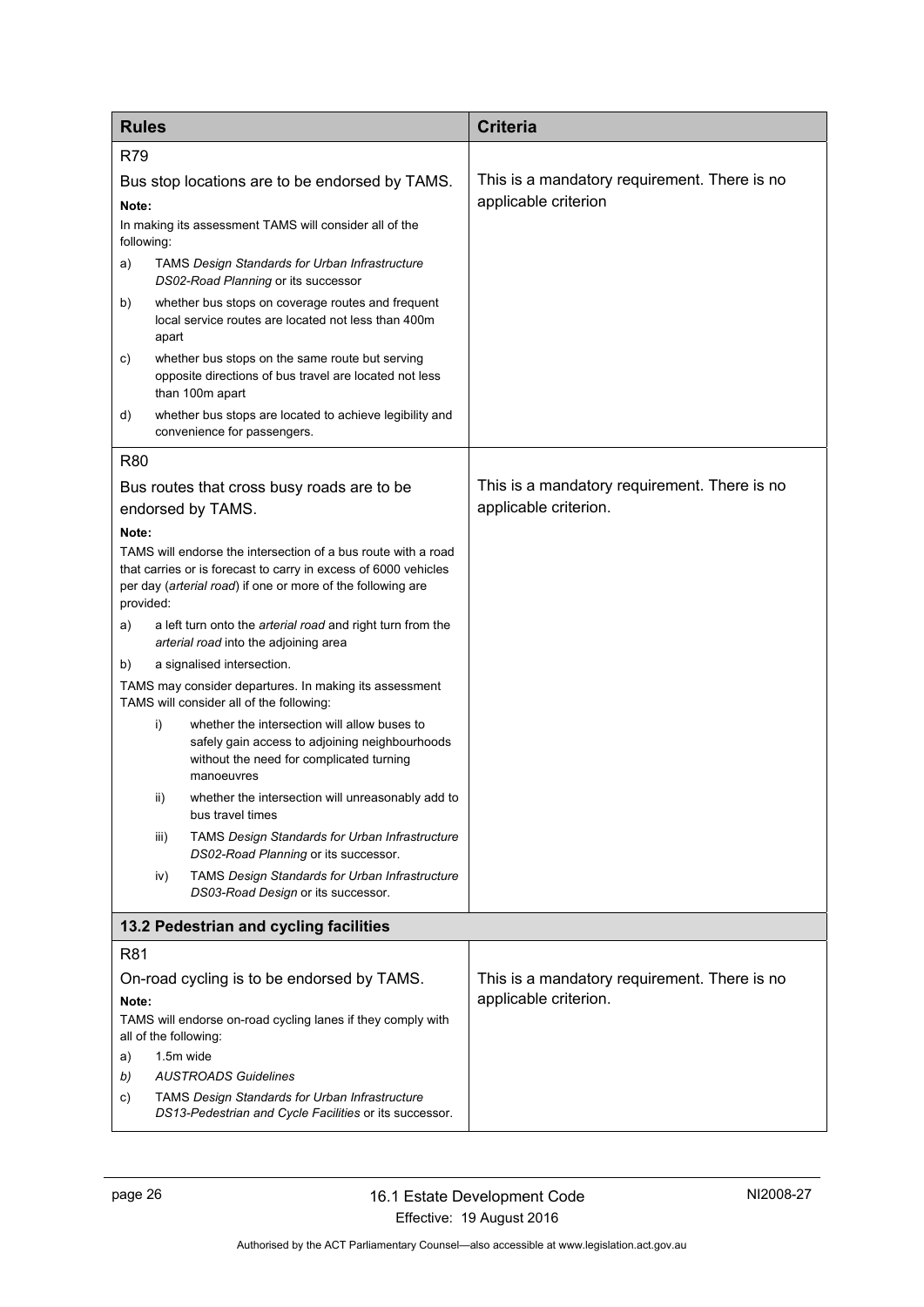| <b>Rules</b>                                                                                                                     |                             |                                                                                                                                                    | <b>Criteria</b>                                                       |
|----------------------------------------------------------------------------------------------------------------------------------|-----------------------------|----------------------------------------------------------------------------------------------------------------------------------------------------|-----------------------------------------------------------------------|
| <b>R82</b>                                                                                                                       |                             |                                                                                                                                                    |                                                                       |
| Shared paths are to be endorsed by TAMS.<br>Note:<br>TAMS will endorse shared paths if they comply with all of the<br>following: |                             |                                                                                                                                                    | This is a mandatory requirement. There is no<br>applicable criterion. |
| a)                                                                                                                               |                             | for estates in other than industrial zones – table 2A                                                                                              |                                                                       |
| b)                                                                                                                               |                             | for estates in industrial zones - table 2B                                                                                                         |                                                                       |
| C)                                                                                                                               | table 5                     |                                                                                                                                                    |                                                                       |
| d)                                                                                                                               |                             | <b>TAMS Design Standards for Urban Infrastructure</b><br>DS13- Pedestrian and Cycle Facilities or its successor                                    |                                                                       |
| e)                                                                                                                               |                             | pram crossings are provided for all shared paths at<br>street intersections. Driveway verge crossings cannot<br>be substituted for pram crossings. |                                                                       |
| f)                                                                                                                               |                             | lighting is provided to shared paths in accordance with<br>Australian Standards AS115.3.1- Lighting for roads and<br>public spaces.                |                                                                       |
|                                                                                                                                  |                             | TAMS may endorse departures. In making its assessment<br>TAMS will consider the following;                                                         |                                                                       |
|                                                                                                                                  | i)                          | <b>TAMS Design Standards for Urban Infrastructure</b><br>DS12-Public Lighting or its successor.                                                    |                                                                       |
|                                                                                                                                  | ii)                         | <b>TAMS Design Standards for Urban Infrastructure</b><br>DS13- Pedestrian and Cycle Facilities or its<br>successor.                                |                                                                       |
| R83                                                                                                                              |                             |                                                                                                                                                    |                                                                       |
| Shared path crossings of streets where the<br>actual or forecast traffic volumes exceed 3000                                     |                             | vehicles per day are to be endorsed by TAMS.                                                                                                       | This is a mandatory requirement. There is no<br>applicable criterion. |
| Note:                                                                                                                            |                             |                                                                                                                                                    |                                                                       |
|                                                                                                                                  |                             | TAMS will endorse shared path crossings if one or more of the<br>following are provided:                                                           |                                                                       |
| a)                                                                                                                               | signals                     |                                                                                                                                                    |                                                                       |
| b)                                                                                                                               |                             | pedestrian refuges                                                                                                                                 |                                                                       |
| C)                                                                                                                               |                             | slow points                                                                                                                                        |                                                                       |
|                                                                                                                                  | i)                          | TAMS may consider the following:<br>TAMS Design Standards for Urban Infrastructure DS12-<br>Public Lighting or its successor.                      |                                                                       |
|                                                                                                                                  | ii)                         | TAMS Design Standards for Urban Infrastructure DS13-<br>Pedestrian and Cycle Facilities or its successor.                                          |                                                                       |
| <b>R84</b>                                                                                                                       |                             |                                                                                                                                                    |                                                                       |
|                                                                                                                                  |                             | Sight distances at shared path street crossings                                                                                                    | This is a mandatory requirement. There is no                          |
|                                                                                                                                  | are to be endorsed by TAMS. |                                                                                                                                                    | applicable criterion.                                                 |
| Note:                                                                                                                            |                             |                                                                                                                                                    |                                                                       |
| In making its assessment TAMS will consider all of the<br>following -                                                            |                             |                                                                                                                                                    |                                                                       |
| a)                                                                                                                               |                             | <b>AUSTROADS Guidelines</b>                                                                                                                        |                                                                       |
| b)                                                                                                                               |                             | Australian Standard AS1742.10 - Pedestrian control<br>and protection                                                                               |                                                                       |
| C)                                                                                                                               |                             | <b>TAMS Design Standards for Urban Infrastructure</b><br>DS 03 Road Design or its successor.                                                       |                                                                       |
| d)                                                                                                                               |                             | TAMS Design Standards for Urban Infrastructure DS13<br>Pedestrian and Cycle Facilities or its successor.                                           |                                                                       |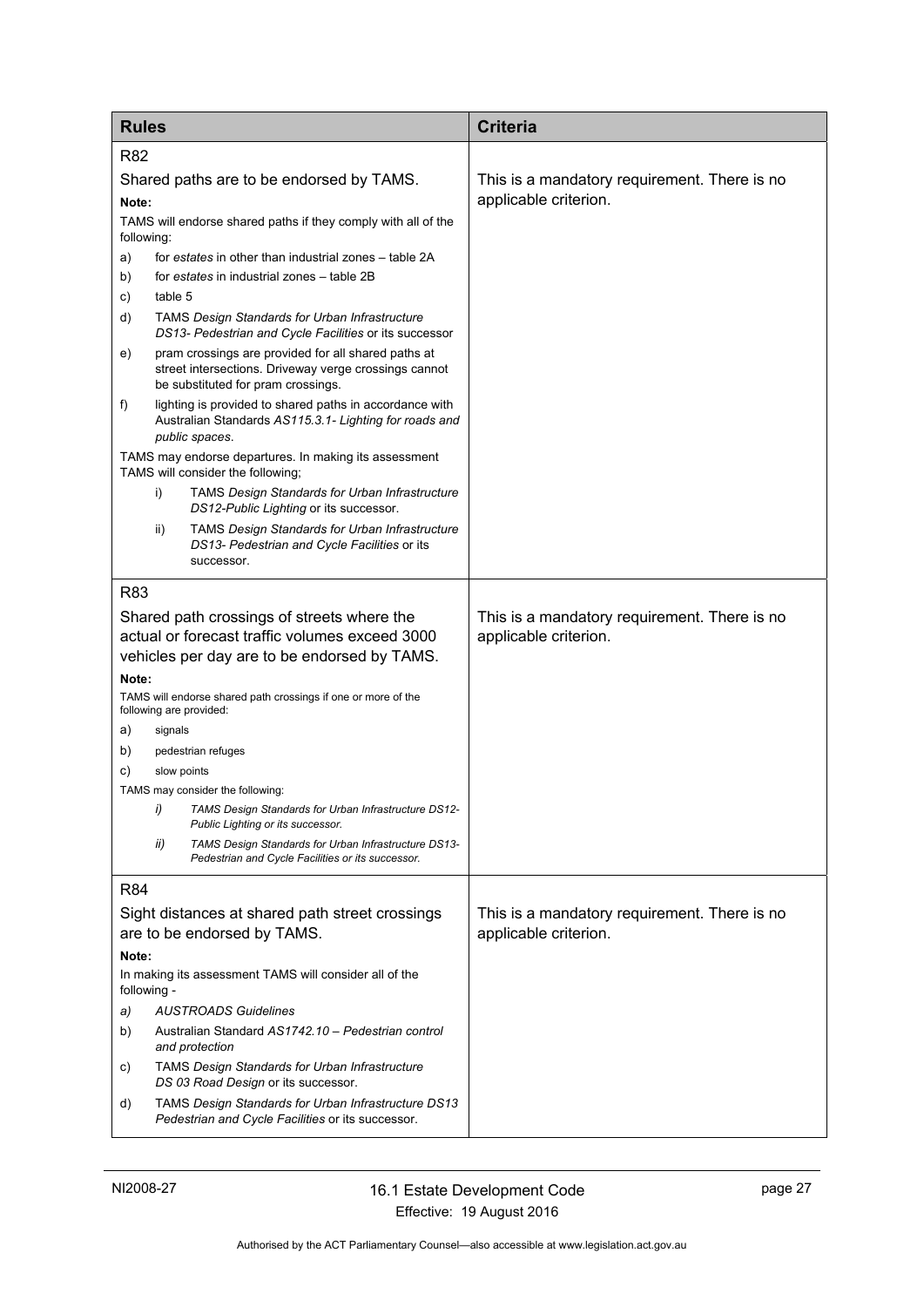<span id="page-31-0"></span>

| <b>Element 14: Street networks</b> |
|------------------------------------|
|------------------------------------|

<span id="page-31-1"></span>

| <b>Rules</b>                                                                                                                                                                                                     |                                                                                                                                                                                                                                                      | <b>Criteria</b>                                                       |
|------------------------------------------------------------------------------------------------------------------------------------------------------------------------------------------------------------------|------------------------------------------------------------------------------------------------------------------------------------------------------------------------------------------------------------------------------------------------------|-----------------------------------------------------------------------|
|                                                                                                                                                                                                                  | <b>14.1 Street function</b>                                                                                                                                                                                                                          |                                                                       |
| <b>R85</b>                                                                                                                                                                                                       |                                                                                                                                                                                                                                                      |                                                                       |
| Street types are to be endorsed by TAMS.                                                                                                                                                                         |                                                                                                                                                                                                                                                      | This is a mandatory requirement. There is no                          |
| Note:                                                                                                                                                                                                            |                                                                                                                                                                                                                                                      | applicable criterion.                                                 |
| TAMS will endorse street types if they comply with the design<br>speed and traffic volume provisions in the following:                                                                                           |                                                                                                                                                                                                                                                      |                                                                       |
| a)<br>b)                                                                                                                                                                                                         | for estates in other than industrial zones - table 2A<br>for estates in industrial zones - table 2B.                                                                                                                                                 |                                                                       |
|                                                                                                                                                                                                                  | TAMS may endorse the upgrading of a street (from the level<br>complying with the relevant table specified in this rule) to the<br>next highest level in the hierarchy of roads. In making its<br>assessment TAMS will consider whether the street in |                                                                       |
|                                                                                                                                                                                                                  | question performs the function of the specified streettype.                                                                                                                                                                                          |                                                                       |
| <b>R86</b>                                                                                                                                                                                                       |                                                                                                                                                                                                                                                      |                                                                       |
|                                                                                                                                                                                                                  | Connections between streets with different<br>hierarchies are to be endorsed by TAMS.                                                                                                                                                                | This is a mandatory requirement. There is no<br>applicable criterion. |
| Note:                                                                                                                                                                                                            |                                                                                                                                                                                                                                                      |                                                                       |
| TAMS will endorse connections between streets with different<br>hierarchies where there are no more than two levels of<br>separation in the hierarchy. For the purposes of this rule the<br>street hierarchy is: |                                                                                                                                                                                                                                                      |                                                                       |
| i)                                                                                                                                                                                                               | rear lane or shared access street                                                                                                                                                                                                                    |                                                                       |
| ii)                                                                                                                                                                                                              | access street A                                                                                                                                                                                                                                      |                                                                       |
| iii)                                                                                                                                                                                                             | access street B                                                                                                                                                                                                                                      |                                                                       |
| iv)                                                                                                                                                                                                              | minor collector                                                                                                                                                                                                                                      |                                                                       |
| V)                                                                                                                                                                                                               | major collector                                                                                                                                                                                                                                      |                                                                       |
| vi)                                                                                                                                                                                                              | arterial road                                                                                                                                                                                                                                        |                                                                       |
| These street types are defined in tables 1A, 1B and 1C. For<br>the purposes of this note an arterial road is one level higher<br>than a major collector.                                                         |                                                                                                                                                                                                                                                      |                                                                       |
| <b>R87</b>                                                                                                                                                                                                       |                                                                                                                                                                                                                                                      |                                                                       |
| Intersection designs are to be endorsed by<br>TAMS.                                                                                                                                                              |                                                                                                                                                                                                                                                      | This is a mandatory requirement. There is no<br>applicable criterion. |
| Note:                                                                                                                                                                                                            |                                                                                                                                                                                                                                                      |                                                                       |
| TAMS may endorse intersection designs where left-in and<br>left-out intersections supplement crossroads or staggered<br>intersections.                                                                           |                                                                                                                                                                                                                                                      |                                                                       |
|                                                                                                                                                                                                                  | In making its assessment TAMS will consider the following:                                                                                                                                                                                           |                                                                       |
| i)                                                                                                                                                                                                               | <b>AUSTROADS Guidelines</b>                                                                                                                                                                                                                          |                                                                       |
| ii)                                                                                                                                                                                                              | <b>TAMS Design Standards for Urban</b><br>Infrastructure DS02-Road Planning or its<br>successor                                                                                                                                                      |                                                                       |
| iii)                                                                                                                                                                                                             | TAMS Design Standards for Urban Infrastructure<br>DS03-Road Design or its successor                                                                                                                                                                  |                                                                       |
| iv)                                                                                                                                                                                                              | <b>TAMS Design Standards for Urban Infrastructure</b><br>DS13-Pedestrian and Cycle Facilities or its<br>successor                                                                                                                                    |                                                                       |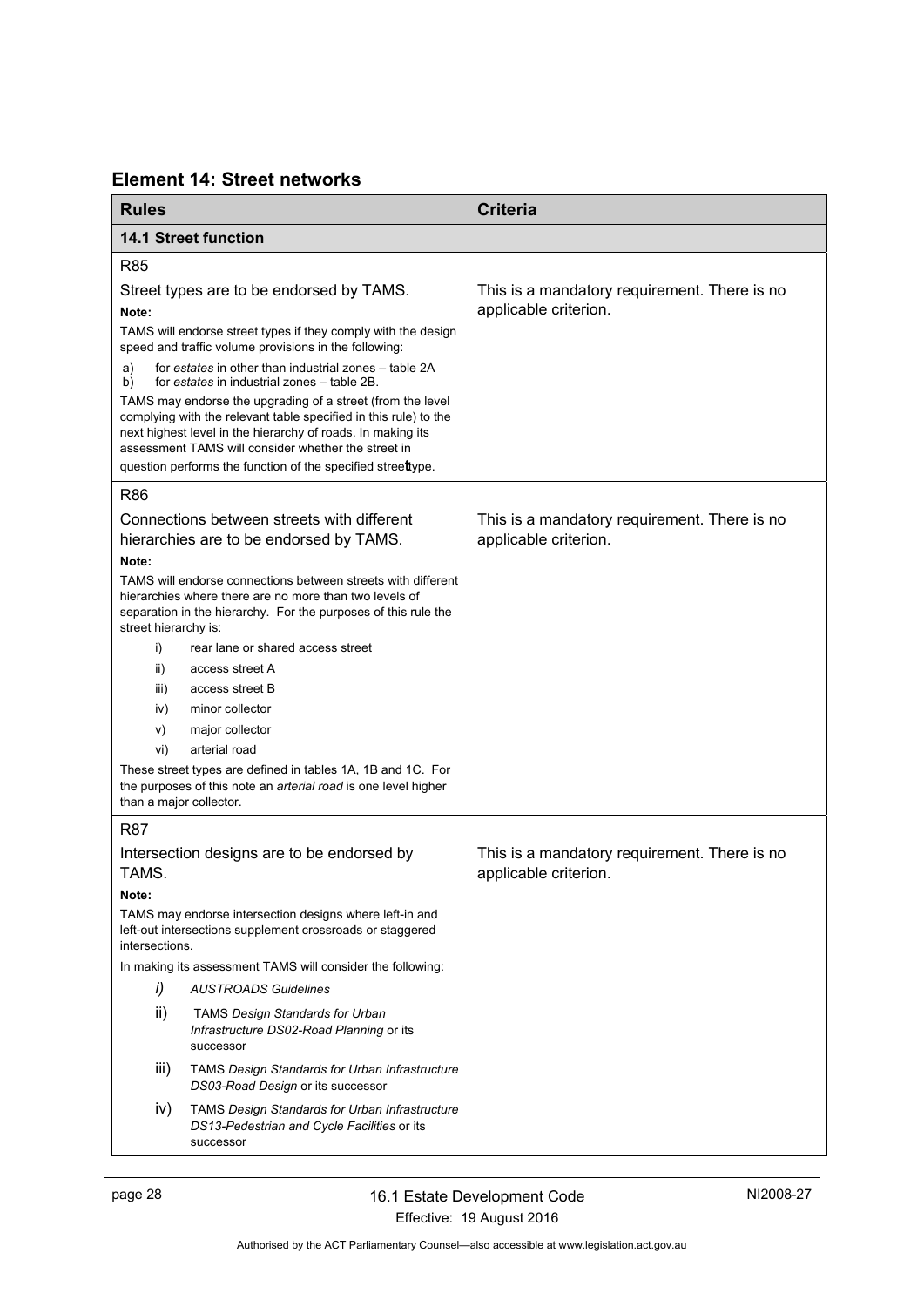| <b>Rules</b>                                                                                                                                                                           | <b>Criteria</b>                                                       |
|----------------------------------------------------------------------------------------------------------------------------------------------------------------------------------------|-----------------------------------------------------------------------|
| <b>R88</b>                                                                                                                                                                             |                                                                       |
| This rule applies to residential zones and CZ5.                                                                                                                                        | This is a mandatory requirement. There is no                          |
| Spacing of intersections is to be endorsed by<br>TAMS.                                                                                                                                 | applicable criterion.                                                 |
| Note:                                                                                                                                                                                  |                                                                       |
| TAMS will endorse the spacing of intersections if they comply<br>with table 6.                                                                                                         |                                                                       |
| TAMS may consider departures. In making its assessment<br>TAMS will consider whether the proposed spacing of<br>intersections will allow for safe and convenient vehicle<br>movements. |                                                                       |
| R89                                                                                                                                                                                    |                                                                       |
| This rule applies to zones other than residential<br>zones and CZ5.                                                                                                                    | This is a mandatory requirement. There is no<br>applicable criterion. |
| Spacing of intersections is to be endorsed by<br>TAMS.                                                                                                                                 |                                                                       |
| Note:                                                                                                                                                                                  |                                                                       |
| In making its assessment TAMS will consider whether the<br>proposed spacing of intersections will allow for safe and<br>convenient vehicle movements.                                  |                                                                       |
| <b>R90</b>                                                                                                                                                                             |                                                                       |
| Four-way intersections are to be endorsed by<br>TAMS.                                                                                                                                  | This is a mandatory requirement. There is no<br>applicable criterion. |
| Note:                                                                                                                                                                                  |                                                                       |
| TAMS will endorse four-way intersections where they are<br>controlled by traffic signals or a roundabout.                                                                              |                                                                       |
| TAMS may consider departures, except in the circumstances<br>listed below. In making its assessment TAMS will consider<br>whether                                                      |                                                                       |
| the intersection design and forecast traffic volumes<br>a)<br>meet the recommended limits as specified in<br><b>AUSTROADS Guidelines</b>                                               |                                                                       |
| whether physical measures are correctly designed to<br>b)<br>define priorities and enhance safety.                                                                                     |                                                                       |
| TAMS Design Standards for Urban Infrastructure<br>C)<br>DS03-Road Design or its successor                                                                                              |                                                                       |
| TAMS will not consider departures in the case of the<br>following intersections:<br>minor collector with minor collector<br>i)<br>ii)<br>major collector with major collector.         |                                                                       |
| R91                                                                                                                                                                                    |                                                                       |
| Vehicle entry and egress points are endorsed by                                                                                                                                        | This is a mandatory requirement. There is no                          |
| the Emergency Services Authority (ESA).                                                                                                                                                | applicable criterion                                                  |
| Note:                                                                                                                                                                                  |                                                                       |
| ESA will endorse vehicle entry and egress points where they<br>allow access by a 12.5m single unit truck (Hazmat vehicle).                                                             |                                                                       |
| ESA may consider departures.                                                                                                                                                           |                                                                       |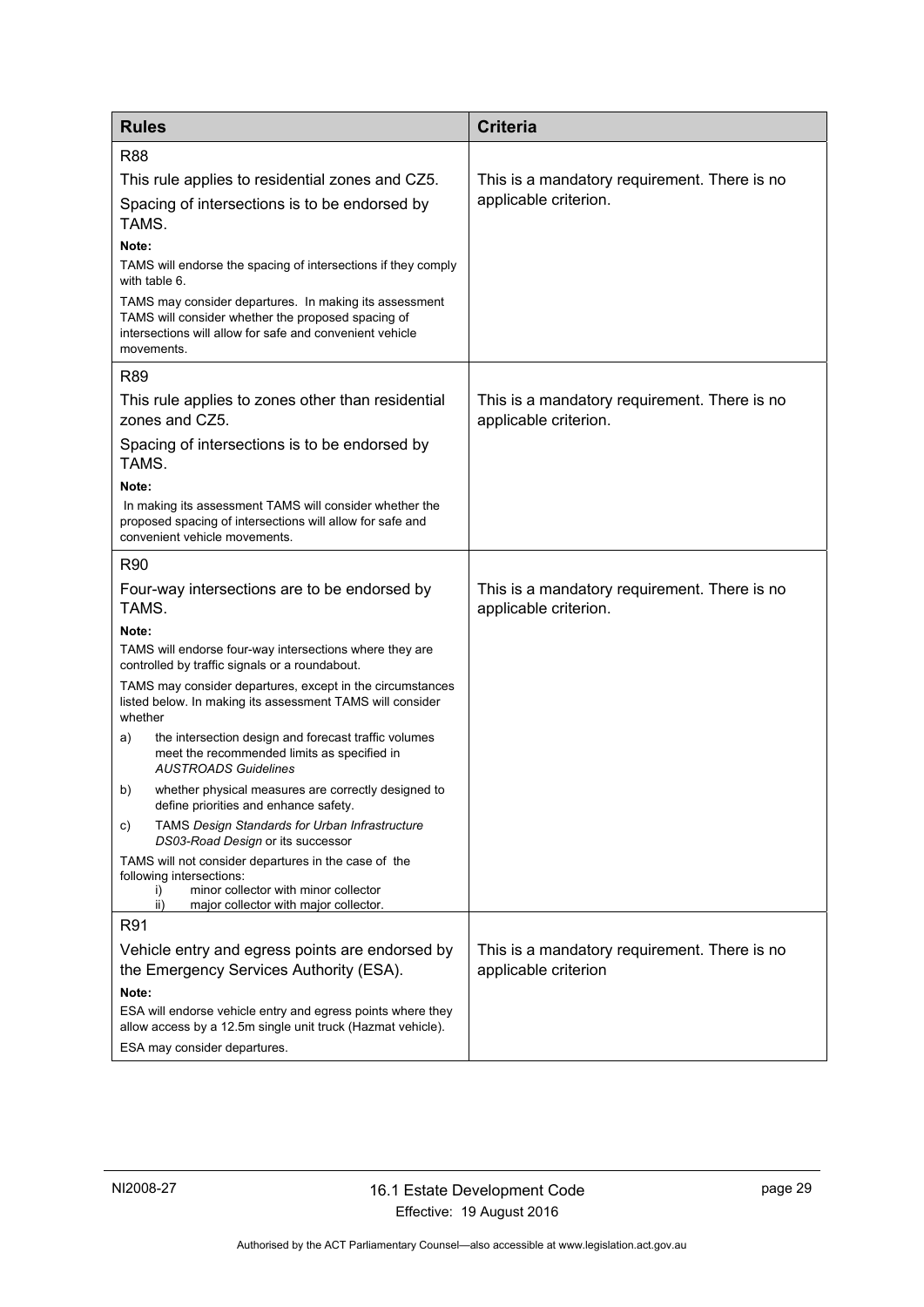<span id="page-33-0"></span>

| <b>Rules</b>                                                                                                                                       |                                                                                                                                      | <b>Criteria</b>                                                       |
|----------------------------------------------------------------------------------------------------------------------------------------------------|--------------------------------------------------------------------------------------------------------------------------------------|-----------------------------------------------------------------------|
| <b>14.2 Street geometry</b>                                                                                                                        |                                                                                                                                      |                                                                       |
| R92                                                                                                                                                |                                                                                                                                      |                                                                       |
| Street verge widths are to be endorsed by TAMS.                                                                                                    |                                                                                                                                      | This is a mandatory requirement. There is no                          |
| Note:                                                                                                                                              |                                                                                                                                      | applicable criterion.                                                 |
| with the following:                                                                                                                                | TAMS will endorse street verge widths where they comply                                                                              |                                                                       |
| a)<br>b)                                                                                                                                           | for estates in other than industrial zones – table 2A<br>for estates in industrial zones - table 2B.                                 |                                                                       |
| the following:                                                                                                                                     | TAMS may consider departures. In making its assessment<br>TAMS will consider whether street verge widths achieve all of              |                                                                       |
| i)                                                                                                                                                 | all relevant utility providers comply with TAMS<br>Design Standards for Urban Infrastructure DS02-<br>Road Planning or its successor |                                                                       |
| ii)                                                                                                                                                | all relevant utility providers comply with TAMS<br>Design Standards for Urban Infrastructure DS04-<br>Verge Design or its successor  |                                                                       |
| iii)                                                                                                                                               | are capable of accommodating the required<br>utility services, street tree planting, shared paths,<br>and street lighting            |                                                                       |
| iv)                                                                                                                                                | reasonable maintenance costs                                                                                                         |                                                                       |
| V)                                                                                                                                                 | will encourage traffic speeds consistent with the<br>street design speed and function when all<br>relevant utility providers agree   |                                                                       |
| vi)                                                                                                                                                | compliance with the requirements of relevant<br>utility providers                                                                    |                                                                       |
| vii)                                                                                                                                               | sufficient clearance to paths, trees and utilities<br>according to AUSTROADS Guidelines                                              |                                                                       |
| viii)                                                                                                                                              | agreement on shared trench usage.                                                                                                    |                                                                       |
| R93                                                                                                                                                |                                                                                                                                      |                                                                       |
| TAMS.                                                                                                                                              | Street carriageway widths are to be endorsed by                                                                                      | This is a mandatory requirement. There is no<br>applicable criterion. |
| Note 1:                                                                                                                                            |                                                                                                                                      |                                                                       |
|                                                                                                                                                    | TAMS will endorse street carriageway widths where they<br>comply with the following:                                                 |                                                                       |
| a)                                                                                                                                                 | for estates in other than industrial zones – table 2A                                                                                |                                                                       |
| b)                                                                                                                                                 | for estates in industrial zones - table 2B.                                                                                          |                                                                       |
| TAMS may consider departures. In making its assessment<br>TAMS will consider whether proposed carriageway widths<br>achieves all of the following: |                                                                                                                                      |                                                                       |
| i)                                                                                                                                                 | compliance with TAMS Design Standards for<br>Urban Infrastructure DS02-Road Planning or its<br>successor                             |                                                                       |
| ii)                                                                                                                                                | compliance with TAMS Design Standards for<br>Urban Infrastructure DS03-Road Design or its<br>successor                               |                                                                       |
| iii)                                                                                                                                               | safe and efficient movement of all road users.                                                                                       |                                                                       |
| Note 2:<br>in table 3.<br>Note 3:                                                                                                                  | Streets proposed as bus routes have additional requirements                                                                          |                                                                       |
|                                                                                                                                                    | Refer to the notes supporting tables 2A, 2B and 2C for how to<br>measure the carriageway width.                                      |                                                                       |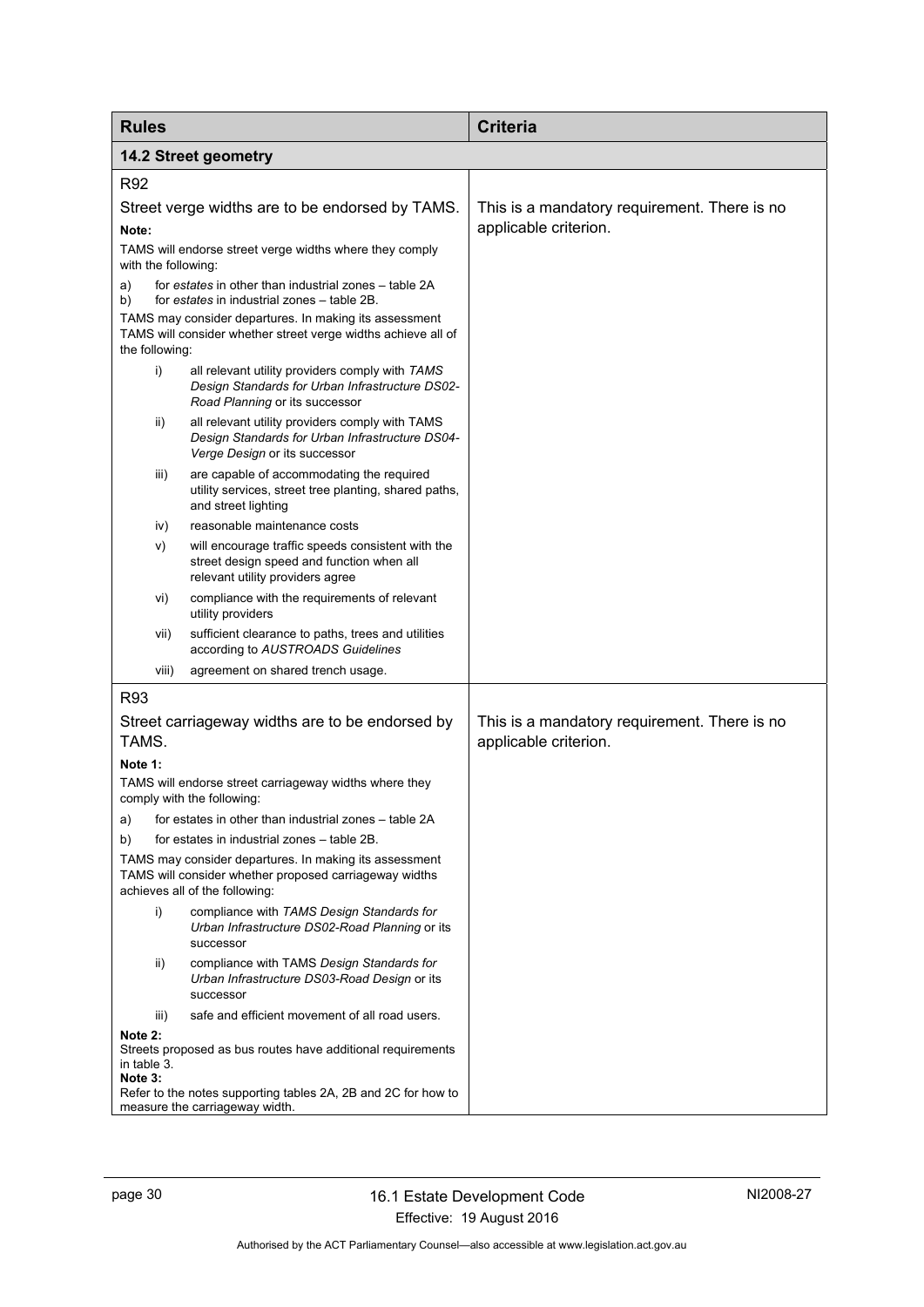| <b>Rules</b>                                                         |                                                                                                                                                                                  | <b>Criteria</b>                                                       |
|----------------------------------------------------------------------|----------------------------------------------------------------------------------------------------------------------------------------------------------------------------------|-----------------------------------------------------------------------|
| R94                                                                  |                                                                                                                                                                                  |                                                                       |
| Street pavement cross-falls are to be endorsed<br>by TAMS.           |                                                                                                                                                                                  | This is a mandatory requirement. There is no<br>applicable criterion. |
| Note:                                                                |                                                                                                                                                                                  |                                                                       |
| are 3%.                                                              | TAMS will endorse street pavement cross-falls where they                                                                                                                         |                                                                       |
|                                                                      | TAMS may consider departures. In making its assessment<br>TAMS will consider the following:                                                                                      |                                                                       |
| a)                                                                   | whether proposed pavement cross-falls reflect the<br>physical land characteristics and major drainage<br>functions                                                               |                                                                       |
| b)                                                                   | safety criteria for vehicle movement                                                                                                                                             |                                                                       |
| C)                                                                   | overland flow paths                                                                                                                                                              |                                                                       |
| d)                                                                   | <b>TAMS Design Standards for Urban Infrastructure</b><br>DS01-Stormwater or its successor.                                                                                       |                                                                       |
| e)                                                                   | TAMS Design Standards for Urban Infrastructure DS-<br>03-Road Design or its successor.                                                                                           |                                                                       |
| R <sub>95</sub>                                                      |                                                                                                                                                                                  |                                                                       |
|                                                                      | Street longitudinal gradients are to be endorsed<br>by TAMS.                                                                                                                     | This is a mandatory requirement. There is no<br>applicable criterion. |
| Note 1:                                                              |                                                                                                                                                                                  |                                                                       |
|                                                                      | TAMS will endorse street longitudinal gradients where they                                                                                                                       |                                                                       |
|                                                                      | comply with the following:                                                                                                                                                       |                                                                       |
| a)                                                                   | for estates in other than industrial zones – table 2A                                                                                                                            |                                                                       |
| b)                                                                   | for estates in industrial zones - table 2B.                                                                                                                                      |                                                                       |
|                                                                      | TAMS may consider departures. In making its assessment<br>TAMS will consider the following:                                                                                      |                                                                       |
|                                                                      | reasonable access for pedestrian, cyclists and<br>i)<br>waste collection vehicles                                                                                                |                                                                       |
|                                                                      | ii)<br>adequate stormwater management                                                                                                                                            |                                                                       |
|                                                                      | reasonable levels of public safety<br>iii)                                                                                                                                       |                                                                       |
|                                                                      | TAMS Design Standards for Urban Infrastructure<br>iv)<br>DS01-Stormwater or its successor.                                                                                       |                                                                       |
|                                                                      | TAMS Design Standards for Urban Infrastructure<br>V)<br>DS03-Road Design or its successor.<br>Note 2: Streets proposed as bus routes have additional<br>requirements in table 3. |                                                                       |
| R96                                                                  |                                                                                                                                                                                  |                                                                       |
|                                                                      | Geometric design for intersections, roundabouts                                                                                                                                  | This is a mandatory requirement. There is no                          |
| and slow points are to be endorsed by TAMS.                          |                                                                                                                                                                                  | applicable criterion.                                                 |
| Note:                                                                |                                                                                                                                                                                  |                                                                       |
| In making its assessment TAMS will consider all of the<br>following: |                                                                                                                                                                                  |                                                                       |
| a)                                                                   | <b>AUSTROADS Guidelines</b>                                                                                                                                                      |                                                                       |
| b)                                                                   | Australian Road Rules for the relevant vehicle speed                                                                                                                             |                                                                       |
| C)                                                                   | <b>TAMS Design Standards for Urban Infrastructure</b><br>DS02-Road Planning or its successor.                                                                                    |                                                                       |
| d)                                                                   | TAMS Design Standards for Urban Infrastructure<br>DS13-Pedestrian and Cycle Facilities or its successor.                                                                         |                                                                       |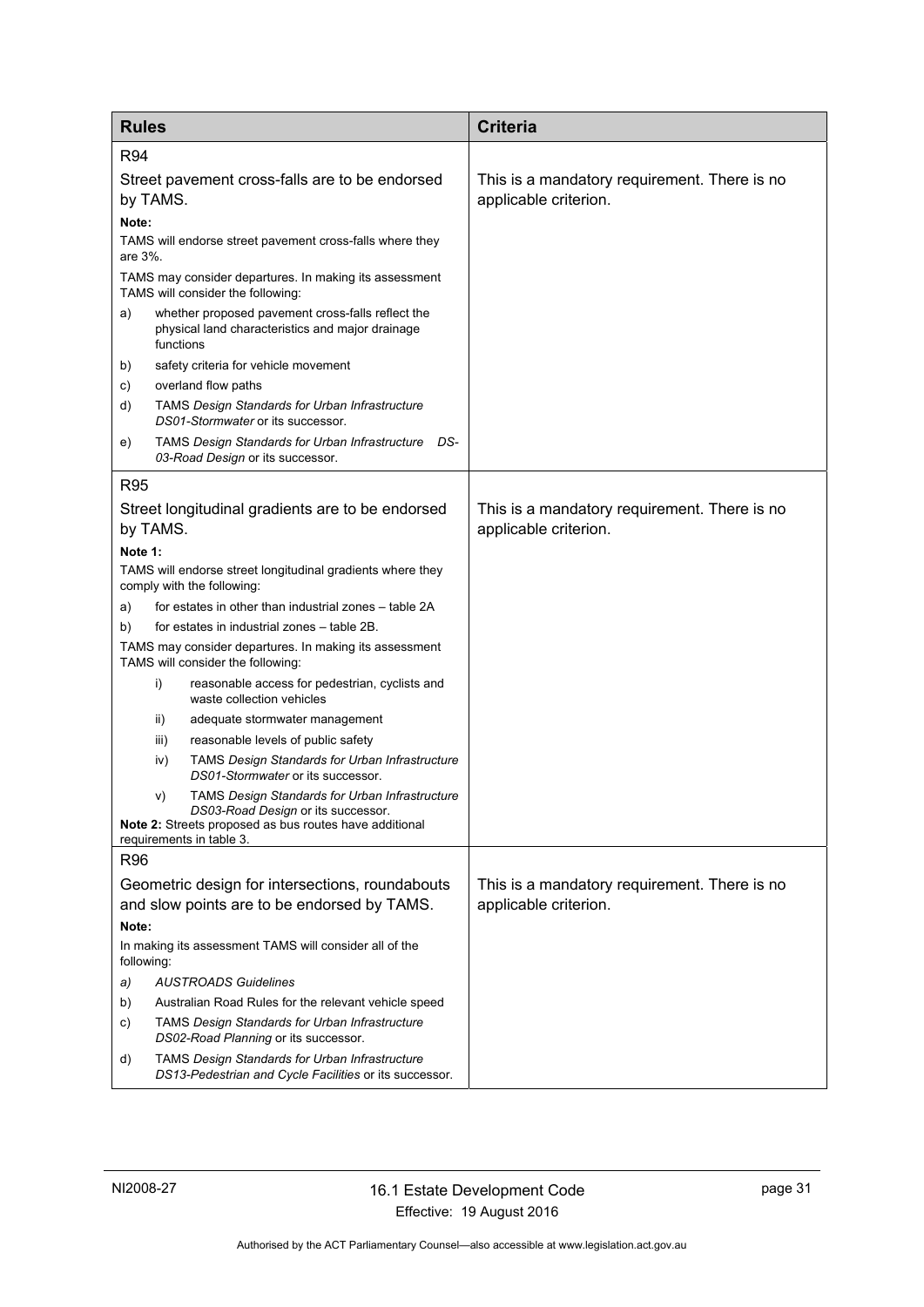| <b>Rules</b>                                                                                                                                                                                                                                     | <b>Criteria</b>                                                       |
|--------------------------------------------------------------------------------------------------------------------------------------------------------------------------------------------------------------------------------------------------|-----------------------------------------------------------------------|
| <b>R97</b>                                                                                                                                                                                                                                       |                                                                       |
| Intersection turning path designs are to be<br>endorsed by TAMS.<br>Note:                                                                                                                                                                        | This is a mandatory requirement. There is no<br>applicable criterion. |
| TAMS will endorse intersection turning path designs where<br>vehicle turning movements (using AUSTROADS Design<br>Vehicles and Turning Templates) enable turns in a single<br>forward movement to comply with the following:                     |                                                                       |
| for turns between a major collector and a minor<br>a)<br>collector or access street, the 'design articulated<br>vehicle' provides a turning path radius of at least 15m<br>in accordance with the Australian Road Rules                          |                                                                       |
| for turns between a minor collector street and access<br>b)<br>streets, the 'design heavy rigid vehicle' provides a<br>turning path radius of at least 12.5m, using any part of<br>the pavement, in accordance with the Australian Road<br>Rules |                                                                       |
| for turns between access streets, the B99 'design car'<br>C)<br>provides a turning path radius of at least 8m using the<br>correct side of the pavement only                                                                                     |                                                                       |
| <b>TAMS Design Standards for Urban Infrastructure</b><br>d)<br>DS03-Road Design or its successor                                                                                                                                                 |                                                                       |
| for intersections on bus routes -<br>e)                                                                                                                                                                                                          |                                                                       |
| table 3<br>i)                                                                                                                                                                                                                                    |                                                                       |
| ii)<br>turning templates for buses.                                                                                                                                                                                                              |                                                                       |
| TAMS will not consider departures.                                                                                                                                                                                                               |                                                                       |
| <b>R98</b>                                                                                                                                                                                                                                       |                                                                       |
| Kerb types are to be endorsed by TAMS.                                                                                                                                                                                                           | This is a mandatory requirement. There is no                          |
| Note:                                                                                                                                                                                                                                            | applicable criterion.                                                 |
| TAMS will endorse kerb types where they comply with the<br>following:                                                                                                                                                                            |                                                                       |
| for estates in other than industrial zones – table 2A<br>a)                                                                                                                                                                                      |                                                                       |
| for estates in industrial zones – table 2B.<br>b)                                                                                                                                                                                                |                                                                       |
| in all zones, all bus routes have upright kerbs.<br>C)                                                                                                                                                                                           |                                                                       |
| TAMS may consider departures. In making its assessment<br>TAMS will consider:                                                                                                                                                                    |                                                                       |
| i)<br>public safety                                                                                                                                                                                                                              |                                                                       |
| maintenance costs<br>ii)                                                                                                                                                                                                                         |                                                                       |
| iii)<br>whether water sensitive urban design outcomes<br>are achieved                                                                                                                                                                            |                                                                       |
| TAMS Design Standards for Urban Infrastructure<br>iv)<br>DS03-Road Design or its successor.                                                                                                                                                      |                                                                       |
| Streets designed to service buses.<br>V)                                                                                                                                                                                                         |                                                                       |
| R99                                                                                                                                                                                                                                              |                                                                       |
| Kerb radii are to be endorsed by TAMS.<br>Note:                                                                                                                                                                                                  | This is a mandatory requirement. There is no<br>applicable criterion. |
| TAMS will endorse kerb radii where they comply with the<br>following:                                                                                                                                                                            |                                                                       |
| for residential zones and CZ5 - minimum 8m<br>a)                                                                                                                                                                                                 |                                                                       |
| for commercial zones (excluding CZ5) - minimum 10m<br>b)                                                                                                                                                                                         |                                                                       |
| for industrial zones – minimum 10m.<br>C)                                                                                                                                                                                                        |                                                                       |
|                                                                                                                                                                                                                                                  |                                                                       |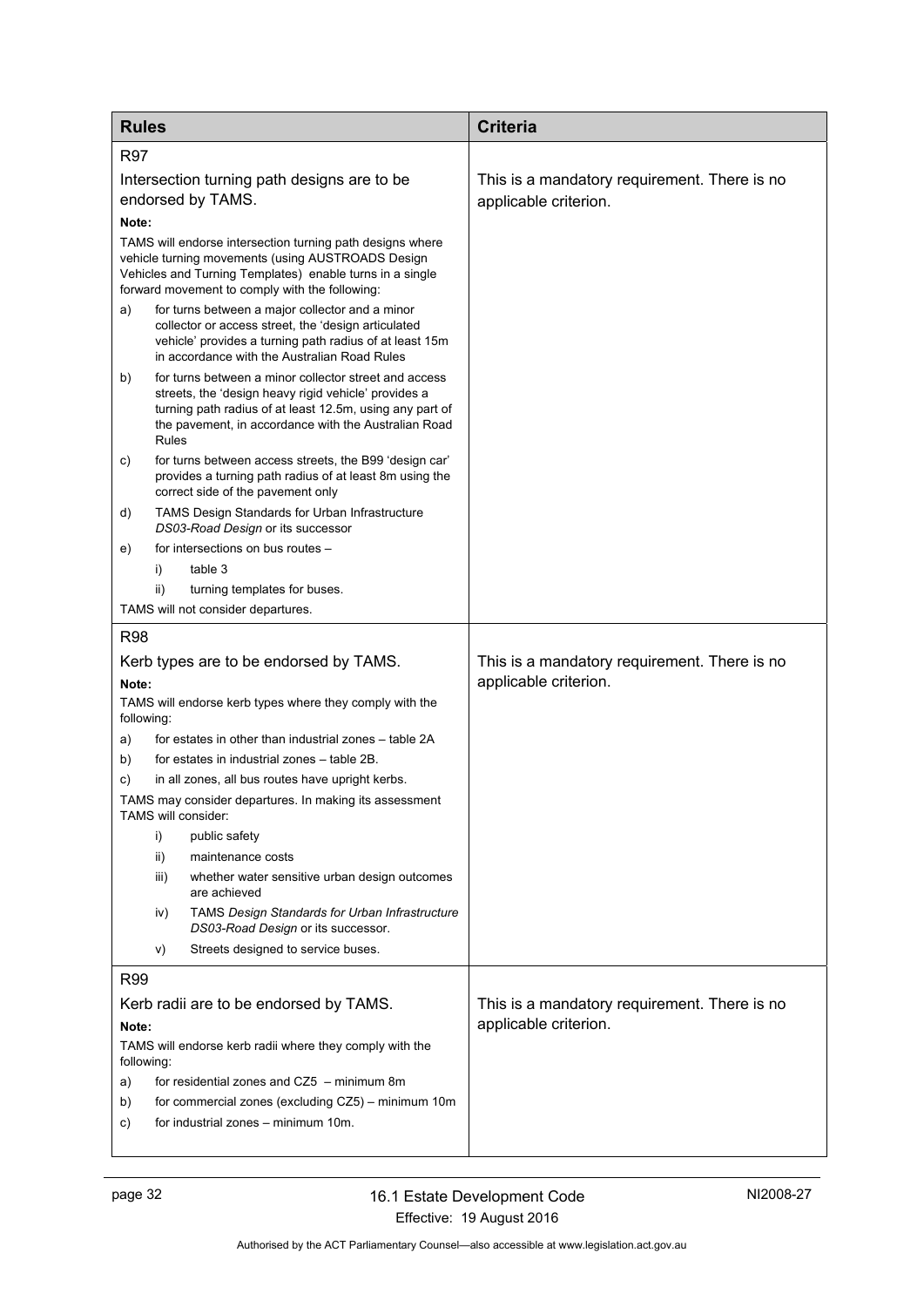<span id="page-36-2"></span><span id="page-36-1"></span><span id="page-36-0"></span>

| <b>Rules</b>                                                                                                                                                             | <b>Criteria</b>                                                       |
|--------------------------------------------------------------------------------------------------------------------------------------------------------------------------|-----------------------------------------------------------------------|
| TAMS may consider departures. In making its assessment<br>TAMS will consider:                                                                                            |                                                                       |
| <b>AUSTROADS Guidelines</b><br>i)                                                                                                                                        |                                                                       |
| ii)<br><b>TAMS Design Standards for Urban Infrastructure</b><br>DS03-Road Design or its successor.                                                                       |                                                                       |
| 14.3 Traffic control and management                                                                                                                                      |                                                                       |
| R <sub>100</sub>                                                                                                                                                         |                                                                       |
| Street leg lengths are to be endorsed by TAMS.<br>Note:                                                                                                                  | This is a mandatory requirement. There is no<br>applicable criterion. |
| For streets other than major collector streets TAMS will<br>endorse street leg lengths that do not exceed the relevant<br>length given in table 8.                       |                                                                       |
| TAMS may consider departures. In making its assessment<br>TAMS will consider whether the proposed traffic speed<br>reduction measures will achieve all of the following: |                                                                       |
| traffic speeds no greater than the design speeds of the<br>a)<br>street                                                                                                  |                                                                       |
| minimal noise<br>b)                                                                                                                                                      |                                                                       |
| C)<br>convenience and safety for cyclists and public<br>transport.                                                                                                       |                                                                       |
| Street leg lengths are defined by figure 1.                                                                                                                              |                                                                       |
| R <sub>101</sub>                                                                                                                                                         |                                                                       |
| Bends introduced to control speed are to be<br>endorsed by TAMS.                                                                                                         | This is a mandatory requirement. There is no<br>applicable criterion. |
| Note:<br>TAMS will endorse slow points that are created through the<br>introduction of bends if they comply with tables 7 and 8.                                         |                                                                       |
| TAMS may consider departures.                                                                                                                                            |                                                                       |
| <b>14.4 Shared zones</b>                                                                                                                                                 |                                                                       |
| R <sub>102</sub>                                                                                                                                                         |                                                                       |
| Shared use zones are to be endorsed by TAMS.                                                                                                                             | This is a mandatory requirement. There is no                          |
| Note:                                                                                                                                                                    | applicable criterion.                                                 |
| TAMS may endorse shared use zones after consideration of<br>all of the following:                                                                                        |                                                                       |
| pedestrian priority<br>a)                                                                                                                                                |                                                                       |
| <b>AUSTROADS Guidelines</b><br>b)                                                                                                                                        |                                                                       |
| TAMS Design Standards for Urban Infrastructure.<br>C)                                                                                                                    |                                                                       |
| 14.5 Rear lanes                                                                                                                                                          |                                                                       |
| R <sub>103</sub>                                                                                                                                                         |                                                                       |
| The configuration of rear lanes is to be endorsed                                                                                                                        | This is a mandatory requirement. There is no                          |
| by TAMS.                                                                                                                                                                 | applicable criterion.                                                 |
| Note 1:<br>TAMS will endorse the configuration of a rear lane if it<br>complies with all of the following:                                                               |                                                                       |
| the relevant provisions of tables 1A, 1B, 2A and 2B<br>a)                                                                                                                |                                                                       |
| the number of dwellings accessed from it is not more<br>b)<br>than 40 (see Note 1)                                                                                       |                                                                       |
| maximum leg length is 120m (figure 1)<br>C)                                                                                                                              |                                                                       |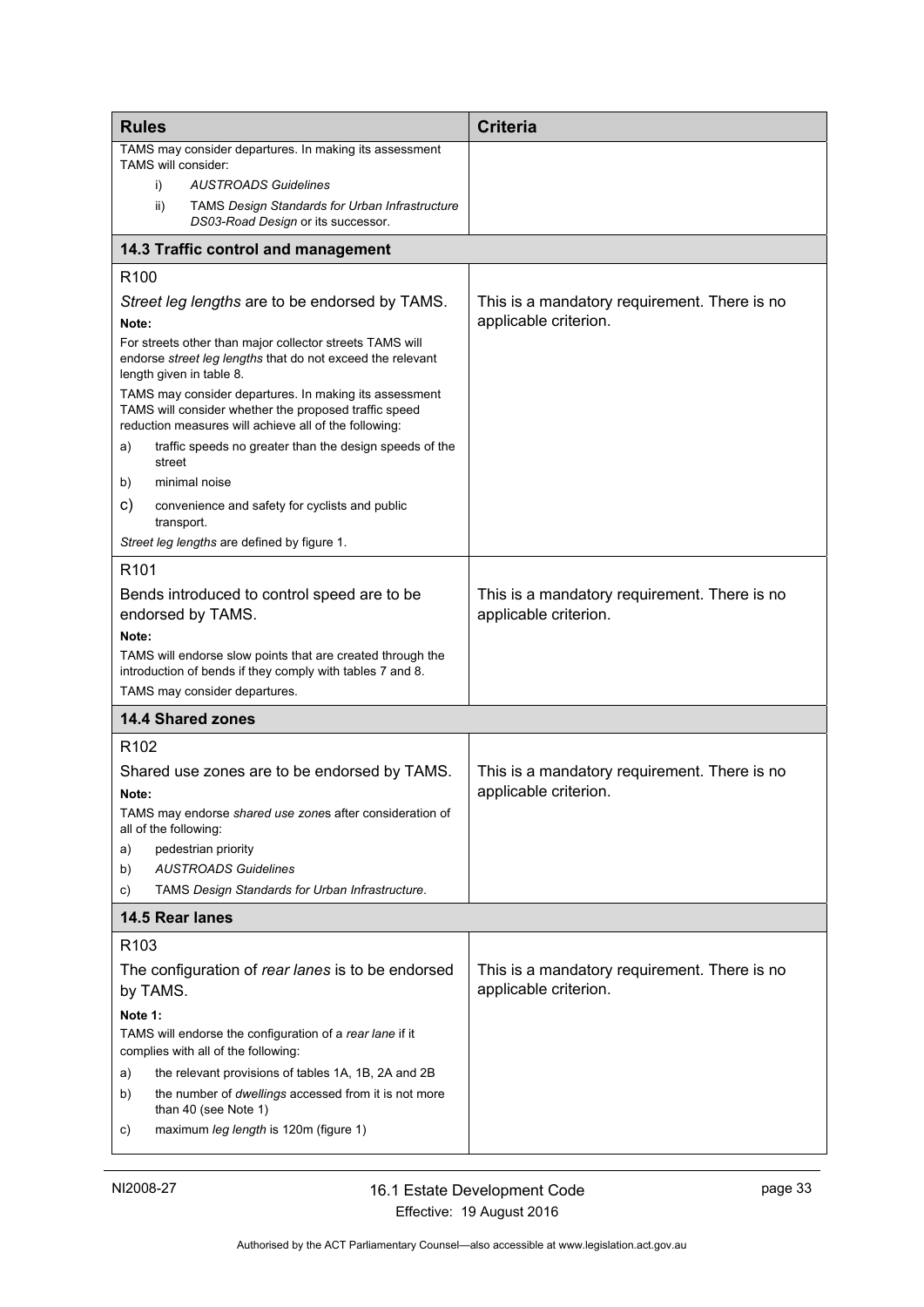| <b>Rules</b>                                           |                                                                                                                                                                                                                                                                                                                                                                     | <b>Criteria</b>                                                       |
|--------------------------------------------------------|---------------------------------------------------------------------------------------------------------------------------------------------------------------------------------------------------------------------------------------------------------------------------------------------------------------------------------------------------------------------|-----------------------------------------------------------------------|
| d)                                                     | maximum peak hour traffic volume at any intersection<br>with a higher order street is 160 vehicles per day                                                                                                                                                                                                                                                          |                                                                       |
| e)                                                     | the relevant Australian Standard for sight lines<br>(particularly at bends and intersections)                                                                                                                                                                                                                                                                       |                                                                       |
| f)                                                     | a suitable median is provided in a higher order street<br>where rear lanes directly align across that street                                                                                                                                                                                                                                                        |                                                                       |
| g)                                                     | there are no dead ends                                                                                                                                                                                                                                                                                                                                              |                                                                       |
| h)                                                     | TAMS Design Standard for Urban Infrastructure DS12-<br>Public Lighting or its successor                                                                                                                                                                                                                                                                             |                                                                       |
| i)                                                     | if waste collection from a rear lane is proposed, turning<br>circles at the intersection of the rear lane and higher<br>order streets and/or intersections between different<br>legs of rear lane, accommodate 12.5m single unit truck<br>(refuse vehicles) and comply with TAMS Design<br>Standard for Urban Infrastructure DS02-Road Planning<br>or its successor |                                                                       |
| j)                                                     | incorporates fire hydrants located not less than 60m<br>from any location within the rear lane.                                                                                                                                                                                                                                                                     |                                                                       |
| k)                                                     | <b>TAMS Design Standards for Urban Infrastructure</b>                                                                                                                                                                                                                                                                                                               |                                                                       |
|                                                        | DS01-Stormwater                                                                                                                                                                                                                                                                                                                                                     |                                                                       |
| I)                                                     | Crime Prevention through Environmental Design<br>General Code.                                                                                                                                                                                                                                                                                                      |                                                                       |
|                                                        | TAMS may consider departures.                                                                                                                                                                                                                                                                                                                                       |                                                                       |
| Note 2:                                                |                                                                                                                                                                                                                                                                                                                                                                     |                                                                       |
|                                                        | For the purposes of this rule, a rear lane comprises all<br>interconnecting sections of a lane within an area bounded by<br>higher order streets.                                                                                                                                                                                                                   |                                                                       |
| R <sub>104</sub>                                       |                                                                                                                                                                                                                                                                                                                                                                     |                                                                       |
|                                                        | The configuration of rear lanes is endorsed by                                                                                                                                                                                                                                                                                                                      | This is a mandatory requirement. There is no                          |
| ESA.                                                   |                                                                                                                                                                                                                                                                                                                                                                     | applicable criterion.                                                 |
| Note:                                                  |                                                                                                                                                                                                                                                                                                                                                                     |                                                                       |
|                                                        | ESA will endorse the configuration of a rear lane if it complies                                                                                                                                                                                                                                                                                                    |                                                                       |
|                                                        | with one of the following:                                                                                                                                                                                                                                                                                                                                          |                                                                       |
| a)                                                     | caters for access by a 12.5m single unit truck (Hazmat<br>vehicle).                                                                                                                                                                                                                                                                                                 |                                                                       |
| b)                                                     | no part of the rear lane is more than 100m from where<br>a 12.5m single unit truck (Hazmat vehicle) can park.                                                                                                                                                                                                                                                       |                                                                       |
|                                                        | ESA may consider departures.                                                                                                                                                                                                                                                                                                                                        |                                                                       |
| R <sub>105</sub>                                       |                                                                                                                                                                                                                                                                                                                                                                     |                                                                       |
|                                                        | The location of fire hydrants in rear lanes is<br>endorsed by ESA.                                                                                                                                                                                                                                                                                                  | This is a mandatory requirement. There is no<br>applicable criterion. |
| Note:                                                  |                                                                                                                                                                                                                                                                                                                                                                     |                                                                       |
|                                                        | ESA will endorse the configuration of a rear lane if it<br>incorporates fire hydrants located not less than 60m from any<br>location within the rear lane.                                                                                                                                                                                                          |                                                                       |
|                                                        | ESA may consider departures.                                                                                                                                                                                                                                                                                                                                        |                                                                       |
| R <sub>106</sub>                                       |                                                                                                                                                                                                                                                                                                                                                                     |                                                                       |
| The length of rear lanes is to be endorsed by<br>TAMS. |                                                                                                                                                                                                                                                                                                                                                                     | This is a mandatory requirement. There is no<br>applicable criterion. |
| Note:                                                  |                                                                                                                                                                                                                                                                                                                                                                     |                                                                       |
|                                                        | Where street lights are provided only at the entry and exit<br>points of the rear lane TAMS will endorse the length of the<br>rear lane provided that it does not exceed 60m.                                                                                                                                                                                       |                                                                       |
|                                                        |                                                                                                                                                                                                                                                                                                                                                                     |                                                                       |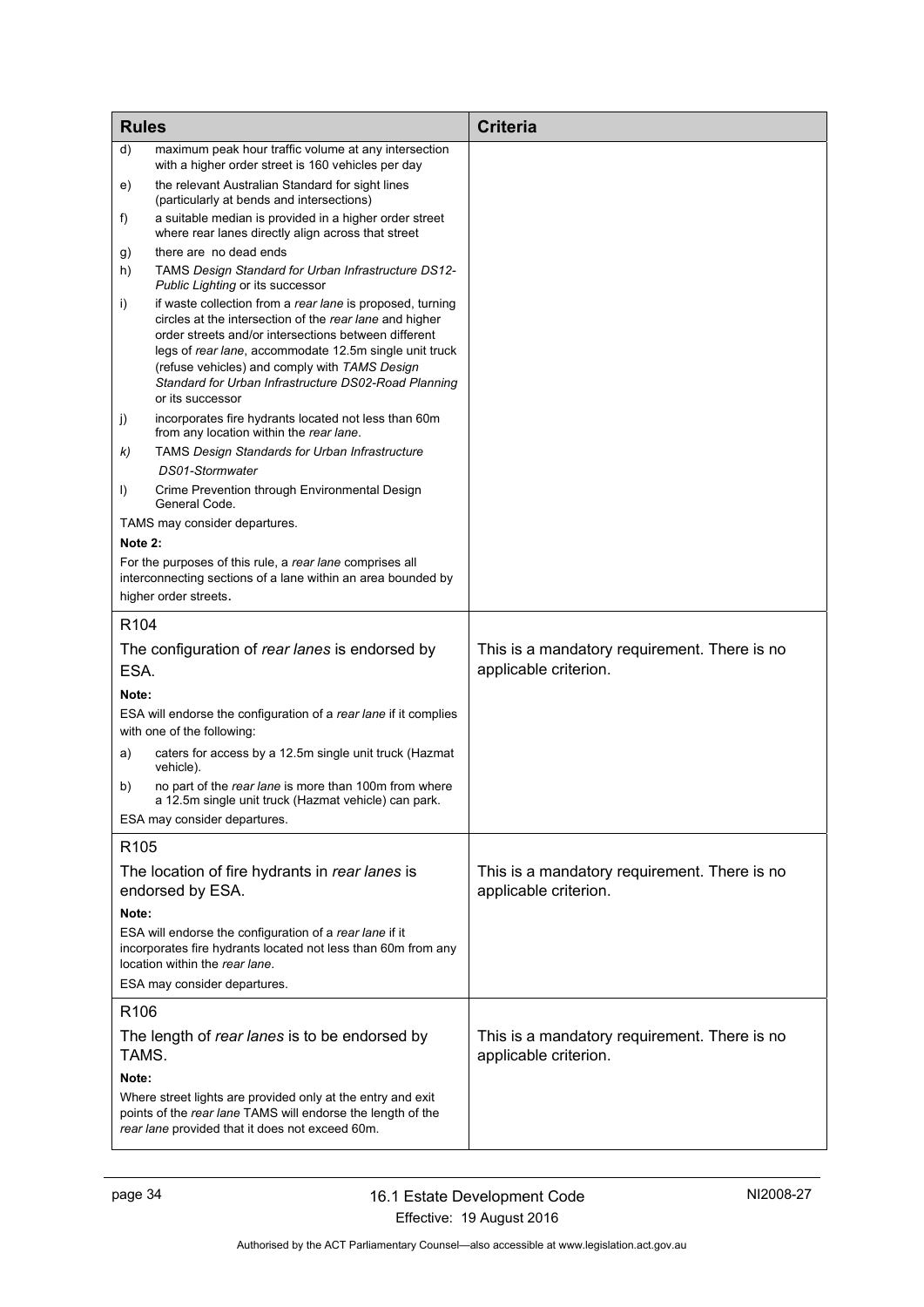<span id="page-38-0"></span>

| TAMS may consider departures. In making its assessment<br>TAMS will consider all of the following:<br>the adequacy of proposed street lighting<br>a)<br>TAMS Design Standard for Urban Infrastructure DS12-<br>b)<br><i>Public Lighting or its successor</i><br>principles of Crime Prevention through Environmental<br>C)<br>Design General Code<br>R <sub>107</sub><br>The location of street lighting in rear lanes is to<br>This is a mandatory requirement. There is no<br>be endorsed by TAMS.<br>applicable criterion.<br>Note:<br>TAMS will endorse street lighting in rear lanes, if it complies<br>with all of the following:<br>minimum clearance to back of kerb $-1.7$ m<br>a)<br>b)<br>minimum clearance to any boundary or indented<br>boundary of block that is leased (or intended to be<br>$leased$ ) - 0.5m<br>upright kerb along the side where street lighting is<br>C)<br>located<br>TAMS may consider departures. In making its assessment<br>TAMS will consider all of the following:<br>i)<br>the design and location of proposed street<br>lighting<br>maintenance access to proposed street lighting<br>ii)<br><b>TAMS Design Standard for Urban Infrastructure</b><br>iii)<br>DS12-Public Lighting or its successor.<br>principles of Crime Prevention through<br>iv)<br>Environmental Design General Code.<br>R108<br>Reticulation of utility services for blocks with<br>This is a mandatory requirement. There is no<br>applicable criterion.<br>frontage to a rear lane is to be endorsed by<br>TAMS.<br>Note:<br>TAMS will endorse local stormwater drainage located within a<br>rear lane, where it is located along the centreline of the rear<br>lane and include grated sumps designed for zero capacity.<br>14.6 Culs-de-sac<br>R <sub>109</sub><br>Culs-de-sac lengths are to be endorsed by TAMS<br>This is a mandatory requirement. There is no<br>applicable criterion.<br>Note:<br>TAMS will endorse the length of a cul-de-sac if it is no longer<br>than 100m.<br>TAMS may consider departures. In making its assessment<br>TAMS will consider TAMS Design Standard for Urban<br>Infrastructure DS03-Road Design or its successor.<br>R110<br>Culs-de-sac lengths are endorsed by ESA<br>This is a mandatory requirement. There is no<br>applicable criterion.<br>Note:<br>ESA will endorse the length of a cul-de-sac if it is no longer<br>than 100m.<br>ESA may consider departures. In making its assessment ESA<br>will consider the availability of alternative emergency access. | <b>Rules</b> |  | <b>Criteria</b> |
|--------------------------------------------------------------------------------------------------------------------------------------------------------------------------------------------------------------------------------------------------------------------------------------------------------------------------------------------------------------------------------------------------------------------------------------------------------------------------------------------------------------------------------------------------------------------------------------------------------------------------------------------------------------------------------------------------------------------------------------------------------------------------------------------------------------------------------------------------------------------------------------------------------------------------------------------------------------------------------------------------------------------------------------------------------------------------------------------------------------------------------------------------------------------------------------------------------------------------------------------------------------------------------------------------------------------------------------------------------------------------------------------------------------------------------------------------------------------------------------------------------------------------------------------------------------------------------------------------------------------------------------------------------------------------------------------------------------------------------------------------------------------------------------------------------------------------------------------------------------------------------------------------------------------------------------------------------------------------------------------------------------------------------------------------------------------------------------------------------------------------------------------------------------------------------------------------------------------------------------------------------------------------------------------------------------------------------------------------------------------------------------------------------------------------------------------------------------------------------------------------------------------------------------|--------------|--|-----------------|
|                                                                                                                                                                                                                                                                                                                                                                                                                                                                                                                                                                                                                                                                                                                                                                                                                                                                                                                                                                                                                                                                                                                                                                                                                                                                                                                                                                                                                                                                                                                                                                                                                                                                                                                                                                                                                                                                                                                                                                                                                                                                                                                                                                                                                                                                                                                                                                                                                                                                                                                                      |              |  |                 |
|                                                                                                                                                                                                                                                                                                                                                                                                                                                                                                                                                                                                                                                                                                                                                                                                                                                                                                                                                                                                                                                                                                                                                                                                                                                                                                                                                                                                                                                                                                                                                                                                                                                                                                                                                                                                                                                                                                                                                                                                                                                                                                                                                                                                                                                                                                                                                                                                                                                                                                                                      |              |  |                 |
|                                                                                                                                                                                                                                                                                                                                                                                                                                                                                                                                                                                                                                                                                                                                                                                                                                                                                                                                                                                                                                                                                                                                                                                                                                                                                                                                                                                                                                                                                                                                                                                                                                                                                                                                                                                                                                                                                                                                                                                                                                                                                                                                                                                                                                                                                                                                                                                                                                                                                                                                      |              |  |                 |
|                                                                                                                                                                                                                                                                                                                                                                                                                                                                                                                                                                                                                                                                                                                                                                                                                                                                                                                                                                                                                                                                                                                                                                                                                                                                                                                                                                                                                                                                                                                                                                                                                                                                                                                                                                                                                                                                                                                                                                                                                                                                                                                                                                                                                                                                                                                                                                                                                                                                                                                                      |              |  |                 |
|                                                                                                                                                                                                                                                                                                                                                                                                                                                                                                                                                                                                                                                                                                                                                                                                                                                                                                                                                                                                                                                                                                                                                                                                                                                                                                                                                                                                                                                                                                                                                                                                                                                                                                                                                                                                                                                                                                                                                                                                                                                                                                                                                                                                                                                                                                                                                                                                                                                                                                                                      |              |  |                 |
|                                                                                                                                                                                                                                                                                                                                                                                                                                                                                                                                                                                                                                                                                                                                                                                                                                                                                                                                                                                                                                                                                                                                                                                                                                                                                                                                                                                                                                                                                                                                                                                                                                                                                                                                                                                                                                                                                                                                                                                                                                                                                                                                                                                                                                                                                                                                                                                                                                                                                                                                      |              |  |                 |
|                                                                                                                                                                                                                                                                                                                                                                                                                                                                                                                                                                                                                                                                                                                                                                                                                                                                                                                                                                                                                                                                                                                                                                                                                                                                                                                                                                                                                                                                                                                                                                                                                                                                                                                                                                                                                                                                                                                                                                                                                                                                                                                                                                                                                                                                                                                                                                                                                                                                                                                                      |              |  |                 |
|                                                                                                                                                                                                                                                                                                                                                                                                                                                                                                                                                                                                                                                                                                                                                                                                                                                                                                                                                                                                                                                                                                                                                                                                                                                                                                                                                                                                                                                                                                                                                                                                                                                                                                                                                                                                                                                                                                                                                                                                                                                                                                                                                                                                                                                                                                                                                                                                                                                                                                                                      |              |  |                 |
|                                                                                                                                                                                                                                                                                                                                                                                                                                                                                                                                                                                                                                                                                                                                                                                                                                                                                                                                                                                                                                                                                                                                                                                                                                                                                                                                                                                                                                                                                                                                                                                                                                                                                                                                                                                                                                                                                                                                                                                                                                                                                                                                                                                                                                                                                                                                                                                                                                                                                                                                      |              |  |                 |
|                                                                                                                                                                                                                                                                                                                                                                                                                                                                                                                                                                                                                                                                                                                                                                                                                                                                                                                                                                                                                                                                                                                                                                                                                                                                                                                                                                                                                                                                                                                                                                                                                                                                                                                                                                                                                                                                                                                                                                                                                                                                                                                                                                                                                                                                                                                                                                                                                                                                                                                                      |              |  |                 |
|                                                                                                                                                                                                                                                                                                                                                                                                                                                                                                                                                                                                                                                                                                                                                                                                                                                                                                                                                                                                                                                                                                                                                                                                                                                                                                                                                                                                                                                                                                                                                                                                                                                                                                                                                                                                                                                                                                                                                                                                                                                                                                                                                                                                                                                                                                                                                                                                                                                                                                                                      |              |  |                 |
|                                                                                                                                                                                                                                                                                                                                                                                                                                                                                                                                                                                                                                                                                                                                                                                                                                                                                                                                                                                                                                                                                                                                                                                                                                                                                                                                                                                                                                                                                                                                                                                                                                                                                                                                                                                                                                                                                                                                                                                                                                                                                                                                                                                                                                                                                                                                                                                                                                                                                                                                      |              |  |                 |
|                                                                                                                                                                                                                                                                                                                                                                                                                                                                                                                                                                                                                                                                                                                                                                                                                                                                                                                                                                                                                                                                                                                                                                                                                                                                                                                                                                                                                                                                                                                                                                                                                                                                                                                                                                                                                                                                                                                                                                                                                                                                                                                                                                                                                                                                                                                                                                                                                                                                                                                                      |              |  |                 |
|                                                                                                                                                                                                                                                                                                                                                                                                                                                                                                                                                                                                                                                                                                                                                                                                                                                                                                                                                                                                                                                                                                                                                                                                                                                                                                                                                                                                                                                                                                                                                                                                                                                                                                                                                                                                                                                                                                                                                                                                                                                                                                                                                                                                                                                                                                                                                                                                                                                                                                                                      |              |  |                 |
|                                                                                                                                                                                                                                                                                                                                                                                                                                                                                                                                                                                                                                                                                                                                                                                                                                                                                                                                                                                                                                                                                                                                                                                                                                                                                                                                                                                                                                                                                                                                                                                                                                                                                                                                                                                                                                                                                                                                                                                                                                                                                                                                                                                                                                                                                                                                                                                                                                                                                                                                      |              |  |                 |
|                                                                                                                                                                                                                                                                                                                                                                                                                                                                                                                                                                                                                                                                                                                                                                                                                                                                                                                                                                                                                                                                                                                                                                                                                                                                                                                                                                                                                                                                                                                                                                                                                                                                                                                                                                                                                                                                                                                                                                                                                                                                                                                                                                                                                                                                                                                                                                                                                                                                                                                                      |              |  |                 |
|                                                                                                                                                                                                                                                                                                                                                                                                                                                                                                                                                                                                                                                                                                                                                                                                                                                                                                                                                                                                                                                                                                                                                                                                                                                                                                                                                                                                                                                                                                                                                                                                                                                                                                                                                                                                                                                                                                                                                                                                                                                                                                                                                                                                                                                                                                                                                                                                                                                                                                                                      |              |  |                 |
|                                                                                                                                                                                                                                                                                                                                                                                                                                                                                                                                                                                                                                                                                                                                                                                                                                                                                                                                                                                                                                                                                                                                                                                                                                                                                                                                                                                                                                                                                                                                                                                                                                                                                                                                                                                                                                                                                                                                                                                                                                                                                                                                                                                                                                                                                                                                                                                                                                                                                                                                      |              |  |                 |
|                                                                                                                                                                                                                                                                                                                                                                                                                                                                                                                                                                                                                                                                                                                                                                                                                                                                                                                                                                                                                                                                                                                                                                                                                                                                                                                                                                                                                                                                                                                                                                                                                                                                                                                                                                                                                                                                                                                                                                                                                                                                                                                                                                                                                                                                                                                                                                                                                                                                                                                                      |              |  |                 |
|                                                                                                                                                                                                                                                                                                                                                                                                                                                                                                                                                                                                                                                                                                                                                                                                                                                                                                                                                                                                                                                                                                                                                                                                                                                                                                                                                                                                                                                                                                                                                                                                                                                                                                                                                                                                                                                                                                                                                                                                                                                                                                                                                                                                                                                                                                                                                                                                                                                                                                                                      |              |  |                 |
|                                                                                                                                                                                                                                                                                                                                                                                                                                                                                                                                                                                                                                                                                                                                                                                                                                                                                                                                                                                                                                                                                                                                                                                                                                                                                                                                                                                                                                                                                                                                                                                                                                                                                                                                                                                                                                                                                                                                                                                                                                                                                                                                                                                                                                                                                                                                                                                                                                                                                                                                      |              |  |                 |
|                                                                                                                                                                                                                                                                                                                                                                                                                                                                                                                                                                                                                                                                                                                                                                                                                                                                                                                                                                                                                                                                                                                                                                                                                                                                                                                                                                                                                                                                                                                                                                                                                                                                                                                                                                                                                                                                                                                                                                                                                                                                                                                                                                                                                                                                                                                                                                                                                                                                                                                                      |              |  |                 |
|                                                                                                                                                                                                                                                                                                                                                                                                                                                                                                                                                                                                                                                                                                                                                                                                                                                                                                                                                                                                                                                                                                                                                                                                                                                                                                                                                                                                                                                                                                                                                                                                                                                                                                                                                                                                                                                                                                                                                                                                                                                                                                                                                                                                                                                                                                                                                                                                                                                                                                                                      |              |  |                 |
|                                                                                                                                                                                                                                                                                                                                                                                                                                                                                                                                                                                                                                                                                                                                                                                                                                                                                                                                                                                                                                                                                                                                                                                                                                                                                                                                                                                                                                                                                                                                                                                                                                                                                                                                                                                                                                                                                                                                                                                                                                                                                                                                                                                                                                                                                                                                                                                                                                                                                                                                      |              |  |                 |
|                                                                                                                                                                                                                                                                                                                                                                                                                                                                                                                                                                                                                                                                                                                                                                                                                                                                                                                                                                                                                                                                                                                                                                                                                                                                                                                                                                                                                                                                                                                                                                                                                                                                                                                                                                                                                                                                                                                                                                                                                                                                                                                                                                                                                                                                                                                                                                                                                                                                                                                                      |              |  |                 |
|                                                                                                                                                                                                                                                                                                                                                                                                                                                                                                                                                                                                                                                                                                                                                                                                                                                                                                                                                                                                                                                                                                                                                                                                                                                                                                                                                                                                                                                                                                                                                                                                                                                                                                                                                                                                                                                                                                                                                                                                                                                                                                                                                                                                                                                                                                                                                                                                                                                                                                                                      |              |  |                 |
|                                                                                                                                                                                                                                                                                                                                                                                                                                                                                                                                                                                                                                                                                                                                                                                                                                                                                                                                                                                                                                                                                                                                                                                                                                                                                                                                                                                                                                                                                                                                                                                                                                                                                                                                                                                                                                                                                                                                                                                                                                                                                                                                                                                                                                                                                                                                                                                                                                                                                                                                      |              |  |                 |
|                                                                                                                                                                                                                                                                                                                                                                                                                                                                                                                                                                                                                                                                                                                                                                                                                                                                                                                                                                                                                                                                                                                                                                                                                                                                                                                                                                                                                                                                                                                                                                                                                                                                                                                                                                                                                                                                                                                                                                                                                                                                                                                                                                                                                                                                                                                                                                                                                                                                                                                                      |              |  |                 |
|                                                                                                                                                                                                                                                                                                                                                                                                                                                                                                                                                                                                                                                                                                                                                                                                                                                                                                                                                                                                                                                                                                                                                                                                                                                                                                                                                                                                                                                                                                                                                                                                                                                                                                                                                                                                                                                                                                                                                                                                                                                                                                                                                                                                                                                                                                                                                                                                                                                                                                                                      |              |  |                 |
|                                                                                                                                                                                                                                                                                                                                                                                                                                                                                                                                                                                                                                                                                                                                                                                                                                                                                                                                                                                                                                                                                                                                                                                                                                                                                                                                                                                                                                                                                                                                                                                                                                                                                                                                                                                                                                                                                                                                                                                                                                                                                                                                                                                                                                                                                                                                                                                                                                                                                                                                      |              |  |                 |
|                                                                                                                                                                                                                                                                                                                                                                                                                                                                                                                                                                                                                                                                                                                                                                                                                                                                                                                                                                                                                                                                                                                                                                                                                                                                                                                                                                                                                                                                                                                                                                                                                                                                                                                                                                                                                                                                                                                                                                                                                                                                                                                                                                                                                                                                                                                                                                                                                                                                                                                                      |              |  |                 |
|                                                                                                                                                                                                                                                                                                                                                                                                                                                                                                                                                                                                                                                                                                                                                                                                                                                                                                                                                                                                                                                                                                                                                                                                                                                                                                                                                                                                                                                                                                                                                                                                                                                                                                                                                                                                                                                                                                                                                                                                                                                                                                                                                                                                                                                                                                                                                                                                                                                                                                                                      |              |  |                 |
|                                                                                                                                                                                                                                                                                                                                                                                                                                                                                                                                                                                                                                                                                                                                                                                                                                                                                                                                                                                                                                                                                                                                                                                                                                                                                                                                                                                                                                                                                                                                                                                                                                                                                                                                                                                                                                                                                                                                                                                                                                                                                                                                                                                                                                                                                                                                                                                                                                                                                                                                      |              |  |                 |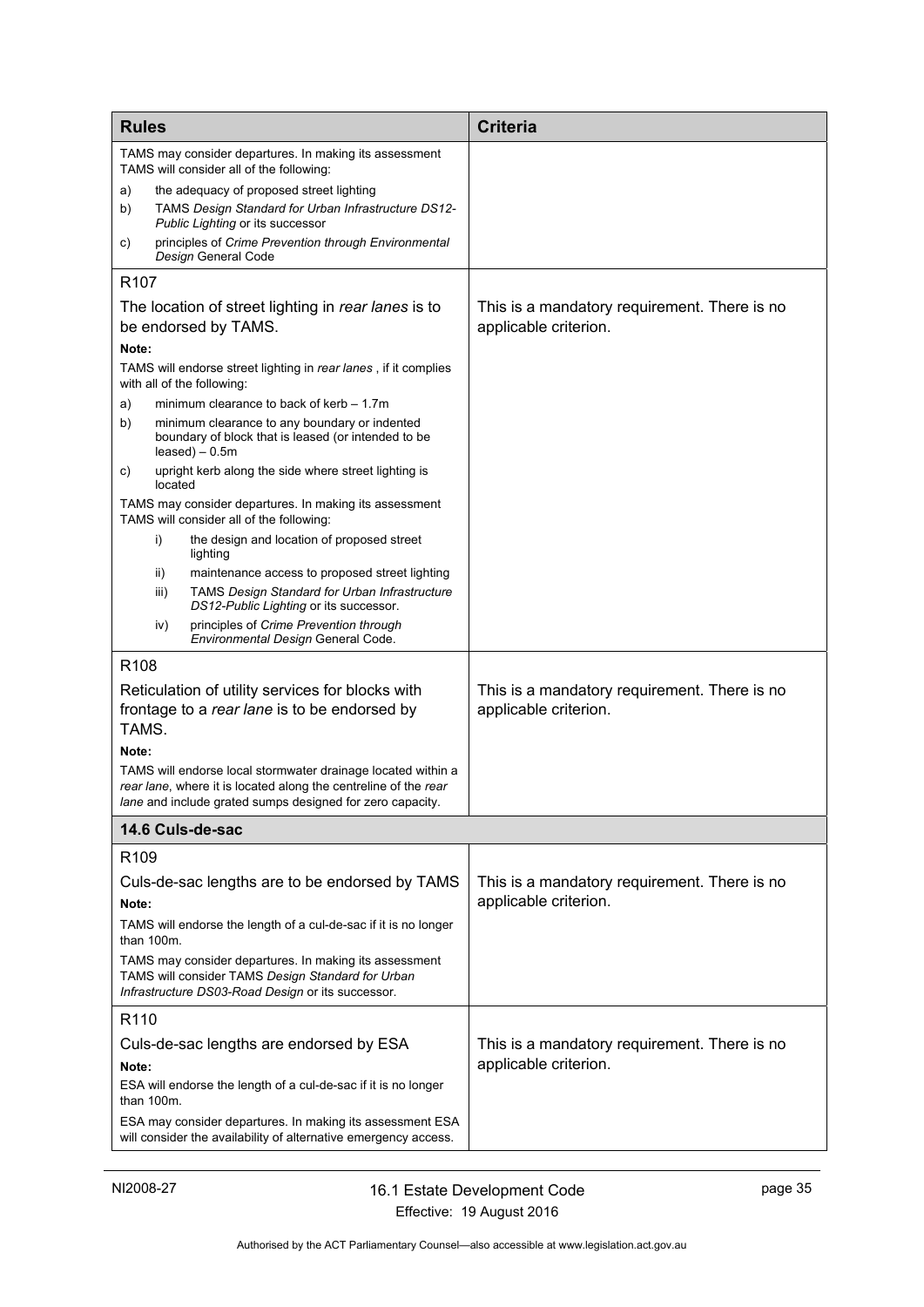<span id="page-39-1"></span><span id="page-39-0"></span>

| <b>Rules</b>                                                                                                                                                                           | <b>Criteria</b>                                                       |  |
|----------------------------------------------------------------------------------------------------------------------------------------------------------------------------------------|-----------------------------------------------------------------------|--|
| R <sub>111</sub>                                                                                                                                                                       |                                                                       |  |
| Culs-de-sac head diameters are to be endorsed<br>by TAMS                                                                                                                               | This is a mandatory requirement. There is no<br>applicable criterion. |  |
| Note:<br>TAMS will endorse the diameter of the head of a cul-de-sac if<br>it is not less than 17m.                                                                                     |                                                                       |  |
| TAMS may consider departures. In making its assessment<br>TAMS will consider whether the head of culs-de-sac head will<br>accommodate a three point turn by a 'design refuse vehicle'. |                                                                       |  |
| 14.7 Edge treatments in bushfire prone areas                                                                                                                                           |                                                                       |  |
| R <sub>112</sub>                                                                                                                                                                       |                                                                       |  |
| Edge streets within or adjacent to a bushfire<br>prone area on the long-term urban edge or<br>conservation areas are to be endorsed by TAMS.                                           | This is a mandatory requirement. There is no<br>applicable criterion. |  |
| Note:<br>TAMS will endorse such edge streets if they have a 7.5m<br>wide carriageway.                                                                                                  |                                                                       |  |
| TAMS may consider departures. In making its assessment<br>TAMS will consider whether other treatments, including fire<br>trails will offer suitable protection.                        |                                                                       |  |
| R <sub>113</sub>                                                                                                                                                                       |                                                                       |  |
| Edge streets within or adjacent to a bushfire<br>prone area on the long-term urban edge or<br>conservation areas are to be endorsed by ESA.                                            | This is a mandatory requirement. There is no<br>applicable criterion. |  |
| Note:                                                                                                                                                                                  |                                                                       |  |
| ESA may endorse an edge street of this sort after considering<br>all of the following:                                                                                                 |                                                                       |  |
| the provision of fire hydrants<br>a)<br>whether intersection and kerb returns are sufficient to                                                                                        |                                                                       |  |
| b)<br>accommodate emergency services vehicles                                                                                                                                          |                                                                       |  |
| whether roadside embankments allow vehicular access<br>C)<br>to surrounding areas (maximum embankment gradients<br>are 1 vertical to 4 horizontal).                                    |                                                                       |  |
| 14.8 Driveway verge crossings                                                                                                                                                          |                                                                       |  |
| R114                                                                                                                                                                                   |                                                                       |  |
| This rule applies to driveway verge crossings that<br>are not within 40m of a roundabout or signalised<br>intersection.                                                                | This is a mandatory requirement. There is no<br>applicable criterion. |  |
| Driveway verge crossings are to be endorsed by<br>TAMS.                                                                                                                                |                                                                       |  |
| Note:<br>TAMS will endorse driveway verge crossings where they<br>comply with all of the following:                                                                                    |                                                                       |  |
| 6m horizontally clear of the tangent point of the radius<br>a)<br>of the curve on a corner block.,                                                                                     |                                                                       |  |
| AS2890.1 - The Australian Standard for Off Street<br>b)<br>Parking as amended from time to time, in relation to<br>sightlines and cross fall of the site                               |                                                                       |  |
| clear of any existing or proposed indented on-street car<br>C)<br>parking bays, valves, fire hydrants and electricity<br>equipment                                                     |                                                                       |  |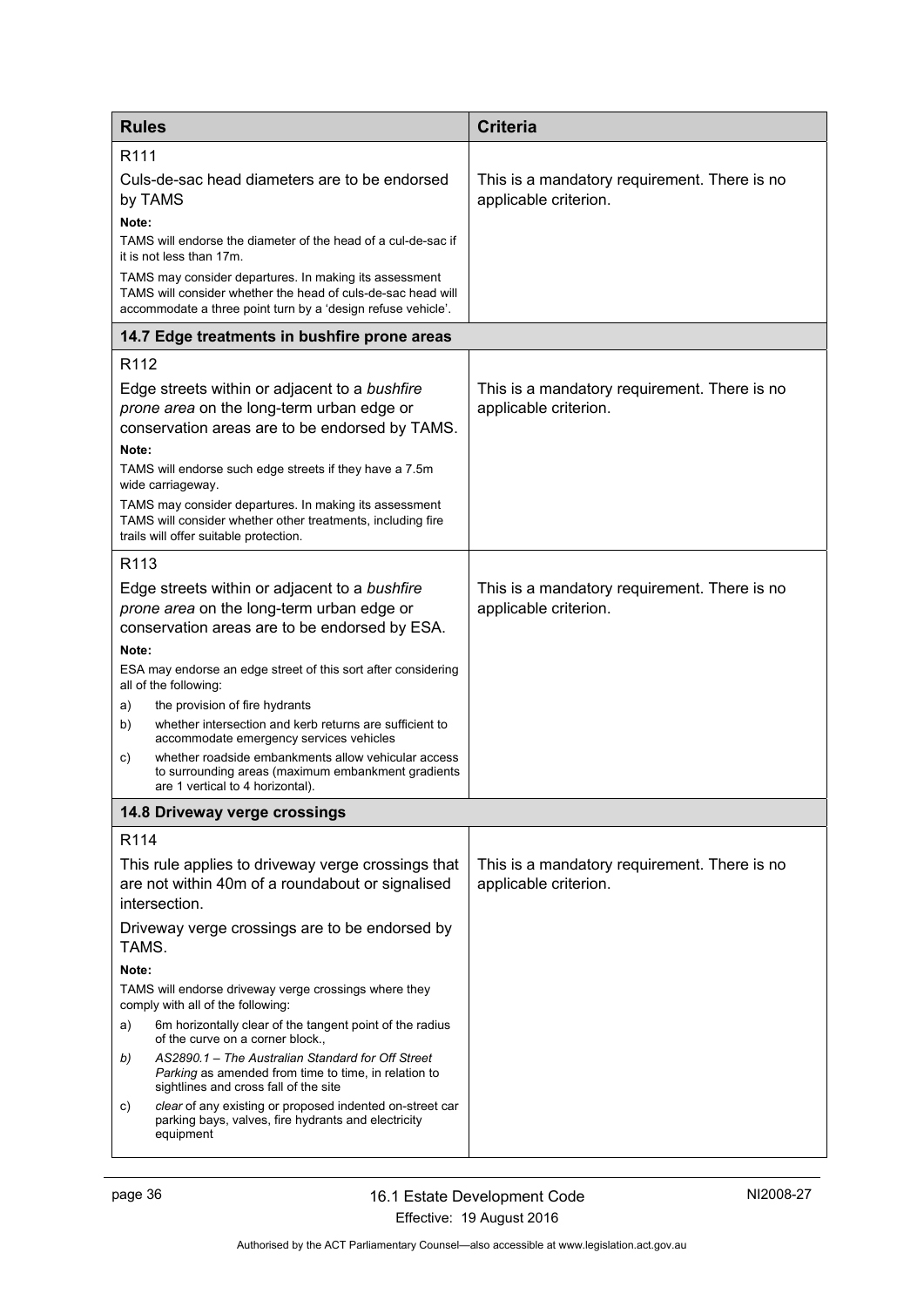| <b>Rules</b>                                                                                                        |                                                                                                                                                    | <b>Criteria</b>                                                       |
|---------------------------------------------------------------------------------------------------------------------|----------------------------------------------------------------------------------------------------------------------------------------------------|-----------------------------------------------------------------------|
| d)                                                                                                                  | <b>TAMS Design Standard for Urban Infrastructure</b><br>DS05-Driveways or its successor                                                            |                                                                       |
| e)                                                                                                                  | standard drawing DS5-02 Heavy Duty Driveways.<br>TAMS may consider departures.                                                                     |                                                                       |
| R <sub>115</sub>                                                                                                    |                                                                                                                                                    |                                                                       |
| This rule applies to driveway verge crossings that<br>are within 40m of a roundabout or signalised<br>intersection. |                                                                                                                                                    | This is a mandatory requirement. There is no<br>applicable criterion. |
| TAMS.                                                                                                               | Driveway verge crossings are to be endorsed by                                                                                                     |                                                                       |
| Note:                                                                                                               |                                                                                                                                                    |                                                                       |
|                                                                                                                     | TAMS may endorse driveway verge crossings after<br>considering all of the following:                                                               |                                                                       |
| a)                                                                                                                  | horizontal clearance from tangent point of the radius of<br>the curve on a corner block                                                            |                                                                       |
| b)                                                                                                                  | AS2890.1 - The Australian Standard for Off Street<br>Parking as amended from time to time, in relation to<br>sightlines and cross fall of the site |                                                                       |
| C)                                                                                                                  | the location of any existing or proposed indented on-<br>street car parking bays, valves, fire hydrants and<br>electricity equipment               |                                                                       |
| d)                                                                                                                  | <b>TAMS Design Standard for Urban Infrastructure</b><br>DS05-Driveways or its successor                                                            |                                                                       |
| e)                                                                                                                  | standard drawing DS5-02- Heavy Duty Driveways.                                                                                                     |                                                                       |

# <span id="page-40-0"></span>**Element 15: Public realm**

The public realm consists of different types of unleased open spaces such as:

- o street verges and planted medians
- o parks of all sizes
- o walkways and linear spaces
- $\circ$  open hill or bushland reserves and conservation areas
- o unenclosed sports or playing fields.

<span id="page-40-1"></span>

| <b>Rules</b>                                                                                                                                                                                              | <b>Criteria</b>                                                       |
|-----------------------------------------------------------------------------------------------------------------------------------------------------------------------------------------------------------|-----------------------------------------------------------------------|
| 15.1 Street trees                                                                                                                                                                                         |                                                                       |
| R <sub>116</sub>                                                                                                                                                                                          |                                                                       |
| The selection and location of street trees is to be<br>endorsed by TAMS.                                                                                                                                  | This is a mandatory requirement. There is no<br>applicable criterion. |
| Note:                                                                                                                                                                                                     |                                                                       |
| TAMS will endorse the selection and location of street trees if<br>they comply with TAMS Design Standards for Urban<br>Infrastructure DS23-Plant Species for Urban Landscape<br>Projects or its successor |                                                                       |
| TAMS may consider departures.                                                                                                                                                                             |                                                                       |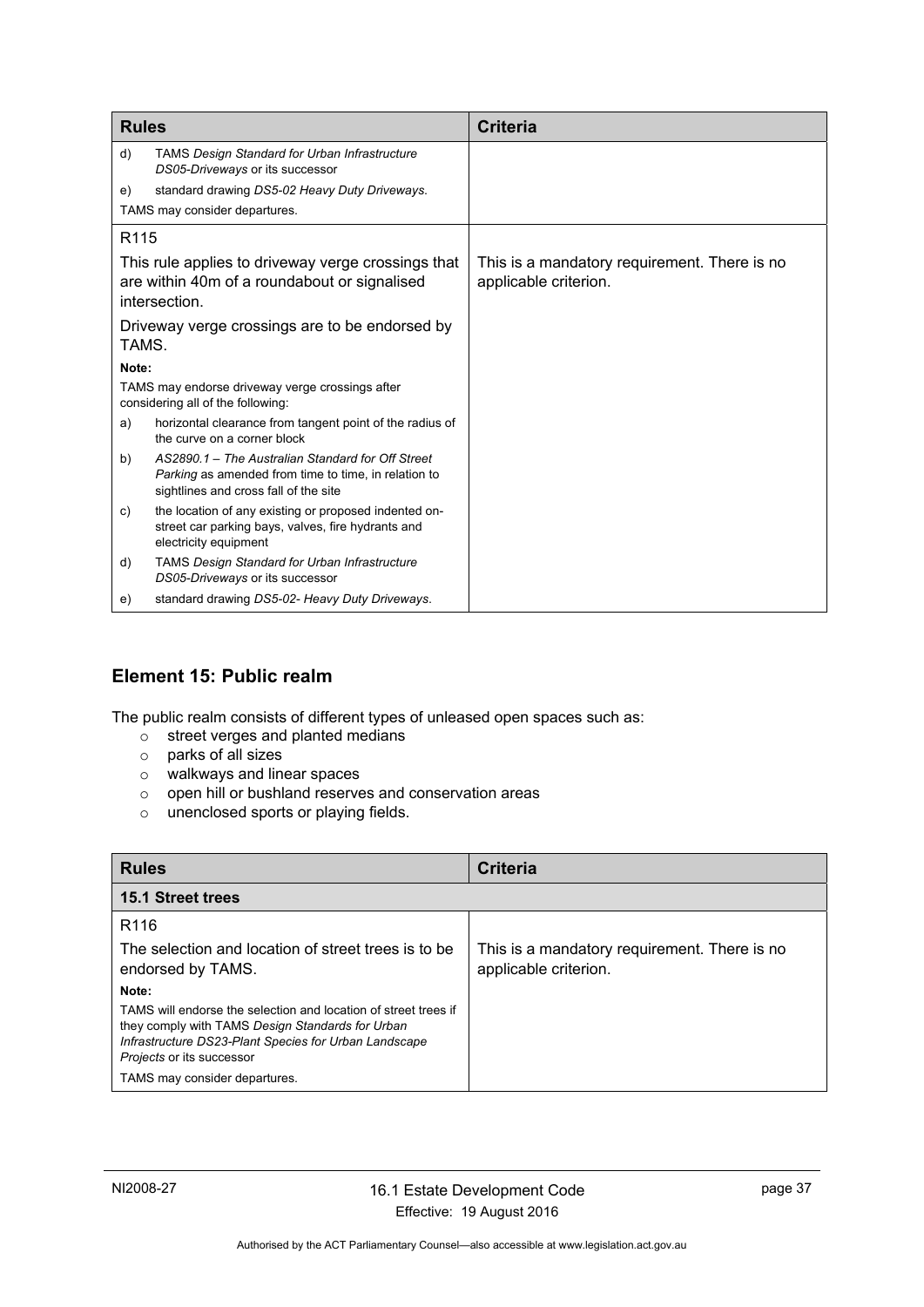<span id="page-41-1"></span><span id="page-41-0"></span>

| <b>Rules</b>                                                                                                            |                                                                                                                              | <b>Criteria</b>                                                       |
|-------------------------------------------------------------------------------------------------------------------------|------------------------------------------------------------------------------------------------------------------------------|-----------------------------------------------------------------------|
| 15.2 Neighbourhood ovals                                                                                                |                                                                                                                              |                                                                       |
| R <sub>117</sub>                                                                                                        |                                                                                                                              |                                                                       |
| The configuration of neighbourhood ovals is to be<br>endorsed by EDD.                                                   |                                                                                                                              | This is a mandatory requirement. There is no<br>applicable criterion  |
| Note:                                                                                                                   |                                                                                                                              |                                                                       |
| following:                                                                                                              | EDD may endorse the configuration of neighbourhood ovals.<br>In making its assessment EDD will consider all of the           |                                                                       |
| a)                                                                                                                      | whether it is has a minimum area of 3.8ha                                                                                    |                                                                       |
| b)                                                                                                                      | TAMS Design Standards for Urban Infrastructure DS24<br>-Sportsgrounds Design or its successor                                |                                                                       |
| C)                                                                                                                      | the specific needs of the neighbourhood                                                                                      |                                                                       |
| d)                                                                                                                      | the provision of site access, car parking, amenities and<br>required engineering treatments                                  |                                                                       |
| e)                                                                                                                      | the cost of maintenance.                                                                                                     |                                                                       |
|                                                                                                                         | 15.3 Bushfire                                                                                                                |                                                                       |
| R118                                                                                                                    |                                                                                                                              |                                                                       |
|                                                                                                                         | The selection and location of vegetation in public<br>realm spaces within bushfire prone areas is to be<br>endorsed by TAMS. | This is a mandatory requirement. There is no<br>applicable criterion. |
| Note:                                                                                                                   |                                                                                                                              |                                                                       |
| following:                                                                                                              | In making its assessment TAMS will consider all of the                                                                       |                                                                       |
| a)                                                                                                                      | TAMS Design Standards for Urban Infrastructure<br>DS20-Urban Edge Management Zone or its successor                           |                                                                       |
| b)                                                                                                                      | TAMS (Parks Conservation and Lands) Roading<br>Manual version 1.1, January 2006 or its successor.                            |                                                                       |
| R119                                                                                                                    |                                                                                                                              |                                                                       |
| Provision for access by emergency vehicles to<br>public realm spaces within bushfire prone areas<br>is endorsed by ESA. |                                                                                                                              | This is a mandatory requirement. There is no<br>applicable criterion. |

# <span id="page-41-2"></span>**Element 16: Environment protection**

<span id="page-41-3"></span>

| <b>Rules</b>                                                                                                | <b>Criteria</b>                                                       |
|-------------------------------------------------------------------------------------------------------------|-----------------------------------------------------------------------|
| 16.1 Waste management                                                                                       |                                                                       |
| R <sub>120</sub>                                                                                            |                                                                       |
| Waste management facilities are to be endorsed<br>by TAMS.                                                  | This is a mandatory requirement. There is no<br>applicable criterion. |
| Note:<br>TAMS will endorse waste management facilities that comply<br>with one of the following:            |                                                                       |
| on-street collection points for single dwelling blocks<br>a)<br>and multi-unit blocks of up to 10 dwellings |                                                                       |
| b)<br>internal collection points for the following -                                                        |                                                                       |
| i)<br>multi-unit blocks greater than 10 dwellings                                                           |                                                                       |
| ii)<br>commercial blocks                                                                                    |                                                                       |
| iii)<br>industrial blocks.                                                                                  |                                                                       |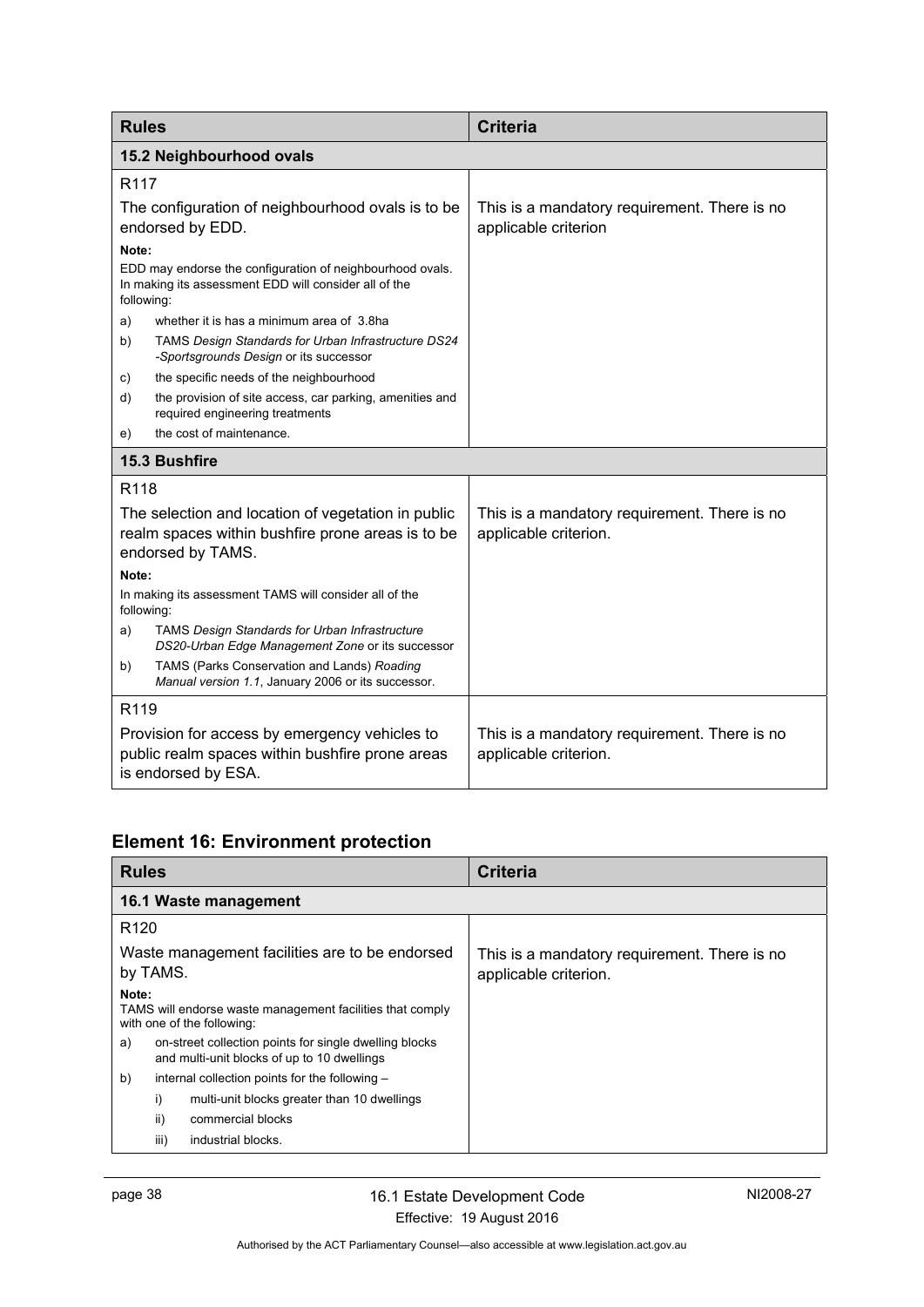| <b>Rules</b>                                                                                                                                                             | <b>Criteria</b>                                                       |
|--------------------------------------------------------------------------------------------------------------------------------------------------------------------------|-----------------------------------------------------------------------|
| TAMS may consider departures. In making its assessment<br>TAMS will consider Development Control Code for Best<br>Practice Waste Management in the ACT or its successor. |                                                                       |
| R <sub>121</sub>                                                                                                                                                         |                                                                       |
| Waste management plans are to be endorsed by<br>TAMS.                                                                                                                    | This is a mandatory requirement. There is no<br>applicable criterion. |
| Note:                                                                                                                                                                    |                                                                       |
| In making its assessments TAMS will consider Development<br>Control Code for Best Practice Waste Management in the<br>ACT or its successor.                              |                                                                       |

# <span id="page-42-0"></span>**Element 17: Services and infrastructure**

<span id="page-42-1"></span>

| <b>Rules</b>                                                                                                                                       | <b>Criteria</b>                                                       |
|----------------------------------------------------------------------------------------------------------------------------------------------------|-----------------------------------------------------------------------|
| <b>17.1 Utility services</b>                                                                                                                       |                                                                       |
| R <sub>122</sub>                                                                                                                                   |                                                                       |
| The reticulation of water, sewer, electricity and<br>gas is endorsed by ActewAGL.                                                                  | This is a mandatory requirement. There is no<br>applicable criterion. |
| R <sub>123</sub>                                                                                                                                   |                                                                       |
| The reticulation of stormwater is endorsed by<br>TAMS.                                                                                             | This is a mandatory requirement. There is no<br>applicable criterion. |
| R <sub>124</sub>                                                                                                                                   |                                                                       |
| The provision of telecommunications<br>infrastructure including reticulation is endorsed<br>by the relevant service providers.                     | This is a mandatory requirement. There is no<br>applicable criterion. |
| R <sub>125</sub>                                                                                                                                   |                                                                       |
| The placement of utility service reticulation in<br>shared trenching in the street verge is endorsed<br>by the relevant utility service providers. | This is a mandatory requirement. There is no<br>applicable criterion. |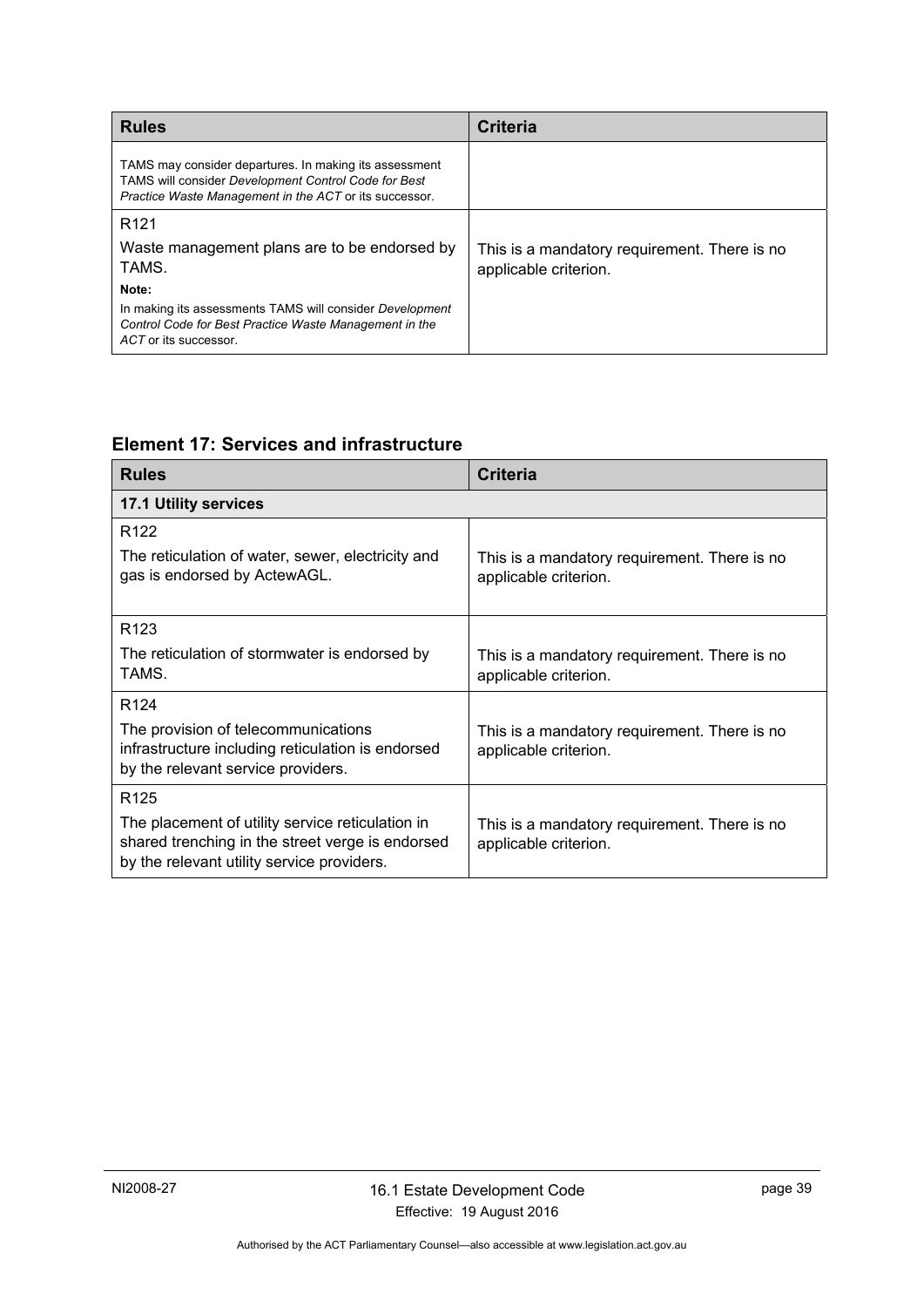<span id="page-43-0"></span>

|                                                                                                                                                                                                                                                                                                                        | Table 1A: Street hierarchy for estates in residential zones and CZ5 |                                                                                                                                                                                                                                                                                                                                                                                                                |  |  |
|------------------------------------------------------------------------------------------------------------------------------------------------------------------------------------------------------------------------------------------------------------------------------------------------------------------------|---------------------------------------------------------------------|----------------------------------------------------------------------------------------------------------------------------------------------------------------------------------------------------------------------------------------------------------------------------------------------------------------------------------------------------------------------------------------------------------------|--|--|
| <b>Street type and function</b>                                                                                                                                                                                                                                                                                        | Design speed<br>(km/h)                                              | Traffic volume (vehicles per day) (1)                                                                                                                                                                                                                                                                                                                                                                          |  |  |
| <b>REAR LANE</b>                                                                                                                                                                                                                                                                                                       | 30                                                                  | $0 - 160^{(2)}$                                                                                                                                                                                                                                                                                                                                                                                                |  |  |
|                                                                                                                                                                                                                                                                                                                        |                                                                     | Rear lanes are narrow and short streets which have the primary function of providing rear vehicular access to blocks.                                                                                                                                                                                                                                                                                          |  |  |
| <b>ACCESS STREETS</b>                                                                                                                                                                                                                                                                                                  |                                                                     |                                                                                                                                                                                                                                                                                                                                                                                                                |  |  |
| <b>Access Street A</b>                                                                                                                                                                                                                                                                                                 | 60                                                                  | $0 - 300$                                                                                                                                                                                                                                                                                                                                                                                                      |  |  |
| <b>Access Street B</b>                                                                                                                                                                                                                                                                                                 | 60                                                                  | $301 - 1000$                                                                                                                                                                                                                                                                                                                                                                                                   |  |  |
| accommodate traffic from other streets.                                                                                                                                                                                                                                                                                |                                                                     | Access streets are used where the residential environment is dominant, traffic is subservient, speed and traffic volumes are low and<br>pedestrian and cycle movements are facilitated. Access streets are categorised as Access Street A or Access Street B according to<br>traffic volumes. Access Street A generally collects traffic from rear lanes and connects to collector roads; they do not normally |  |  |
| <b>COLLECTOR ROADS</b>                                                                                                                                                                                                                                                                                                 |                                                                     |                                                                                                                                                                                                                                                                                                                                                                                                                |  |  |
| <b>Minor collector</b>                                                                                                                                                                                                                                                                                                 | 60                                                                  | 1001-3000                                                                                                                                                                                                                                                                                                                                                                                                      |  |  |
| intersection design or by speed-control measures. Direct property access is allowed.                                                                                                                                                                                                                                   |                                                                     | A minor collector road collects and distributes traffic from access streets to major collector roads or direct to the external arterial road<br>network. A reasonable level of residential amenity and safety is maintained by restricting vehicle speeds by means of street alignment,                                                                                                                        |  |  |
| Major collector                                                                                                                                                                                                                                                                                                        | 70                                                                  | 3001-6000                                                                                                                                                                                                                                                                                                                                                                                                      |  |  |
|                                                                                                                                                                                                                                                                                                                        |                                                                     | Major Collector Roads collect and distribute traffic within residential, industrial and commercial areas. They form the link between the<br>primary network and the roads within local areas and should carry only traffic originating or terminating in the area.                                                                                                                                             |  |  |
| The volume of traffic carried is constrained by environmental objectives – safety and traffic noise – and reflects the limited area that they<br>serve. Direct property access is still permissible but the access and egress arrangements should be such that vehicles can exit<br>properties in a forward direction. |                                                                     |                                                                                                                                                                                                                                                                                                                                                                                                                |  |  |
|                                                                                                                                                                                                                                                                                                                        |                                                                     |                                                                                                                                                                                                                                                                                                                                                                                                                |  |  |

### **Notes supporting table 1A**

| To calculate the traffic volume apply a traffic generation rate of 8 vehicle movements per day per dwelling for single dwellings, a<br>rate of 6 vehicles per day per dwelling for multi unit developments, and a rate of 7 vehicles per day for blocks 360 $m2$ or smaller. |
|------------------------------------------------------------------------------------------------------------------------------------------------------------------------------------------------------------------------------------------------------------------------------|
| 160 vpd maximum at the intersection of rear lanes with access streets.                                                                                                                                                                                                       |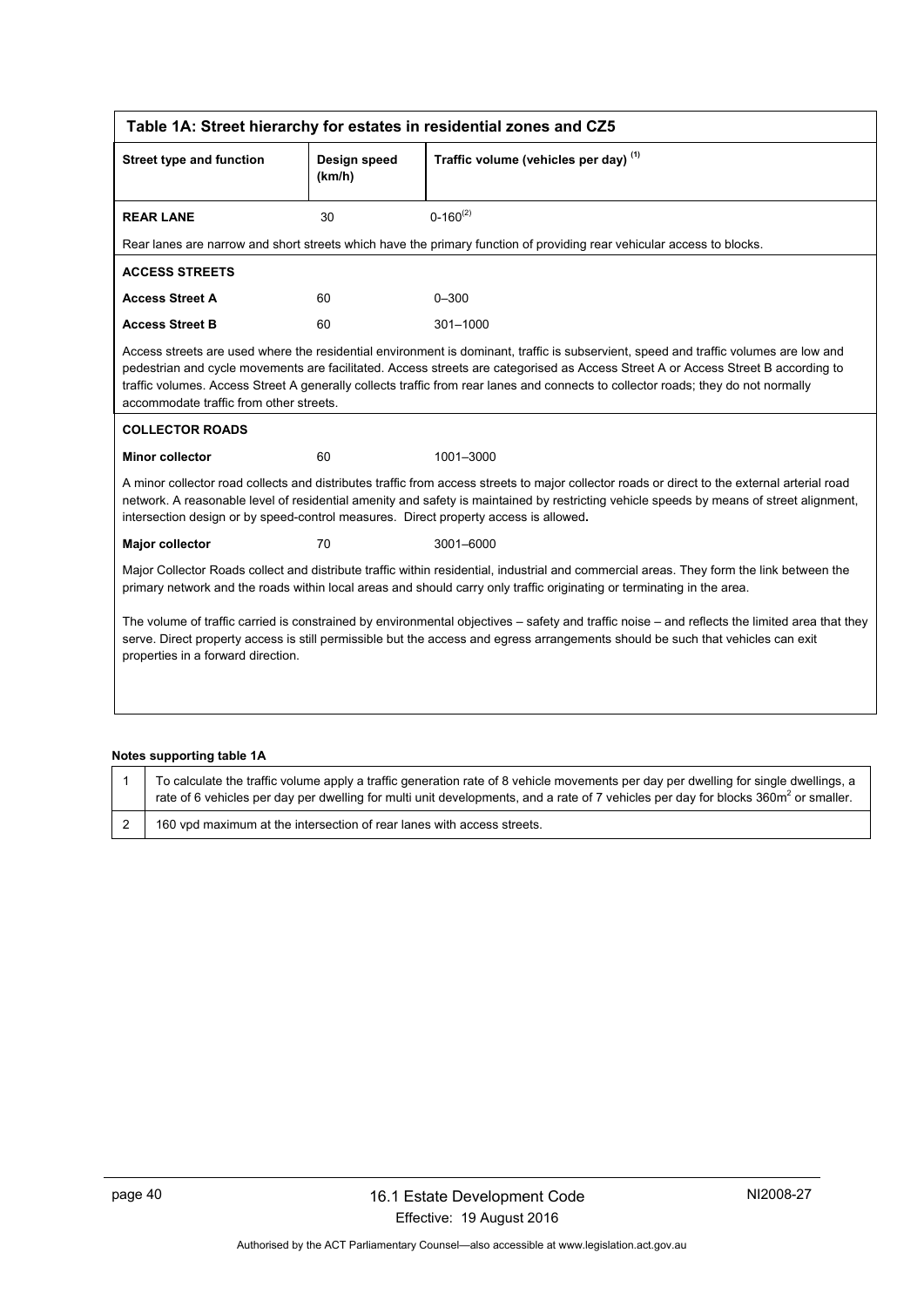<span id="page-44-0"></span>

| Table 1B: Street hierarchy for estates commercial zones (excluding CZ5)                                                                                                                                                                                                                                                                                                         |                        |                                                                                                                                                                                                                                                                                  |  |  |
|---------------------------------------------------------------------------------------------------------------------------------------------------------------------------------------------------------------------------------------------------------------------------------------------------------------------------------------------------------------------------------|------------------------|----------------------------------------------------------------------------------------------------------------------------------------------------------------------------------------------------------------------------------------------------------------------------------|--|--|
| <b>Street type and function</b>                                                                                                                                                                                                                                                                                                                                                 | Design speed<br>(km/h) | Traffic volume (vehicles per day)                                                                                                                                                                                                                                                |  |  |
| <b>REAR LANE</b>                                                                                                                                                                                                                                                                                                                                                                | 30                     | $0 - 100$                                                                                                                                                                                                                                                                        |  |  |
|                                                                                                                                                                                                                                                                                                                                                                                 |                        | Rear lanes are narrow and short streets which have the primary function of providing rear vehicular access to blocks.                                                                                                                                                            |  |  |
| <b>ACCESS STREET</b>                                                                                                                                                                                                                                                                                                                                                            | 60                     | $0 - 1000$                                                                                                                                                                                                                                                                       |  |  |
| they do not normally accommodate traffic from other streets.                                                                                                                                                                                                                                                                                                                    |                        | Access streets are used where the residential environment is dominant, traffic is subservient, speed and traffic volumes are low and<br>pedestrian and cycle movements are facilitated. Access Streets generally collect traffic from rear lanes and connect to collector roads; |  |  |
| <b>COLLECTOR ROADS</b>                                                                                                                                                                                                                                                                                                                                                          |                        |                                                                                                                                                                                                                                                                                  |  |  |
| <b>Minor collector</b>                                                                                                                                                                                                                                                                                                                                                          | 60                     | 1001-3000                                                                                                                                                                                                                                                                        |  |  |
| A minor collector road collects and distributes traffic from access streets to major collector roads or direct to the external arterial road<br>network. A reasonable level of residential amenity and safety is maintained by restricting vehicle speeds by means of street alignment,<br>intersection design or by speed-control measures. Direct property access is allowed. |                        |                                                                                                                                                                                                                                                                                  |  |  |
| Major collector                                                                                                                                                                                                                                                                                                                                                                 | 70                     | 3001-6000                                                                                                                                                                                                                                                                        |  |  |
|                                                                                                                                                                                                                                                                                                                                                                                 |                        |                                                                                                                                                                                                                                                                                  |  |  |
| Major Collector Roads collect and distribute traffic within residential, industrial and commercial areas. They form the link between the<br>primary network and the roads within local areas and should carry only traffic originating or terminating in the area.                                                                                                              |                        |                                                                                                                                                                                                                                                                                  |  |  |
| The volume of traffic carried is constrained by environmental objectives – safety and traffic noise – and reflects the limited area that they<br>serve. Direct property access is still permissible but the access and egress arrangements should be such that vehicles can exit<br>properties in a forward direction.                                                          |                        |                                                                                                                                                                                                                                                                                  |  |  |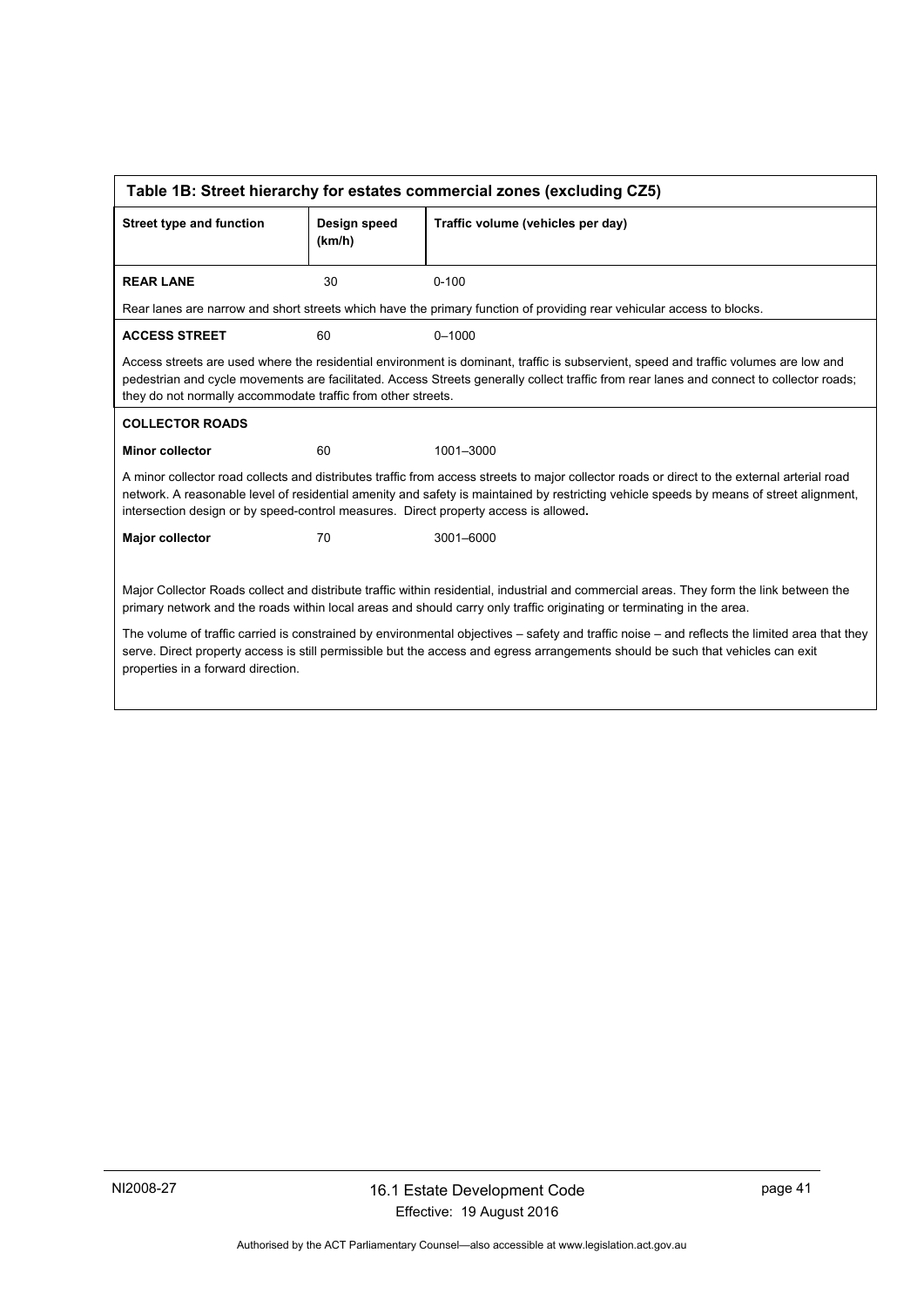<span id="page-45-0"></span>

| Table 1C: Street hierarchy for estates in industrial zones                                                                                                                                                                                                                                                             |    |                                                                                                                                                                                                                                                                                         |  |  |
|------------------------------------------------------------------------------------------------------------------------------------------------------------------------------------------------------------------------------------------------------------------------------------------------------------------------|----|-----------------------------------------------------------------------------------------------------------------------------------------------------------------------------------------------------------------------------------------------------------------------------------------|--|--|
| <b>Street type and function</b><br>Traffic volume (vehicles per day)<br>Design speed<br>(km/h)                                                                                                                                                                                                                         |    |                                                                                                                                                                                                                                                                                         |  |  |
| <b>ACCESS STREET</b>                                                                                                                                                                                                                                                                                                   | 60 | $0 - 1000$                                                                                                                                                                                                                                                                              |  |  |
| they do not normally accommodate traffic from other streets.                                                                                                                                                                                                                                                           |    | Access streets are used where the residential environment is dominant, traffic is subservient, speed and traffic volumes are low and<br>pedestrian and cycle movements are facilitated. Access Streets generally collect traffic from rear lanes and connect to collector roads;        |  |  |
| <b>COLLECTOR ROADS</b>                                                                                                                                                                                                                                                                                                 |    |                                                                                                                                                                                                                                                                                         |  |  |
| <b>Minor collector</b>                                                                                                                                                                                                                                                                                                 | 60 | 1001-3000                                                                                                                                                                                                                                                                               |  |  |
| intersection design or by speed-control measures. Direct property access is allowed.                                                                                                                                                                                                                                   |    | A minor collector road collects and distributes traffic from access streets to major collector roads or direct to the external arterial road<br>network. A reasonable level of residential amenity and safety is maintained by restricting vehicle speeds by means of street alignment, |  |  |
| Major collector                                                                                                                                                                                                                                                                                                        | 70 | 3001-6000                                                                                                                                                                                                                                                                               |  |  |
| Major Collector Roads collect and distribute traffic within residential, industrial and commercial areas. They form the link between the<br>primary network and the roads within local areas and should carry only traffic originating or terminating in the area.                                                     |    |                                                                                                                                                                                                                                                                                         |  |  |
| The volume of traffic carried is constrained by environmental objectives - safety and traffic noise - and reflects the limited area that they<br>serve. Direct property access is still permissible but the access and egress arrangements should be such that vehicles can exit<br>properties in a forward direction. |    |                                                                                                                                                                                                                                                                                         |  |  |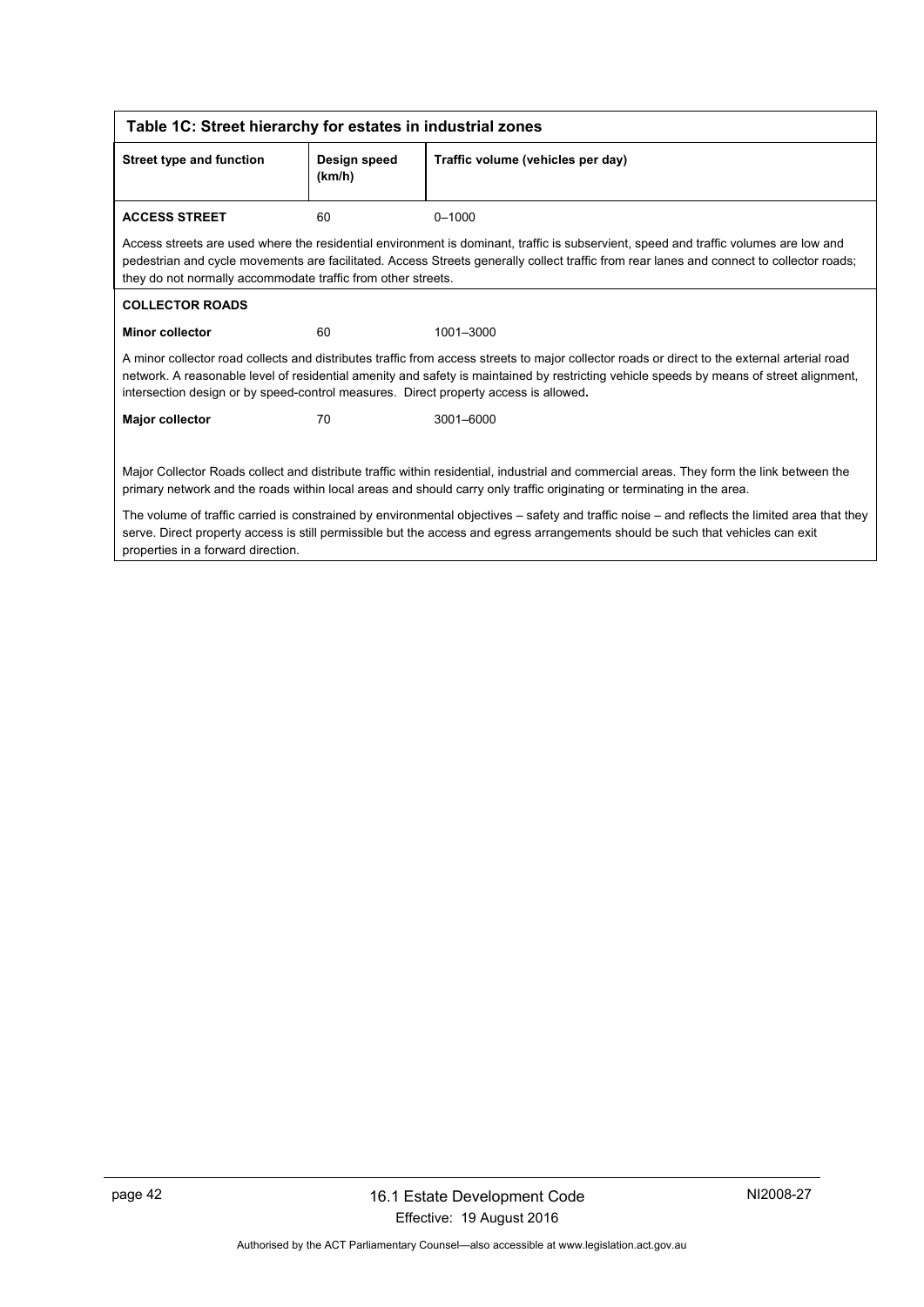|  | Table 2A: Street network requirements – all estates except in industrial zones |  |
|--|--------------------------------------------------------------------------------|--|
|  |                                                                                |  |

<span id="page-46-0"></span>

| <b>Facility Type</b>                                 | Rear lane <sup>(2)</sup>                                                                      | <b>Shared use</b><br>access street<br>'Woonerf'<br>style | <b>Access</b><br>street A                            | <b>Access</b><br>street B                                             | <b>Minor</b><br>collector                                                                          | Major<br>collector                                                                                 |
|------------------------------------------------------|-----------------------------------------------------------------------------------------------|----------------------------------------------------------|------------------------------------------------------|-----------------------------------------------------------------------|----------------------------------------------------------------------------------------------------|----------------------------------------------------------------------------------------------------|
| Traffic volume<br>range (vpd) <sup>(1)</sup>         | $0 - 160^{(3)}$                                                                               | $0 - 40$                                                 | $0 - 300$                                            | $301 - 1000$                                                          | 1001-3000                                                                                          | 3001-6000                                                                                          |
| Design speed<br>(km/h)                               | 20                                                                                            | 20                                                       | 50                                                   | 60                                                                    | 60                                                                                                 | 70                                                                                                 |
| Minimum<br>carriageway width<br>$(m)$ <sup>(2)</sup> | 5.5<br>(5.0 where the<br>lane is less<br>than 60m in<br>length)                               | 3.5-3.7 (single<br>lane)                                 | 5.5                                                  | $\overline{7}$                                                        | 10                                                                                                 | 10                                                                                                 |
| Verge width (m)                                      | minimum 1.5m                                                                                  | 5.0                                                      | 5.5                                                  | 6.25                                                                  | 6.25                                                                                               | 6.25                                                                                               |
| Minimum<br>horizontal radius<br>(to accommodate)     | 12.5m single<br>unit truck                                                                    |                                                          |                                                      |                                                                       |                                                                                                    |                                                                                                    |
| On-street car<br>parking                             | Prohibited                                                                                    | Permitted only<br>as indented<br>spaces                  | Assumed on<br>one side of the<br>carriageway<br>only | Assumed<br>staggered on<br>both side of<br>the<br>carriageway<br>only | Assumed on<br>both side of<br>the<br>carriageway<br>only                                           | Assumed on<br>one side of the<br>carriageway<br>only                                               |
| Kerb type                                            | Flush or<br>layback<br>upright kerb<br>adjacent to<br>street lighting                         | Flush or<br>layback                                      | Layback or<br>upright                                | Layback or<br>upright                                                 | upright                                                                                            | upright                                                                                            |
| Maximum street<br>longitudinal<br>gradient           | 12.5%                                                                                         | 12.5%                                                    | 12.5%                                                | 12%                                                                   | 12%                                                                                                | 12%                                                                                                |
| Minimum shared<br>path requirement                   | No shared<br>path required                                                                    | No shared<br>path required                               | $1.5$ wide<br>shared path<br>on one side<br>only     | 2.0m wide on<br>one side only                                         | 2.5m wide<br>shared path<br>on both sides<br>and aligned at<br>least 1.5m<br>away from the<br>kerb | 2.5m wide<br>shared path<br>on both sides<br>and aligned at<br>least 1.5m<br>away from the<br>kerb |
| Bus route<br>requirement                             | Not to be used<br>as bus route                                                                | Not to be used<br>as bus route                           | Not to be used<br>as bus route                       | Not to be used<br>as bus route                                        | can be used<br>as a bus route<br>where in<br>accordance<br>with table 3                            | can be used<br>as a bus route<br>where in<br>accordance<br>with table 3                            |
| Street tree<br>requirement                           | No trees<br>required and<br>not to be<br>planted unless<br>sufficient<br>space is<br>provided | Street trees to<br>be provided                           | Street trees to<br>be provided                       | Street trees to<br>be provided                                        | street trees to<br>be provided                                                                     | street trees to<br>be provided                                                                     |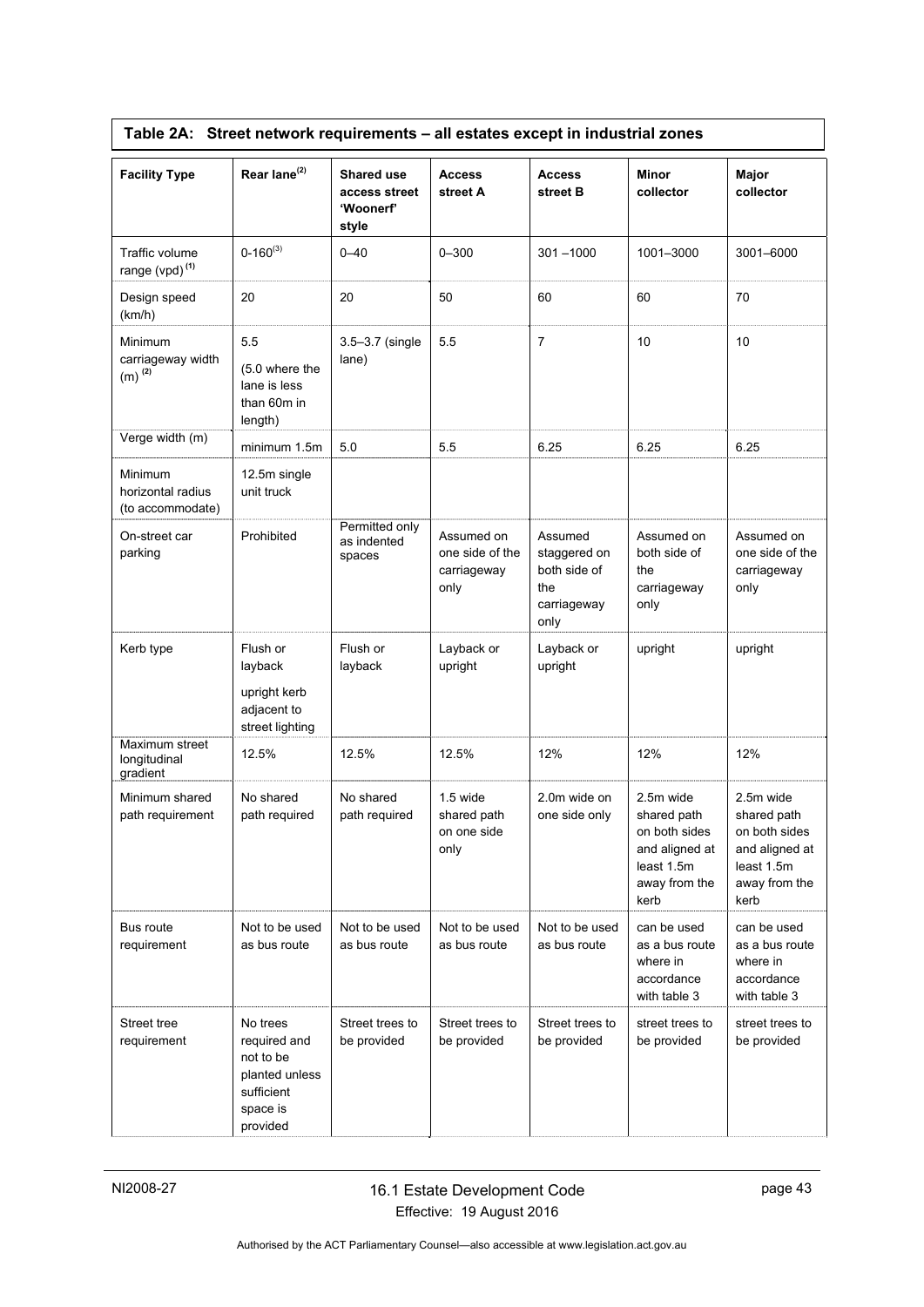| Intermittent street<br>lighting | Must be<br>provided when<br>length<br>exceeds 60m |  |  |  |  |  |
|---------------------------------|---------------------------------------------------|--|--|--|--|--|
|---------------------------------|---------------------------------------------------|--|--|--|--|--|

#### **Notes supporting table 2A**

|   | For residential and CZ5 zones - to calculate the traffic volume for streets apply a traffic generation rate of:                                                                                                                |
|---|--------------------------------------------------------------------------------------------------------------------------------------------------------------------------------------------------------------------------------|
|   | 8 vehicle movements per day for single dwelling blocks larger than 360m <sup>2</sup>                                                                                                                                           |
|   | 7 vehicles per day for single dwelling blocks 360m <sup>2</sup> or smaller                                                                                                                                                     |
|   | 6 vehicles per day per dwelling for multi unit developments.                                                                                                                                                                   |
| 2 | The carriageway width is measured from kerb invert to kerb invert. The carriageway width measurement does not<br>include any designated on-road car parking spaces, on-road cycle lanes, indented car parking bays or medians. |
| 3 | Measured at the intersection of each leg with a higher order street.                                                                                                                                                           |

### **Table 2B: Street network requirements - estates in industrial zones**

<span id="page-47-0"></span>

| <b>Facility type</b>                         | <b>Access street</b>                                                 | <b>Minor collector</b>                                                                    | <b>Major collector</b>                                                                    |
|----------------------------------------------|----------------------------------------------------------------------|-------------------------------------------------------------------------------------------|-------------------------------------------------------------------------------------------|
| Traffic volume range (vpd)                   | $0 - 1000$                                                           | 1001-3000                                                                                 | 3001-6000                                                                                 |
| Design speed (km/h)                          | 60                                                                   | 60                                                                                        | 70                                                                                        |
| Minimum carriageway width (m) <sup>(1)</sup> | 10                                                                   | 10                                                                                        | 10                                                                                        |
| Minimum verge width<br>each side (m)         | 6.25                                                                 | 6.25                                                                                      | 6.25                                                                                      |
| Undesignated on-street car parking           | Assumed on one side<br>of the carriage way<br>only                   | Assumed on one side<br>of the carriage way<br>only                                        | Assumed on one side<br>of the carriage way<br>only                                        |
| Kerb type                                    | Layback or upright                                                   | Upright                                                                                   | Upright                                                                                   |
| Maximum street longitudinal gradient         | 12%                                                                  | 12%                                                                                       | 12%                                                                                       |
| Minimum shared path requirement              | 1.5m wide shared path<br>on both sides                               | 1.5m wide shared path<br>on both sides and<br>aligned at least 1.5m<br>away from the kerb | 1.5m wide shared path<br>on both sides and<br>aligned at least 1.5m<br>away from the kerb |
| Bus route requirement                        | Can be used as a bus<br>route where in<br>accordance with<br>table 3 | Can be used as a bus<br>route where in<br>accordance with<br>table 3                      | Can be used as a bus<br>route where in<br>accordance with<br>table 3                      |
| Street tree requirement                      | Street trees to be<br>provided                                       | Street trees to be<br>provided                                                            | Street trees to be<br>provided                                                            |

#### **Note supporting Table 2C**

1 | The carriageway width nominated is a minimum dimension measured from kerb invert to kerb invert and does not include any designated on-road car parking spaces, on-road cycle lanes, indented car parking bays or medians.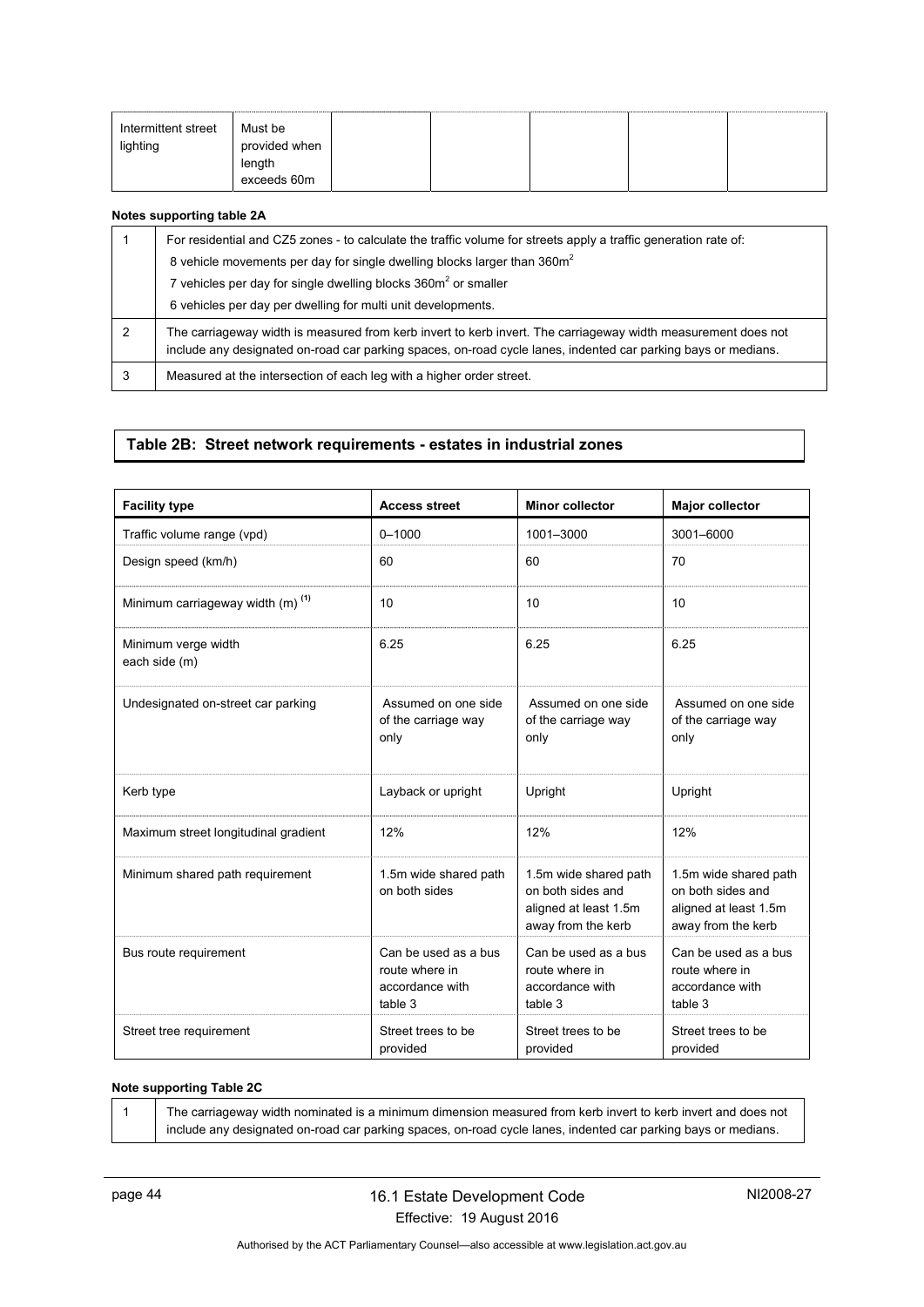### <span id="page-48-0"></span>**Table 3: Bus route requirements**

### **Street carriageway widths(1)**

One-way: 4 m

Two-way: 8.0 m

### **Minimum geometric layout**

Curve radius for turns on a bus route between a minor collector street and a major collector street

Radius = 15m for single bus units, 14.5m long rigid buses and articulated buses

Note: some routes may require geometry to suit 14.5m long rigid buses and articulated buses.

### **Roundabouts**

Maximum desirable pavement crossfall: to comply with AUSTROADS Guidelines

Absolute maximum gradient: to comply with AUSTROADS Guidelines

#### **Note supporting table 3**

1 The carriageway width nominated is a minimum dimension measured from kerb invert to kerb invert and does not include any designated on-road car parking spaces, on-road cycle lanes, indented car parking bays or medians.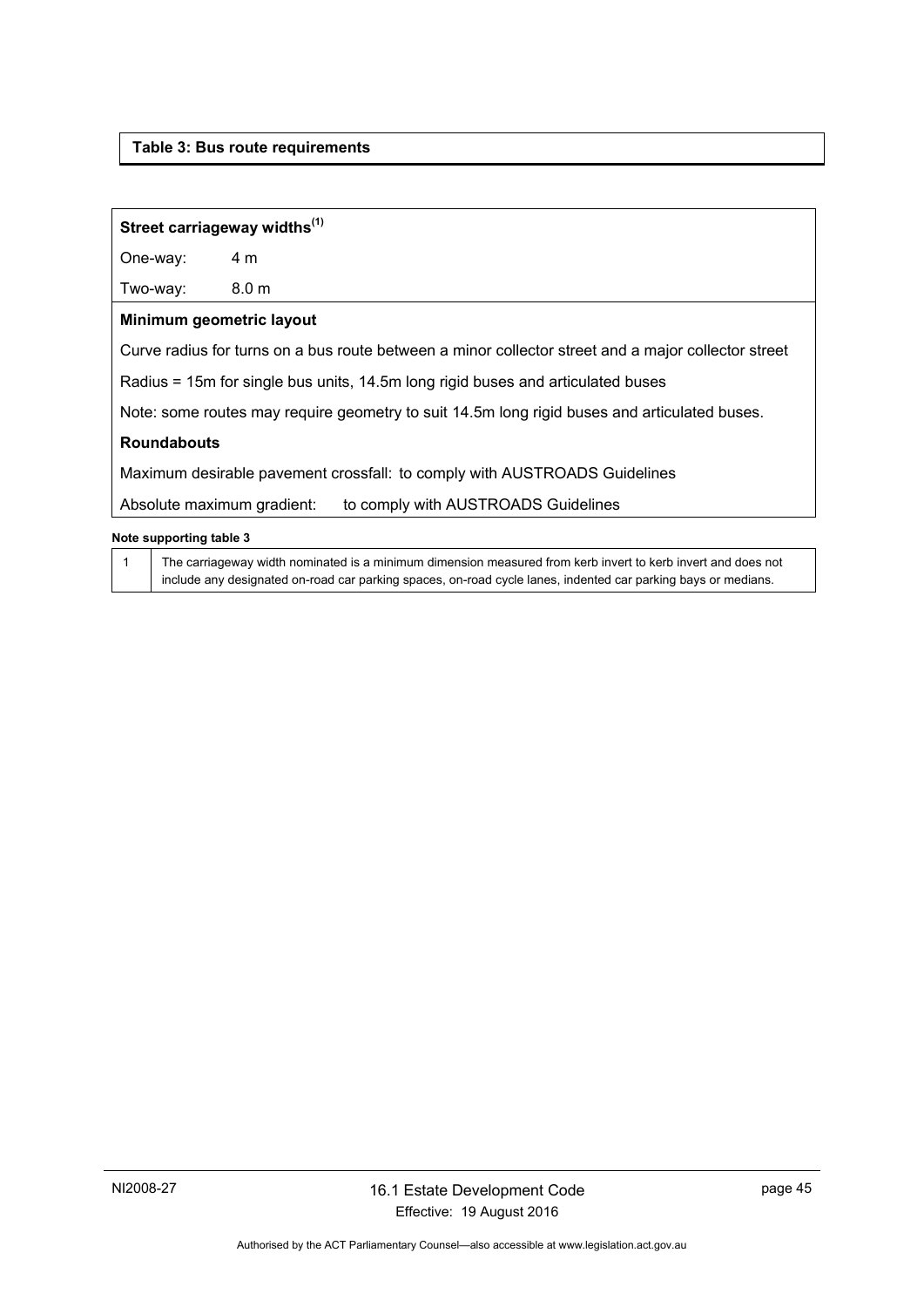### **Table 4: Types and purposes of public realm spaces**

<span id="page-49-0"></span>

| <b>PUBLIC REALM</b><br><b>TYPE</b> | <b>PRIMARY FUNCTIONS</b>                                                                                                                                                                                                                                                                                                                                                                                                                                                                                                                                                      | <b>MANAGEMENT</b><br><b>INTENTIONS</b>                                                                             | <b>STAGE</b><br><b>IDENTIFIED</b>           |
|------------------------------------|-------------------------------------------------------------------------------------------------------------------------------------------------------------------------------------------------------------------------------------------------------------------------------------------------------------------------------------------------------------------------------------------------------------------------------------------------------------------------------------------------------------------------------------------------------------------------------|--------------------------------------------------------------------------------------------------------------------|---------------------------------------------|
| <b>Town park</b>                   | Located in a town centre<br>A meeting place park, formal in character.<br>With irrigated grass, paving, art, and<br>street furniture.<br>May have shrub or flower beds, pavilions<br>and water features.<br>May be associated with play facilities,<br>lakes or ponds.                                                                                                                                                                                                                                                                                                        | Managed to a<br>high standard for<br>intensive use with<br>capacity to host<br>special events.                     | <b>Structure</b><br>Plans/Conce<br>pt Plans |
| <b>District parks</b>              | <b>Recreational facilities</b><br>Extensive, informal park or series of<br>spaces, 4 -10 Ha<br>Serving population catchment area of 25 -<br>50,000 minimum people.<br>With grass and trees and a diversity of<br>recreation facilities to cater for informal<br>recreation for all age groups such as<br>picnics, barbecues, adventure<br>playgrounds and skateboard parks.<br>May have natural or cultural heritage<br>conservation or habitat creation purposes.<br>May be associated with waterways,<br>wetlands, lakes and ponds.                                         | Managed to a<br>high standard for<br>intensive use with<br>capacity to hold<br>large gatherings.                   | <b>Structure</b><br>Plans/Conce<br>pt Plans |
| <b>District</b><br>sportsgrounds   | <b>Sportsground complex</b><br>Training and competition venue for<br>organised nominated sports at all levels,<br>8 ha minimum.<br>Serving population catchment area of 25 -<br>50,000 minimum people.<br>May be associated with high schools.<br>With irrigated grass, public parking,<br>training lights and a pavilion that includes<br>change rooms, toilets and kiosk.                                                                                                                                                                                                   | Managed to a<br>high standard for<br>intensive sports<br>training and<br>events.<br>May be enclosed<br>and leased. | <b>Structure</b><br>Plans/Conce<br>pt Plans |
| *Neighbourhood<br>ovals            | <b>Recreational or sporting activities</b><br>(Not applicable to commercial and<br>industrial estates)<br>Ovals used for sporting purposes and<br>recreational space for local residents.<br>Generally located adjacent to primary<br>schools and/or local shopping centres<br>with shared or separate parking.<br>Neighbourhood ovals are an integral part<br>of surrounding parkland when not in use<br>for sporting purposes.<br>The area is irrigated and will require<br>sufficient space for related amenities<br>(small pavilion/toilet block and training<br>lights). | Moderate<br>intensity<br>management with<br>seasonal<br>variability.                                               | <b>Estate</b><br>Development<br>Plans       |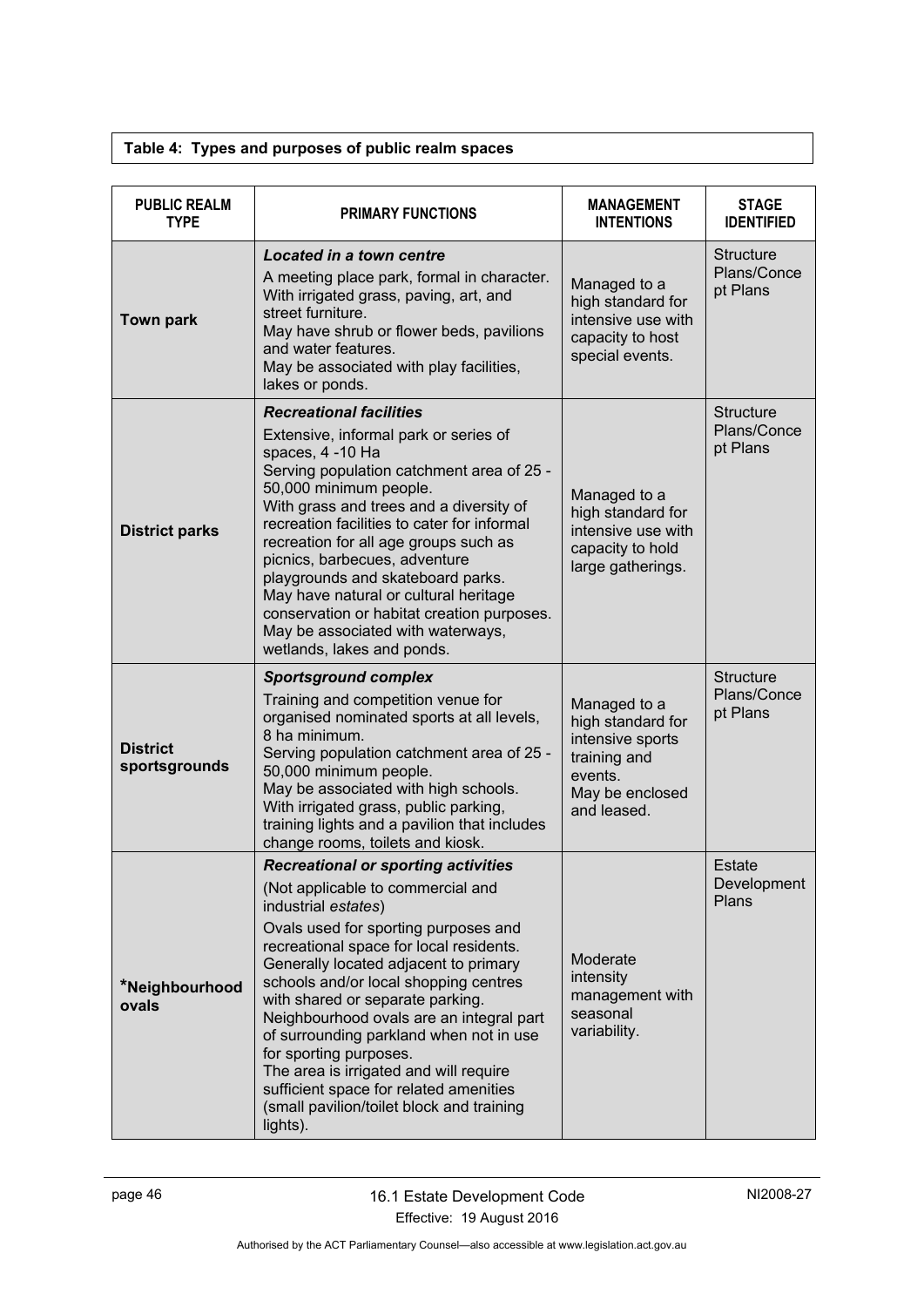|                                  | <b>Recreational or sporting activities</b>                                                                                                                                                                                                                                                                                                                                                                                                                                                                                                                                                                                                                                                                                                                                               |                                                                                                                                                                                             | Estate                                                                        |
|----------------------------------|------------------------------------------------------------------------------------------------------------------------------------------------------------------------------------------------------------------------------------------------------------------------------------------------------------------------------------------------------------------------------------------------------------------------------------------------------------------------------------------------------------------------------------------------------------------------------------------------------------------------------------------------------------------------------------------------------------------------------------------------------------------------------------------|---------------------------------------------------------------------------------------------------------------------------------------------------------------------------------------------|-------------------------------------------------------------------------------|
| Neighbourhood<br>parks           | Neighbourhood parks are classified as<br>Local neighbourhood parks (0.5ha-1ha) or<br>Central neighbourhood parks (1ha-2ha).<br>Focal point park of all neighbourhood<br>open spaces and off road movement<br>networks to be an outdoor meeting place.<br>To accommodate opportunities for<br>informal free and innovative play as well<br>as a range of unstructured recreation<br>activities for a range of ages. The play<br>space may include standardised<br>playground equipment.<br>Parks are linked or adjacent to other<br>public realm spaces and may be located<br>adjacent to a neighbourhood<br>sportsground. Neighbourhood parks can<br>also accommodate remnant native<br>vegetation and other natural features.<br>Provided with shade and shelter and<br>drinking water. | Moderate<br>intensity<br>management with<br>seasonal<br>variability.                                                                                                                        | Development<br>Plans                                                          |
| <b>Heritage parks</b>            | <b>Special purpose park</b><br>Open space area created to conserve<br>heritage character and elements.<br>May have heritage conservation and<br>monitoring activities.                                                                                                                                                                                                                                                                                                                                                                                                                                                                                                                                                                                                                   | Moderate<br>intensity<br>management with<br>seasonal<br>variability.<br>Can be enclosed.                                                                                                    | <b>Estate</b><br>Development<br>Plans                                         |
| <b>Lakes and</b><br>ponds        | For control of stormwater quality and<br>quantity including flood mitigation<br>from the urban catchments<br>Designed waterscape for aesthetics and<br>water storage for irrigation and other<br>second class water needs.<br>Water uses may include conservation and<br>or active recreation (e.g. fishing,<br>swimming, boating) and passive<br>recreation around lakes and ponds.                                                                                                                                                                                                                                                                                                                                                                                                     | Low intensity<br>management with<br>seasonal<br>variability with a<br>range of human<br>uses that are<br>nominated/<br>controlled for<br>each site.                                         | <b>Structure</b><br>Plans/Conce<br>pt<br>Plans/Estate<br>Development<br>Plans |
| <b>Broad scale</b><br>open space | The bushland setting for Canberra<br>Areas of remnant and planted native<br>vegetation, hills and ridges, waterway<br>corridors and buffer areas between<br>suburbs.<br>To provide visual and landscape amenity,<br>informal recreation and wildlife habitat.<br>May contain sites for biological diversity or<br>connectivity, cultural heritage<br>conservation and or for community<br>activities (e.g. Landcare, Parkcare,<br>Community Garden groups).                                                                                                                                                                                                                                                                                                                              | Low intensity<br>management with<br>seasonal<br>variability plus a<br>range of human<br>uses that are<br>nominated/<br>controlled for<br>each site.<br>May be agisted<br>with grazing sock. | <b>Structure</b><br>Plans/Conce<br>pt<br>Plans/Estate<br>Development<br>Plans |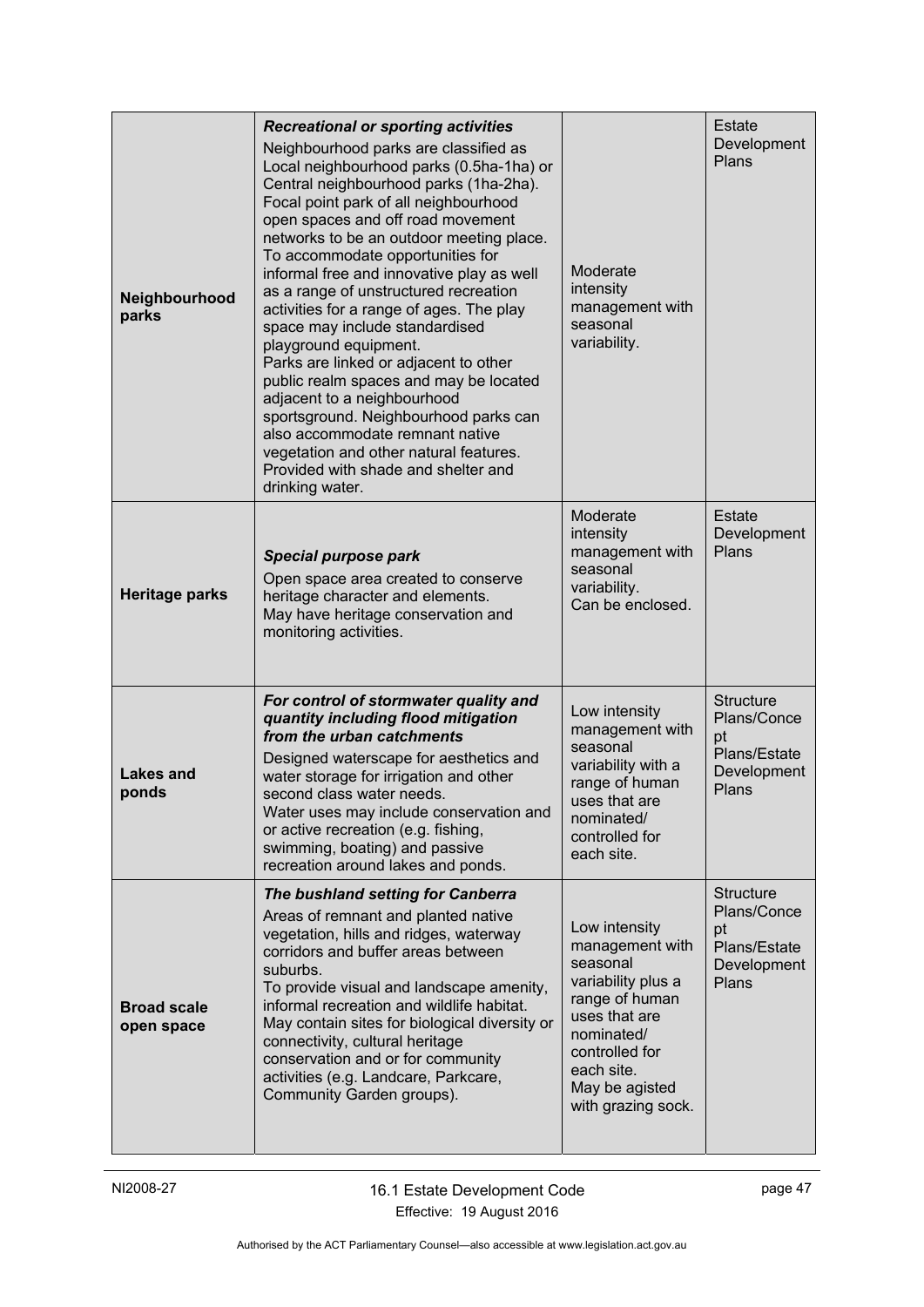| <b>Habitat sites</b>          | The bushland setting for Canberra<br>Remnant grassland or woodland sites<br>important for nature conservation<br>purposes.<br>May form part of a regional ecosystem,<br>provide the food source for migratory<br>species or contain endangered plant or<br>animal species or be used for connectivity<br>and be subject to conservation activities<br>and monitoring in accord with Action<br>Plans for their conservation prepared<br>under provisions of the Nature<br>Conservation Act 1980.                                                                                                                                                                                                                                                                                                            | Low intensity<br>management with<br>seasonal<br>variability.         | <b>Structure</b><br>Plans/Conce<br>pt<br>Plans/Estate<br>Development<br>Plans |
|-------------------------------|------------------------------------------------------------------------------------------------------------------------------------------------------------------------------------------------------------------------------------------------------------------------------------------------------------------------------------------------------------------------------------------------------------------------------------------------------------------------------------------------------------------------------------------------------------------------------------------------------------------------------------------------------------------------------------------------------------------------------------------------------------------------------------------------------------|----------------------------------------------------------------------|-------------------------------------------------------------------------------|
| <b>Pedestrian</b><br>parkland | <b>Movement network</b><br>Corridors providing for pedestrian and<br>cyclist routes within and between suburbs<br>and linkages with parks, schools and<br>workplaces.<br>May include playgrounds and fitness<br>stations in suitable locations.<br>Often co-located with waterways for urban<br>stormwater management and treatment<br>and may contain small ponds and<br>wetlands.<br>Often includes remnant vegetation and<br>other natural features, may provide<br>wildlife habitat conservation and/or<br>connectivity.<br>Generally, the dominant surface treatment<br>is dryland grass as dominant ground<br>surface unless otherwise specified for the<br>conservation of habitat, with planted<br>vegetation to enhance shade, shelter,<br>character, seasonal diversity or wildlife<br>movement. | Moderate<br>intensity<br>management with<br>seasonal<br>variability. | Concept<br>Plans/estate<br>Development<br>Plans                               |
| <b>Access ways</b>            | <b>Movement network</b><br>Linear spaces for pedestrians and cyclists<br>between residential properties providing<br>direct access between streets and other<br>public realm spaces.                                                                                                                                                                                                                                                                                                                                                                                                                                                                                                                                                                                                                       | Low intensity<br>management with<br>seasonal<br>variability.         |                                                                               |
| <b>Pedestrian lanes</b>       | <b>Movement network</b><br>Routes for pedestrians between buildings<br>and /or properties providing direct access<br>between shops and or streets.                                                                                                                                                                                                                                                                                                                                                                                                                                                                                                                                                                                                                                                         | Low intensity<br>management with<br>seasonal<br>variability.         | Estate<br>Development<br>Plans                                                |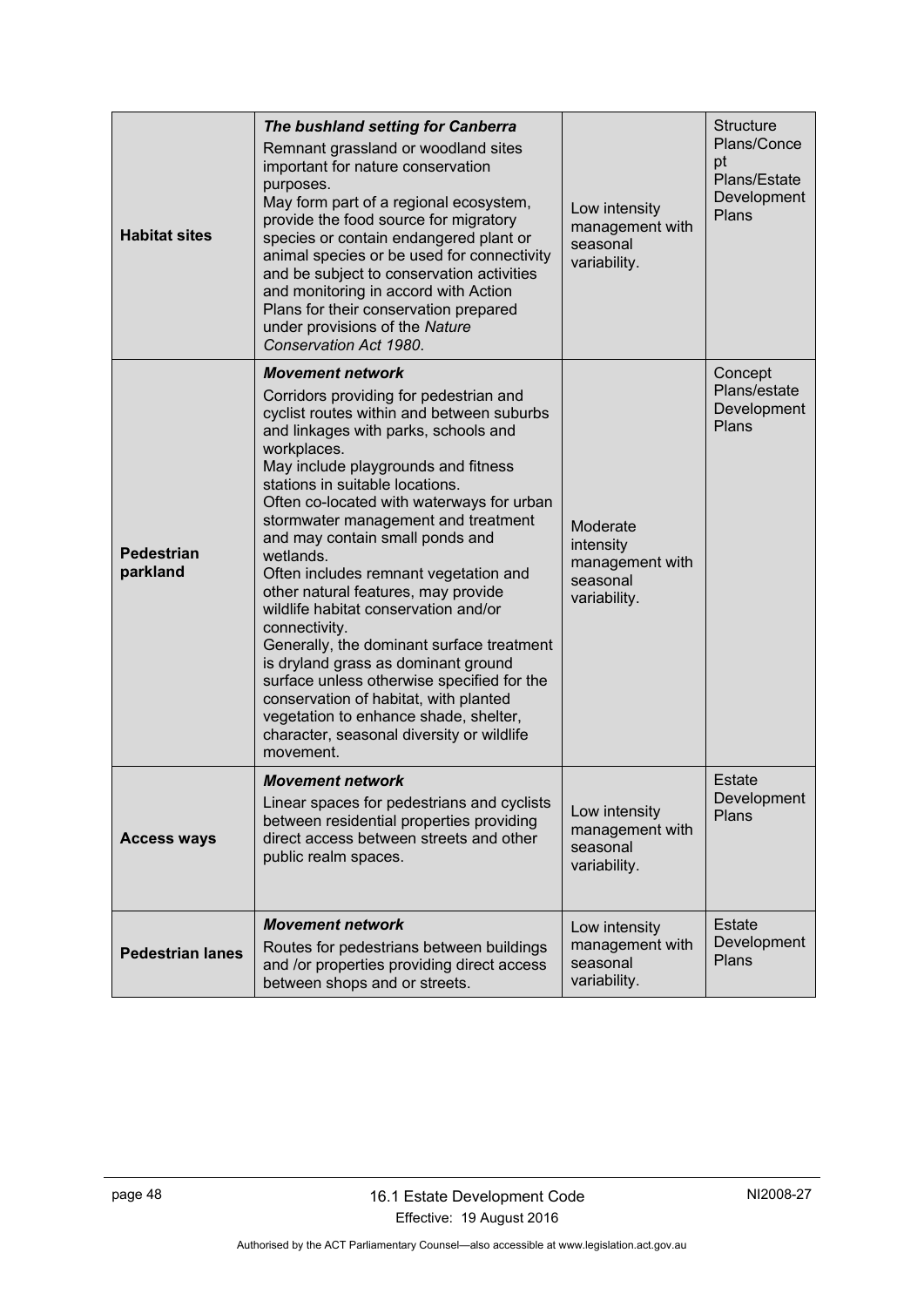| <b>Street verges</b><br>and medians | <b>Movement network</b><br>An interconnected network of spaces, not<br>necessarily symmetrical, for off road<br>movement networks, and to incorporate<br>trees, shrubs and ground cover plantings.<br>To provide for aesthetic purposes and<br>microclimate control as well as driving<br>experience, character of place and<br>environmental services. | Low intensity<br>management with<br>seasonal<br>variability. | Estate<br>Development<br>Plans |
|-------------------------------------|---------------------------------------------------------------------------------------------------------------------------------------------------------------------------------------------------------------------------------------------------------------------------------------------------------------------------------------------------------|--------------------------------------------------------------|--------------------------------|
|                                     | May contain underground services and<br>street /traffic furniture. Surface treatments<br>designed to maximise capture of rainfall<br>for ground water recharge and vegetation<br>health.                                                                                                                                                                |                                                              |                                |

**\***EDD is currently proposing a new Sportsground Provision Model, replacing the Neighbourhood Oval concept with School Ovals and Community Recreation Irrigated Parks (CRIPs). If and when this model is adopted by the ACT Government, the reference to Neighbourhood Oval will be changed.

### **Table 5: Shared path requirements**

<span id="page-52-0"></span>

| Path type             | <b>Function</b>                                                                                                                                                            | <b>Minimum</b><br>width (m) | Maximum longitudinal gradient                                                    |
|-----------------------|----------------------------------------------------------------------------------------------------------------------------------------------------------------------------|-----------------------------|----------------------------------------------------------------------------------|
| Minor Path            | Local access path with low traffic<br>volumes; Pedestrian and low speed<br>cyclist use.                                                                                    | 1.5                         | In accordance with AUSTROADS<br>Guide to Traffic Engineering Practice<br>Part 13 |
| Intermediate Path     | Commuting and local access path with<br>low traffic volumes; Pedestrian and<br>cyclist use where cyclists passing in<br>opposite directions is rare.                       | 2.0                         | In accordance with AUSTROADS<br>Guide to Traffic Engineering Practice<br>Part 14 |
| <b>Trunk Path</b>     | Commuting and local access path<br>required to accommodate cyclist speeds<br>of up to 20km/h; Pedestrian and cyclist<br>use where two way cyclist movements<br>are common. | 2.5                         | In accordance with AUSTROADS<br>Guide to Traffic Engineering Practice<br>Part 14 |
| Trunk Path (high use) | Commuting path required to<br>accommodate cyclist speeds of up to<br>30km/h; High levels of pedestrian and<br>cyclist use in both directions.                              | 3.0                         | In accordance with AUSTROADS<br>Guide to Traffic Engineering Practice<br>Part 14 |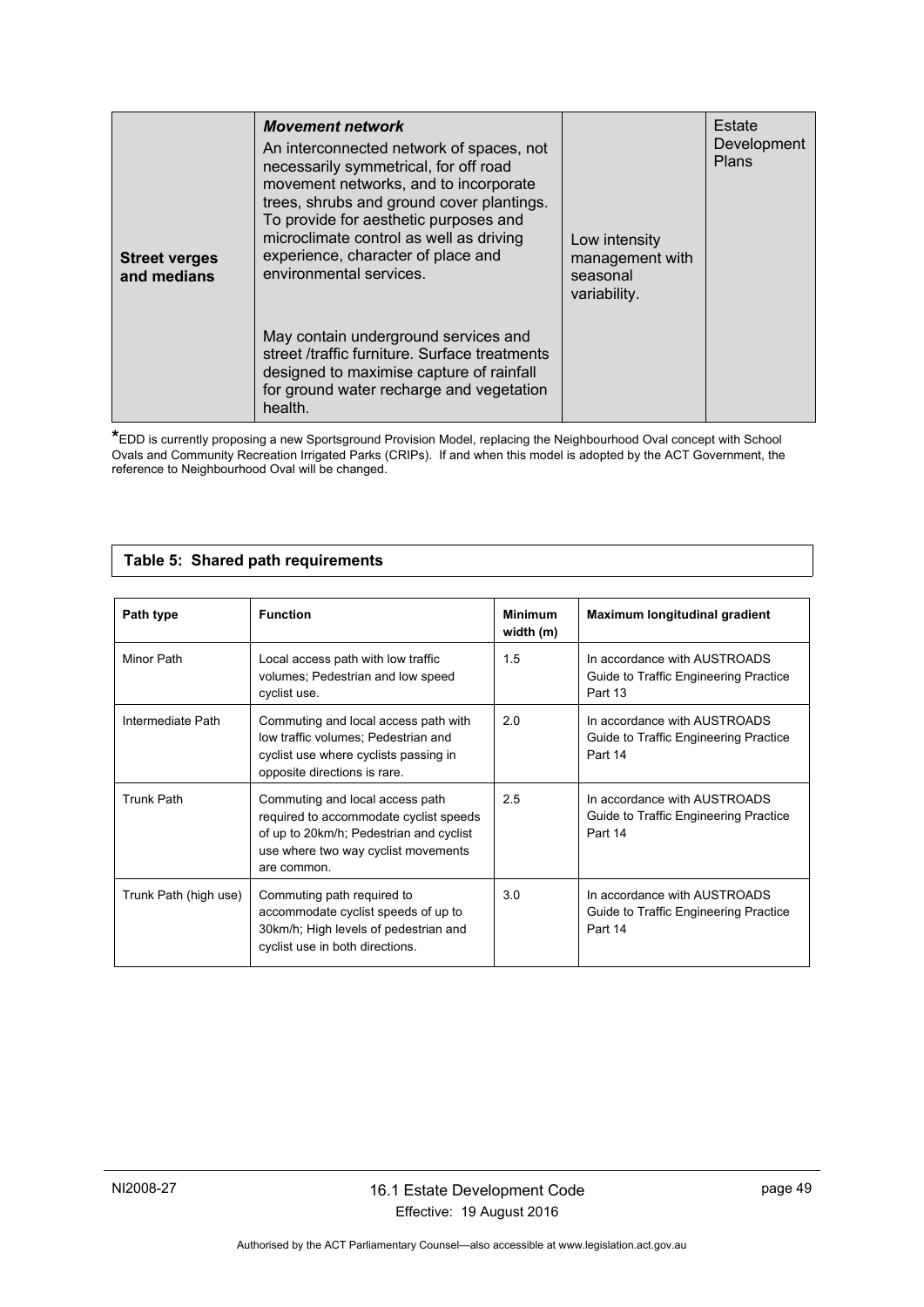### <span id="page-53-0"></span>**Table 6: Spacing of intersections along traffic routes – estates in residential zones and CZ5**

| Road type                   |                                                                                                                            | Minimum spacing of staggered intersections |
|-----------------------------|----------------------------------------------------------------------------------------------------------------------------|--------------------------------------------|
|                             | Left - right stagger                                                                                                       | Right - left stagger                       |
| <b>Local access street</b>  | 40                                                                                                                         | 20                                         |
| <b>Collector (minor)</b>    | 40                                                                                                                         | 20                                         |
| Collector (major)           | 40                                                                                                                         | 20                                         |
| 2-lane sub-arterial         | 60                                                                                                                         | 30                                         |
| 3-lane sub-arterial         | 100                                                                                                                        | 30                                         |
| <b>Divided sub-arterial</b> | 150                                                                                                                        | 50                                         |
| <b>Divided arterial</b>     | 150                                                                                                                        | 50                                         |
| Divided major arterial      | 150                                                                                                                        | 50                                         |
| *                           | Each crossroad counts as one intersection. A right-left stagger on a three-lane sub-arterial of higher road also counts as |                                            |

one intersection. Other intersections may form T-intersections or allow only restricted vehicle movements.

### <span id="page-53-1"></span>**Table 7 - Minimum deflection angle for speed control to 20km/hr slow points (refer to Figure 1)**

| <b>Street Pavement Width (m)</b> |            |                                         |                 |
|----------------------------------|------------|-----------------------------------------|-----------------|
| <b>Bend Type</b>                 | 3.5m-5.5m  | $6.5m-7m$                               | >7 <sub>m</sub> |
| Single Bend                      | ° 60       | ° 70                                    | `90 ∘           |
| Chicane*                         | 60 ° -60 ° |                                         |                 |
|                                  |            | $*$ Objazira – Davona Ovinia (lalavnic) |                 |

\*Chicane - Reverse Curve ('s' curve)

### <span id="page-53-2"></span>**Table 8 - Maximum leg lengths between 20km/hr slow points (refer to Figure 1)**

| Target design speed (km/hr) | Maximum leg length between 20km/hr slow points (m) |
|-----------------------------|----------------------------------------------------|
| 30                          | 75-100                                             |
| 40                          | 100-160                                            |
| 50                          | 120-155                                            |
| 60                          | 180-200                                            |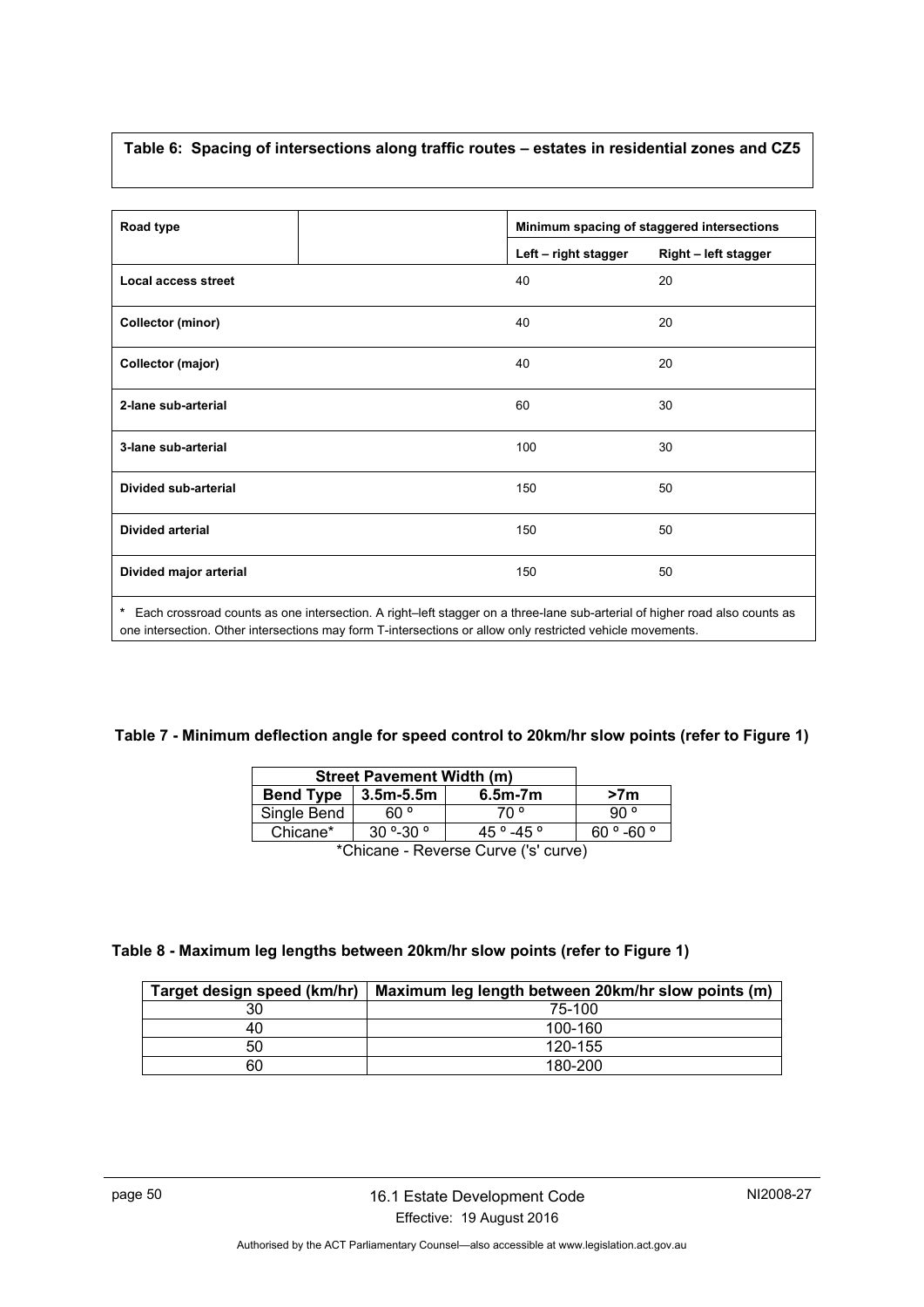

<span id="page-54-0"></span>**Figure 1: Measuring deflection angles for speed control to 20km/h slow points (refer table 7)**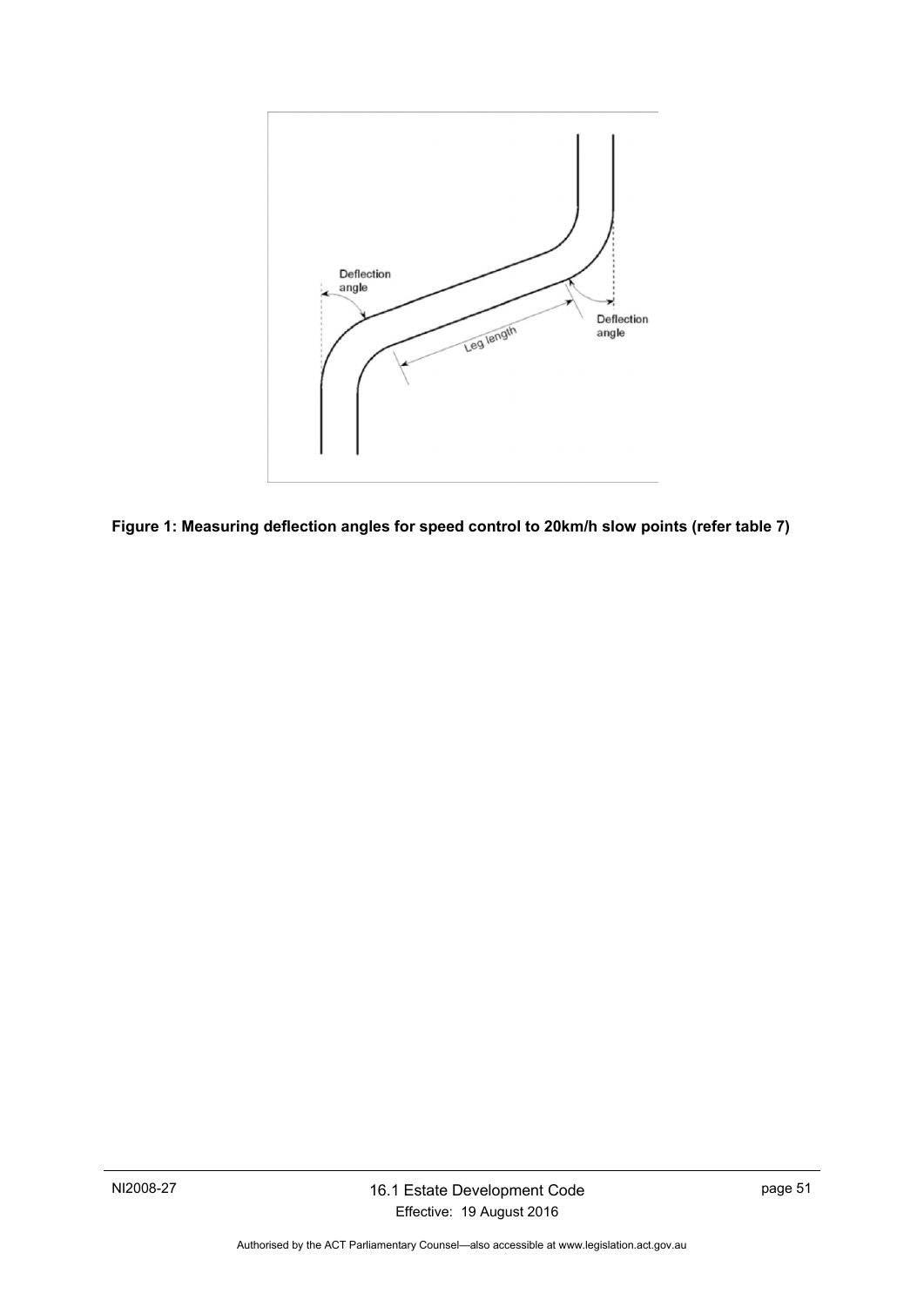# Appendix A – Block compliance tables

### *Using the block compliance tables*

The block compliance tables schedule a range of block sizes, slope and orientation to ensure adequate solar access. Only one *test block* is applicable to each proposed block. For each proposed block the same *test block* is to be used to determine block width, block depth, bearing of street address, slope and compliance with the block compliance tables below.

### **Calculating variables:**

For this appendix a *test block* means a rectangular block that fits entirely within the boundaries of a proposed block of the same type, as shown in table A1. See also figure A2.

#### **Table A1 – minimum dimensions of test block**

| block type    | compact block | mid size block   | large block       |
|---------------|---------------|------------------|-------------------|
| minimum area  | n/a           | 250 <sup>6</sup> | 500m <sup>2</sup> |
| minimum width | 6m            | 10m              | 14m               |
| minimum depth | 7m            | 25m              | 28m               |

#### **^ Block width**

Is the width of a *test block*.

**^^ Block depth**  Is the depth of a *test block*.

#### **^^^ Bearing of address street boundary**

The 'bearing of address street boundary' is the bearing of a line perpendicular to the primary axis of a *test block,* starting at 0° for a west loading *test block* (i.e. boundary running northsouth) and increasing clockwise, as shown in the examples below:

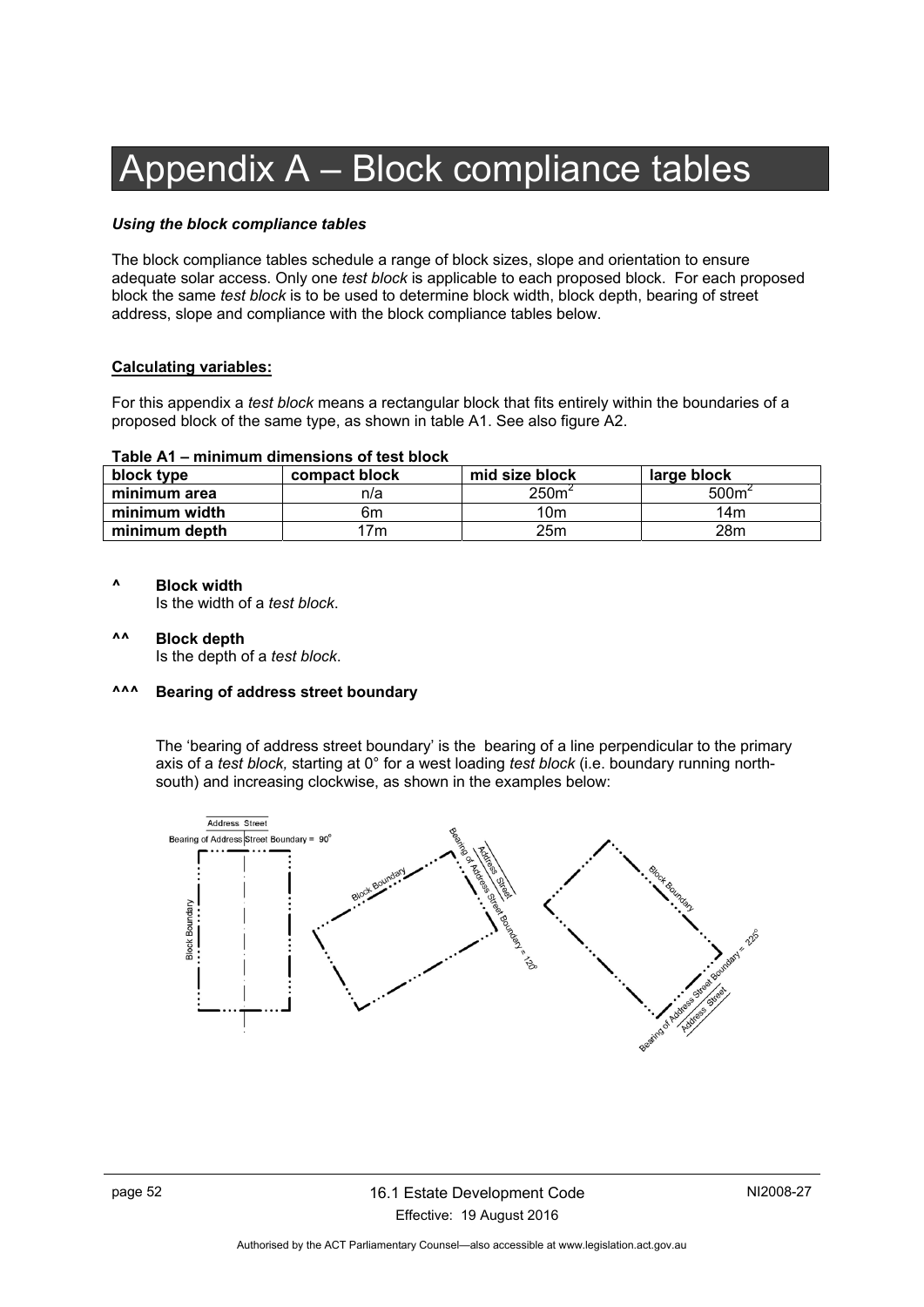### **(s) Slope**

Slope (s) is an average of two slope measurements with reference to a relevant *test block*: 1. extending from the northern most point of the relevant *test block* due south along the boundary to the termination of that boundary or, where the boundary is not aligned north-south, to any other boundary of the *test block*.

2. extending from the southern most point of the relevant *test block* due north along the boundary to the termination of that boundary or, where the boundary is not aligned north-south, to any other boundary of the *test block*. (see **figure A1**).

North-facing slopes (slopes falling to the north) have a positive value, south-facing slopes (slopes falling to the south) have a negative value. Slope is represented as a percentage slope (e.g.+12%, -6%, 0). Note that these calculations yield a slope in relation to the north south axis, not necessarily the actual slope of the land. For example, a block oriented north south on land sloping to the west will have a zero slope.



Slope may be demonstrated by using a geographic information system and/or digital terrain model.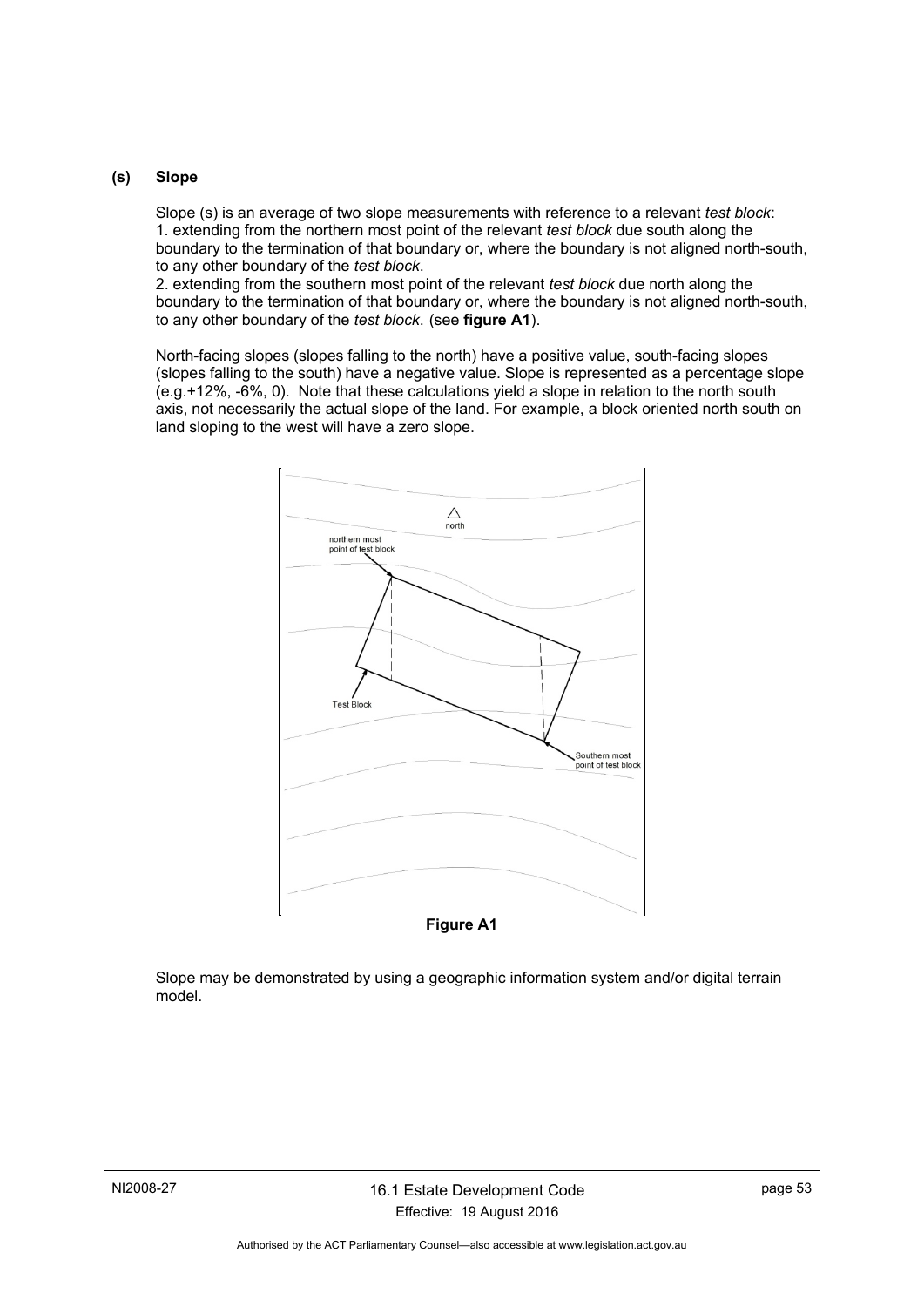

**Figure A2: Test block**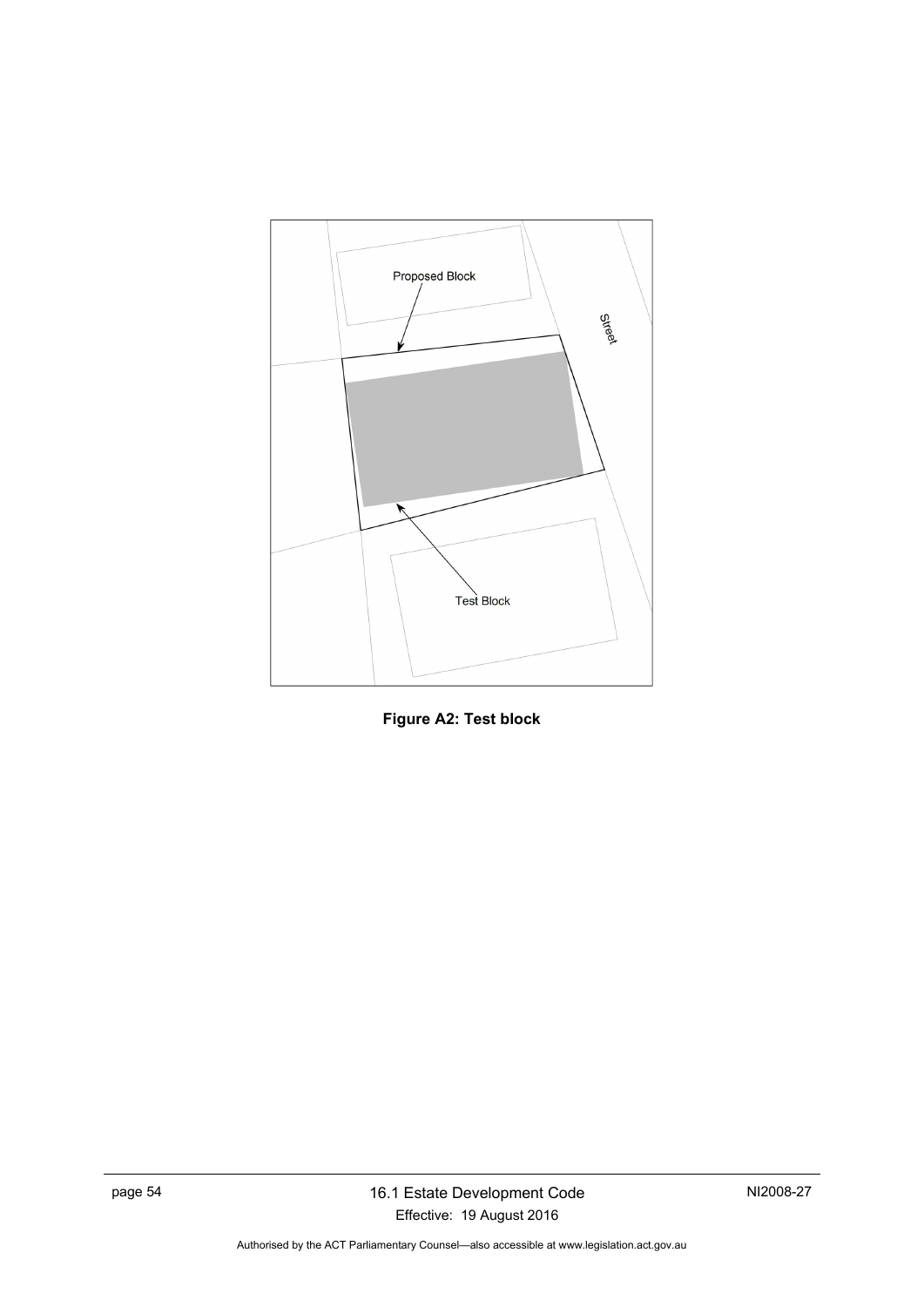| Table A1.1                                                                                  |                           |                             |                           |                           | slope (s)                 |                         |                       |               |  |
|---------------------------------------------------------------------------------------------|---------------------------|-----------------------------|---------------------------|---------------------------|---------------------------|-------------------------|-----------------------|---------------|--|
|                                                                                             | <b>Block compliance</b>   |                             |                           | fall to south             |                           | flat                    |                       | fall to north |  |
| large blocks $(>500m²)$<br>block width $\land$ <16m<br>minimum block width <sup>^</sup> 14m |                           | ><br>$-15%$                 | $-15%$<br>to <<br>$-10%$  | $-10%$<br>to <<br>$-5%$   | $-5%$<br>to <<br>$+5%$    | $+5%$<br>to <<br>$+10%$ | $+10%$<br>to <<br>15% | ><br>$+15%$   |  |
|                                                                                             |                           | $70^\circ$ - <90 $^\circ$   | ✓                         | ✓                         | ✓                         | ✓                       |                       | ✓             |  |
| $\lambda$                                                                                   | street to north           | $90^{\circ} - 120^{\circ}$  | ✓                         | ✓                         | ✓                         | ✓                       |                       |               |  |
|                                                                                             |                           | $120^{\circ} - 160^{\circ}$ | $\boldsymbol{\mathsf{x}}$ | $\boldsymbol{\mathsf{x}}$ | $\mathbf x$               | ✓                       |                       |               |  |
|                                                                                             |                           | $160^{\circ} - 180^{\circ}$ | ✓                         | ✓                         | ✓                         | ✓                       |                       |               |  |
|                                                                                             | street to east            | $180^{\circ} - 210^{\circ}$ | ✓                         | ✓                         | ✓                         | ✓                       |                       |               |  |
| street boundary                                                                             |                           | $210^{\circ} - 250^{\circ}$ | $\boldsymbol{\mathsf{x}}$ | $\mathbf x$               | $\boldsymbol{\mathsf{x}}$ | ✓                       |                       |               |  |
|                                                                                             |                           | $250^{\circ} - 270^{\circ}$ | ✓                         | $\checkmark$              | ✓                         | ✓                       | ✓                     |               |  |
| of address                                                                                  | street to south           | $270^{\circ} - 500^{\circ}$ | ✓                         | ✓                         | $\checkmark$              | ✓                       | ✓                     | ✓             |  |
|                                                                                             |                           | $300^{\circ} - 340^{\circ}$ | $\boldsymbol{\mathsf{x}}$ | $\mathbf x$               | $\overline{\mathbf{x}}$   |                         |                       |               |  |
|                                                                                             |                           | $340^{\circ} - 360^{\circ}$ | ✓                         | ✓                         | ✓                         | ✓                       |                       | ✓             |  |
|                                                                                             | bearing<br>street to west | $0^\circ$ - <30 $^\circ$    | ✓                         | ✓                         |                           | ✓                       |                       |               |  |
|                                                                                             |                           | $30^\circ$ - <70 $^\circ$   | ×                         | ×                         | ×                         |                         |                       |               |  |

|                 | Table A1.2                                          |                                  |                           |                                                                                                                                   |   | slope (s)              |   |               |  |
|-----------------|-----------------------------------------------------|----------------------------------|---------------------------|-----------------------------------------------------------------------------------------------------------------------------------|---|------------------------|---|---------------|--|
|                 | <b>Block compliance</b><br>large blocks $(>500m^2)$ |                                  |                           | fall to south                                                                                                                     |   | flat                   |   | fall to north |  |
|                 | block width $\land$ 16m - < 18m                     |                                  | $\geq$<br>$-15%$          | $-10%$<br>$-15%$<br>$-5%$<br>$+5%$<br>$+10%$<br>to <<br>to <<br>to <<br>to <<br>to <<br>$-10%$<br>$-5%$<br>$+5%$<br>15%<br>$+10%$ |   | $\mathbf{L}$<br>$+15%$ |   |               |  |
|                 |                                                     | $70^\circ$ - <90 $^\circ$        | ✓                         | ✓                                                                                                                                 | ✓ | ✓                      |   | ✓             |  |
| $\lambda$       | street to north                                     | $90^{\circ} - 120^{\circ}$       | ✓                         | ✓                                                                                                                                 |   | ✓                      |   |               |  |
|                 |                                                     | $120^{\circ} - 160^{\circ}$      | $\boldsymbol{\mathsf{x}}$ | $\mathbf x$                                                                                                                       | ✓ | ✓                      |   | ✓             |  |
|                 |                                                     | $160^{\circ} - 180^{\circ}$      | ✓                         | ✓                                                                                                                                 |   | ✓                      |   |               |  |
|                 | street to east                                      | $180^{\circ} - 210^{\circ}$      | ✓                         | ✓                                                                                                                                 |   |                        |   |               |  |
| street boundary |                                                     | $210^{\circ} - 250^{\circ}$      | $\boldsymbol{\mathsf{x}}$ | $\boldsymbol{\mathsf{x}}$                                                                                                         |   | ✓                      |   |               |  |
|                 |                                                     | $250^{\circ} - 270^{\circ}$      | ✓                         | ✓                                                                                                                                 |   | ✓                      | ✓ | ✓             |  |
| address         | street to south                                     | $270^{\circ}$ - < 300 $^{\circ}$ | ✓                         | ✓                                                                                                                                 |   |                        |   |               |  |
| $\mathbf{b}$    |                                                     | $300^{\circ} - 340^{\circ}$      | $\boldsymbol{\mathsf{x}}$ | $\mathbf x$                                                                                                                       |   | ✓                      |   |               |  |
|                 |                                                     | $340^{\circ} - 360^{\circ}$      | ✓                         | ✓                                                                                                                                 |   | ✓                      |   |               |  |
|                 | bearing<br>street to west                           | $0^\circ$ - <30 $^\circ$         | ✓                         | ✓                                                                                                                                 |   |                        |   |               |  |
|                 |                                                     | $30^{\circ} - 5.70^{\circ}$      | $\boldsymbol{\mathsf{x}}$ | $\mathbf x$                                                                                                                       |   |                        |   |               |  |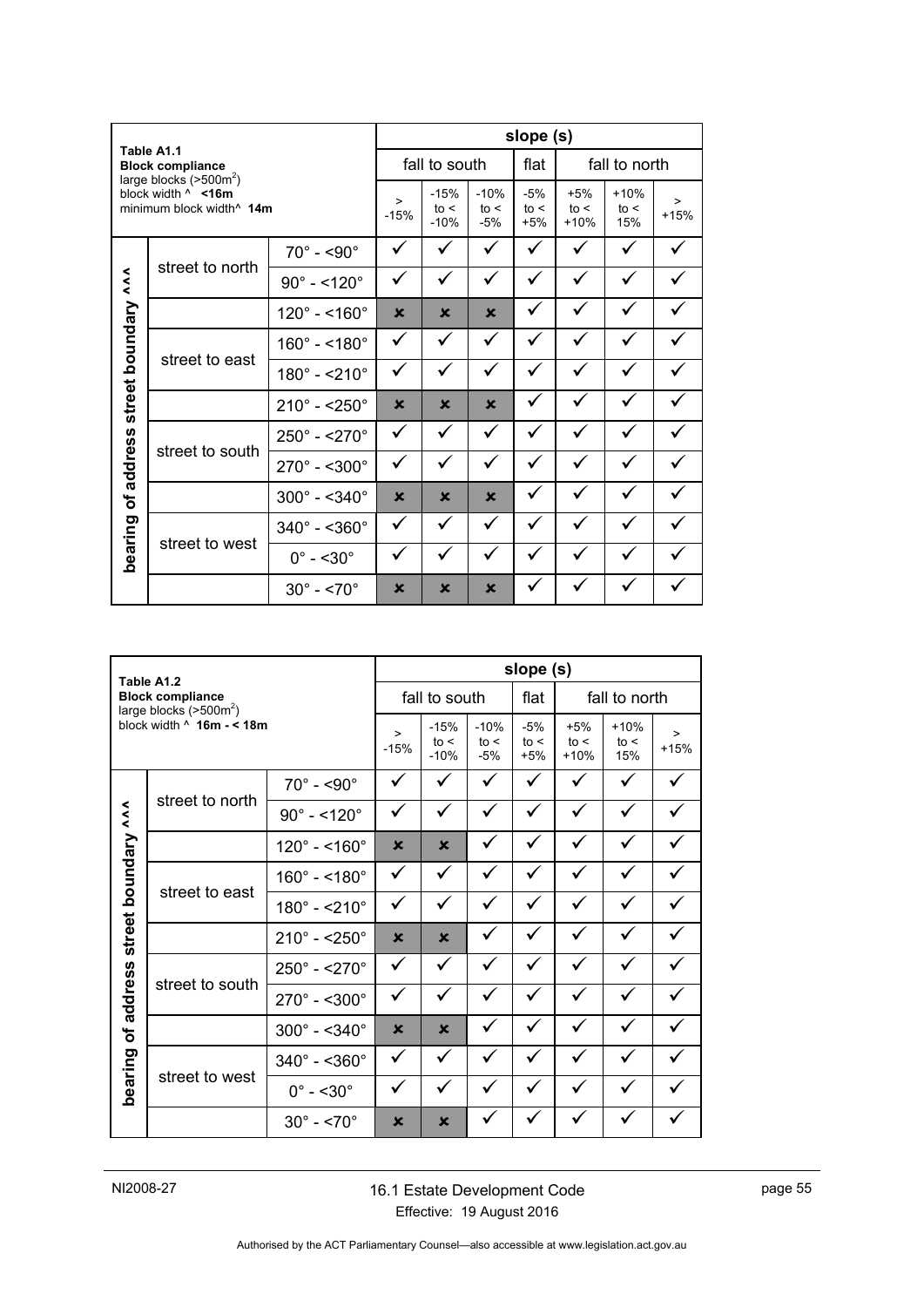| Table A1.3                                                                                       |                         |                             |                          |                         |                        | slope (s)               |                       |                  |  |
|--------------------------------------------------------------------------------------------------|-------------------------|-----------------------------|--------------------------|-------------------------|------------------------|-------------------------|-----------------------|------------------|--|
|                                                                                                  | <b>Block compliance</b> |                             |                          | fall to south           |                        | flat                    |                       | fall to north    |  |
| large blocks $(>500m²)$<br>block width $^{\wedge}$ 218m<br>minimum block depth <sup>^^</sup> 28m |                         | $\geq$<br>$-15%$            | $-15%$<br>to <<br>$-10%$ | $-10%$<br>to <<br>$-5%$ | $-5%$<br>to <<br>$+5%$ | $+5%$<br>to <<br>$+10%$ | $+10%$<br>to <<br>15% | $\geq$<br>$+15%$ |  |
|                                                                                                  |                         | $70^\circ$ - <90 $^\circ$   | ✓                        | ✓                       | ✓                      | ✓                       |                       | ✓                |  |
|                                                                                                  | street to north         | $90^{\circ} - 120^{\circ}$  | ✓                        | ✓                       | ✓                      | ✓                       |                       | ✓                |  |
|                                                                                                  |                         | $120^{\circ} - 160^{\circ}$ | $\mathbf x$              | ✓                       | ✓                      | ✓                       |                       | ✓                |  |
|                                                                                                  |                         | $160^{\circ} - 180^{\circ}$ | ✓                        | ✓                       | ✓                      | ✓                       |                       | ✓                |  |
|                                                                                                  | street to east          | $180^{\circ} - 210^{\circ}$ | ✓                        | ✓                       | ✓                      | ✓                       |                       |                  |  |
| street boundary ^^                                                                               |                         | $210^{\circ} - 250^{\circ}$ | $\mathbf x$              | ✓                       |                        |                         |                       |                  |  |
|                                                                                                  |                         | $250^{\circ} - 270^{\circ}$ | ✓                        | ✓                       | ✓                      | ✓                       |                       | ✓                |  |
| address                                                                                          | street to south         | $270^{\circ} - 500^{\circ}$ | ✓                        | ✓                       | ✓                      | ✓                       |                       |                  |  |
| Ⴆ                                                                                                |                         | $300^{\circ} - 340^{\circ}$ | $\mathbf x$              |                         |                        |                         |                       |                  |  |
|                                                                                                  |                         | $340^{\circ} - 360^{\circ}$ | ✓                        | ✓                       |                        | ✓                       |                       | ✓                |  |
| bearing                                                                                          | street to west          | $0^\circ$ - <30 $^\circ$    | ✓                        | ✓                       |                        |                         |                       |                  |  |
|                                                                                                  |                         | $30^{\circ} - 5.70^{\circ}$ | ×                        |                         |                        |                         |                       |                  |  |

| Table A2.1 |                                                                                                                          |                              |                           |                          |                           | slope (s)              |                         |                       |                  |
|------------|--------------------------------------------------------------------------------------------------------------------------|------------------------------|---------------------------|--------------------------|---------------------------|------------------------|-------------------------|-----------------------|------------------|
|            | <b>Block compliance</b>                                                                                                  |                              |                           | fall to south            |                           | flat                   |                         | fall to north         |                  |
|            | mid sized blocks (<250 - $\leq$ 500m <sup>2</sup> )<br>block width $\land$ < 12m<br>minimum block width <sup>^</sup> 10m |                              | $\geq$<br>$-15%$          | $-15%$<br>to <<br>$-10%$ | $-10%$<br>to <<br>$-5%$   | $-5%$<br>to <<br>$+5%$ | $+5%$<br>to <<br>$+10%$ | $+10%$<br>to <<br>15% | $\geq$<br>$+15%$ |
|            |                                                                                                                          | $70^\circ$ - <90 $^\circ$    | ✓                         | ✓                        | ✓                         | ✓                      |                         | ✓                     |                  |
| $\lambda$  | street to north                                                                                                          | $90^{\circ} - 120^{\circ}$   | ✓                         | ✓                        | ✓                         | ✓                      | ✓                       | ✓                     | ✓                |
|            |                                                                                                                          | $120^{\circ} - 160^{\circ}$  | $\boldsymbol{\mathsf{x}}$ | $\mathbf x$              | $\mathbf x$               | $\mathbf x$            | $\mathbf x$             | $\mathbf x$           | $\mathbf x$      |
| boundary   |                                                                                                                          | $160^\circ$ - <180 $^\circ$  | $\boldsymbol{\mathsf{x}}$ | $\mathbf x$              | $\boldsymbol{\mathsf{x}}$ | $\mathbf x$            | $\mathbf x$             | $\mathbf x$           | $\mathbf x$      |
|            | street to east                                                                                                           | $180^{\circ} - 210^{\circ}$  | $\boldsymbol{\mathsf{x}}$ | $\mathsf{x}$             | $\mathbf x$               | $\mathsf{x}$           | $\mathbf x$             | $\mathbf x$           | $\mathbf x$      |
| street     |                                                                                                                          | $210^{\circ} - 250^{\circ}$  | $\boldsymbol{\mathsf{x}}$ | $\mathbf x$              | $\mathbf x$               | $\mathbf x$            | $\mathbf x$             | $\mathbf x$           | $\mathbf x$      |
|            |                                                                                                                          | $250^{\circ} - 270^{\circ}$  | ✓                         | $\checkmark$             | ✓                         | ✓                      | ✓                       | $\checkmark$          | ✓                |
| address    | street to south                                                                                                          | $270^{\circ} - 5300^{\circ}$ | ✓                         | ✓                        | ✓                         | ✓                      | ✓                       | ✓                     | ✓                |
| Ⴆ          |                                                                                                                          | $300^{\circ} - 340^{\circ}$  | $\boldsymbol{\mathsf{x}}$ | $\mathbf x$              | $\boldsymbol{\mathsf{x}}$ | $\mathbf x$            | $\mathbf x$             | $\mathbf x$           | $\mathbf x$      |
|            |                                                                                                                          | $340^{\circ} - 5360^{\circ}$ | $\mathbf x$               | $\mathbf x$              | $\mathbf x$               | $\mathbf x$            | $\mathbf x$             | $\mathbf x$           | $\mathbf x$      |
| bearing    | street to west                                                                                                           | $0^{\circ} - 30^{\circ}$     | $\mathbf x$               | $\mathbf x$              | $\mathbf x$               | $\mathbf x$            | $\mathbf x$             | $\mathbf x$           | $\mathbf x$      |
|            |                                                                                                                          | $30^\circ$ - <70 $^\circ$    | ×                         | ×                        | $\boldsymbol{\mathsf{x}}$ | ×                      | $\mathbf x$             | ×                     | $\mathbf x$      |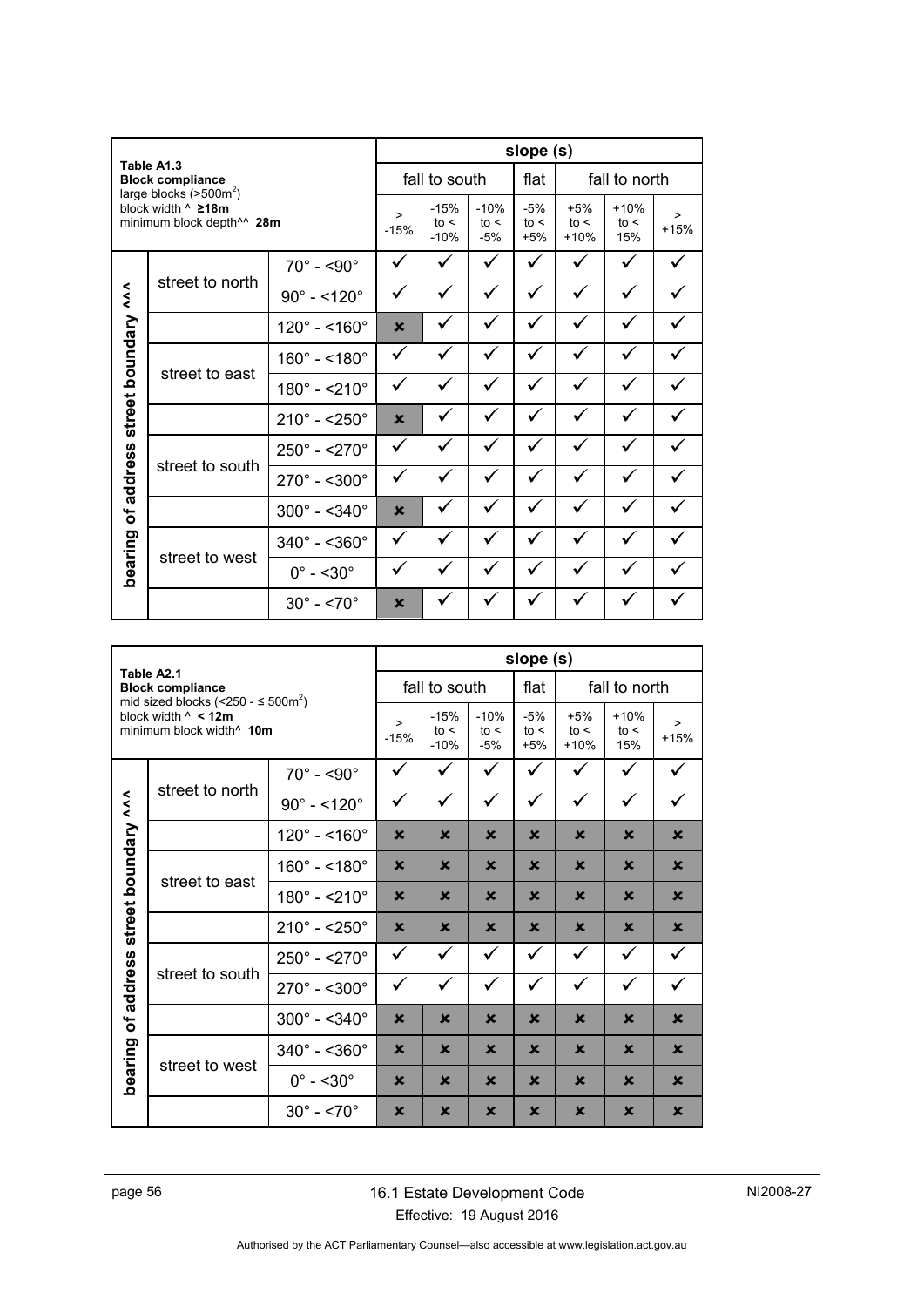| Table A2.2          |                                                                                |                             |                           |                          | slope (s)                 |                        |                         |                       |                  |
|---------------------|--------------------------------------------------------------------------------|-----------------------------|---------------------------|--------------------------|---------------------------|------------------------|-------------------------|-----------------------|------------------|
|                     | <b>Block compliance</b><br>mid sized blocks (<250 - $\leq$ 500m <sup>2</sup> ) |                             |                           | fall to south            |                           | flat                   |                         | fall to north         |                  |
|                     | block width $\land$ 12m - < 14m                                                |                             | $\geq$<br>$-15%$          | $-15%$<br>to <<br>$-10%$ | $-10%$<br>to <<br>$-5%$   | $-5%$<br>to <<br>$+5%$ | $+5%$<br>to <<br>$+10%$ | $+10%$<br>to <<br>15% | $\geq$<br>$+15%$ |
|                     |                                                                                | $70^\circ$ - <90 $^\circ$   | ✓                         | ✓                        |                           |                        |                         |                       |                  |
| $\lambda$           | street to north                                                                | $90^{\circ} - 120^{\circ}$  | ✓                         | $\checkmark$             | ✓                         | ✓                      | ✓                       | ✓                     |                  |
|                     |                                                                                | $120^{\circ} - 160^{\circ}$ | $\boldsymbol{\mathsf{x}}$ | $\mathbf x$              | $\mathbf x$               | $\mathbf x$            | $\mathbf x$             | $\mathbf x$           |                  |
| street boundary     |                                                                                | $160^{\circ} - 180^{\circ}$ | ×                         | $\mathbf x$              | $\boldsymbol{\mathsf{x}}$ | $\mathbf x$            | ✓                       | ✓                     |                  |
|                     | street to east                                                                 | $180^{\circ} - 210^{\circ}$ | ×                         | $\mathbf x$              | $\mathbf x$               | $\mathbf x$            | ✓                       | ✓                     |                  |
|                     |                                                                                | $210^{\circ} - 250^{\circ}$ | $\boldsymbol{\mathsf{x}}$ | $\mathbf x$              | $\mathbf x$               | $\mathbf x$            | $\mathbf x$             | $\mathbf x$           | ×                |
|                     |                                                                                | $250^{\circ} - 270^{\circ}$ | $\checkmark$              | ✓                        | ✓                         | ✓                      | ✓                       | $\checkmark$          | ✓                |
| address             | street to south                                                                | $270^{\circ} - 500^{\circ}$ | ✓                         | ✓                        | ✓                         | ✓                      | ✓                       | ✓                     |                  |
| $\overline{\sigma}$ |                                                                                | $300^{\circ} - 340^{\circ}$ | ×                         | $\mathbf x$              | $\mathbf x$               | $\mathbf x$            | $\mathbf x$             | $\mathbf x$           |                  |
|                     |                                                                                | $340^{\circ} - 360^{\circ}$ | $\mathbf x$               | $\mathbf x$              | $\mathbf x$               | $\mathbf x$            | ✓                       | ✓                     |                  |
|                     | bearing<br>street to west                                                      | $0^\circ$ - <30 $^\circ$    | ×                         | $\mathbf x$              | $\mathbf x$               | $\mathbf x$            | ✓                       | ✓                     |                  |
|                     |                                                                                | $30^{\circ} - 5.70^{\circ}$ | ×                         | $\mathbf x$              | $\boldsymbol{\mathsf{x}}$ | $\mathbf x$            | $\mathbf x$             | $\mathbf x$           |                  |

| Table A2.3<br><b>Block compliance</b><br>mid sized blocks (<250 - $\leq$ 500m <sup>2</sup> )<br>block width $\land$ 14m - < 16m |                 | slope (s)                   |                           |                         |                           |                           |                       |                  |  |
|---------------------------------------------------------------------------------------------------------------------------------|-----------------|-----------------------------|---------------------------|-------------------------|---------------------------|---------------------------|-----------------------|------------------|--|
|                                                                                                                                 |                 | fall to south               |                           |                         | flat                      | fall to north             |                       |                  |  |
|                                                                                                                                 |                 | $\geq$<br>$-15%$            | $-15%$<br>to <<br>$-10%$  | $-10%$<br>to <<br>$-5%$ | $-5%$<br>to <<br>$+5%$    | $+5%$<br>to <<br>$+10%$   | $+10%$<br>to <<br>15% | $\geq$<br>$+15%$ |  |
| $\tilde{\tilde{\mathbf{z}}}$<br>street boundary<br>address<br>ð<br>bearing                                                      | street to north | $70^\circ$ - <90 $^\circ$   | ✓                         | ✓                       | ✓                         | ✓                         |                       |                  |  |
|                                                                                                                                 |                 | $90^{\circ} - 120^{\circ}$  | ✓                         | ✓                       | ✓                         | ✓                         | ✓                     | ✓                |  |
|                                                                                                                                 |                 | $120^{\circ} - 160^{\circ}$ | $\mathbf x$               | $\mathbf x$             | $\mathbf x$               | $\mathbf x$               | $\mathbf x$           | ✓                |  |
|                                                                                                                                 | street to east  | $160^{\circ} - 180^{\circ}$ | $\mathbf x$               | $\mathbf x$             | $\checkmark$              | ✓                         | ✓                     | ✓                |  |
|                                                                                                                                 |                 | $180^{\circ} - 210^{\circ}$ | ×                         | $\mathbf x$             | $\checkmark$              | ✓                         | $\checkmark$          | ✓                |  |
|                                                                                                                                 |                 | $210^{\circ} - 250^{\circ}$ | $\boldsymbol{\mathsf{x}}$ | $\mathbf x$             | $\mathbf x$               | $\mathbf x$               | $\mathbf x$           | $\mathbf x$      |  |
|                                                                                                                                 |                 | $250^{\circ} - 270^{\circ}$ | $\checkmark$              | ✓                       | ✓                         | ✓                         | ✓                     | ✓                |  |
|                                                                                                                                 | street to south | $270^\circ$ - <300 $^\circ$ | ✓                         | ✓                       | ✓                         | ✓                         | ✓                     | ✓                |  |
|                                                                                                                                 |                 | $300^{\circ} - 340^{\circ}$ | $\boldsymbol{\mathsf{x}}$ | $\mathbf x$             | $\mathbf x$               | $\mathbf x$               | $\mathbf x$           |                  |  |
|                                                                                                                                 |                 | $340^{\circ} - 360^{\circ}$ | $\boldsymbol{\mathsf{x}}$ | $\mathbf x$             | $\checkmark$              | ✓                         | $\checkmark$          | $\checkmark$     |  |
|                                                                                                                                 | street to west  | $0^\circ$ - <30 $^\circ$    | $\boldsymbol{\mathsf{x}}$ | $\mathbf x$             | ✓                         | ✓                         |                       |                  |  |
|                                                                                                                                 |                 | $30^\circ$ - <70 $^\circ$   | ×                         | ×                       | $\boldsymbol{\mathsf{x}}$ | $\boldsymbol{\mathsf{x}}$ | $\mathbf x$           |                  |  |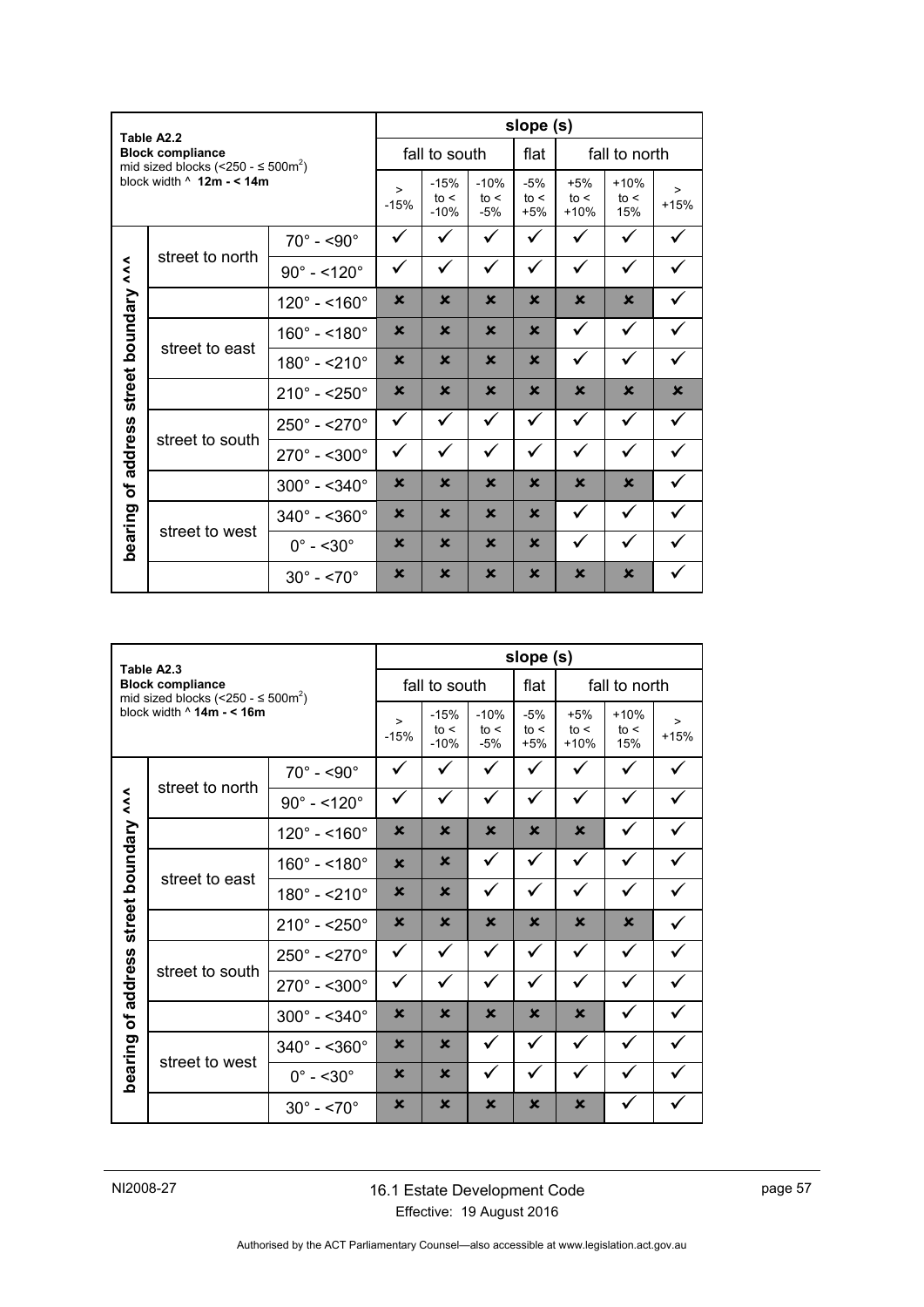| Table A2.4<br><b>Block compliance</b><br>mid sized blocks (<250 - $\leq$ 500m <sup>2</sup> )<br>block width ^ ≥16m<br>minimum block depth <sup>14</sup> 25m |                 | slope (s)                    |                           |                         |                        |                         |                       |                  |              |
|-------------------------------------------------------------------------------------------------------------------------------------------------------------|-----------------|------------------------------|---------------------------|-------------------------|------------------------|-------------------------|-----------------------|------------------|--------------|
|                                                                                                                                                             |                 | fall to south                |                           |                         | flat                   | fall to north           |                       |                  |              |
|                                                                                                                                                             |                 | $\geq$<br>$-15%$             | $-15%$<br>to <<br>$-10%$  | $-10%$<br>to <<br>$-5%$ | $-5%$<br>to <<br>$+5%$ | $+5%$<br>to <<br>$+10%$ | $+10%$<br>to <<br>15% | $\geq$<br>$+15%$ |              |
| $\lambda$<br>boundary<br>street                                                                                                                             | street to north | $70^\circ$ - <90 $^\circ$    | ✓                         |                         |                        | ✓                       | ✓                     | ✓                |              |
|                                                                                                                                                             |                 | $90^{\circ} - 120^{\circ}$   | ✓                         | ✓                       | ✓                      | ✓                       | ✓                     | ✓                | ✓            |
|                                                                                                                                                             |                 | $120^{\circ} - 160^{\circ}$  | $\mathbf x$               | $\mathbf x$             | $\mathbf x$            | $\mathbf x$             | ✓                     | ✓                | ✓            |
|                                                                                                                                                             | street to east  | $160^{\circ} - 180^{\circ}$  | $\mathbf x$               | ✓                       | ✓                      | ✓                       | ✓                     | $\checkmark$     | ✓            |
|                                                                                                                                                             |                 | $180^{\circ} - 210^{\circ}$  | $\mathbf x$               | ✓                       | ✓                      | ✓                       | ✓                     | ✓                | ✓            |
|                                                                                                                                                             |                 | $210^{\circ} - 250^{\circ}$  | $\mathbf x$               | $\mathbf x$             | $\mathbf x$            | $\mathbf x$             | $\mathbf x$           |                  |              |
|                                                                                                                                                             | street to south | $250^{\circ} - 270^{\circ}$  | ✓                         | ✓                       | ✓                      | $\checkmark$            | ✓                     | ✓                | $\checkmark$ |
| address<br>৳<br>bearing                                                                                                                                     |                 | $270^{\circ} - 5300^{\circ}$ | ✓                         | ✓                       | ✓                      | ✓                       | ✓                     | ✓                | $\checkmark$ |
|                                                                                                                                                             |                 | $300^{\circ} - 340^{\circ}$  | $\mathbf x$               | $\mathbf x$             | $\mathbf x$            | $\mathbf x$             | ✓                     | ✓                | ✓            |
|                                                                                                                                                             | street to west  | $340^{\circ} - 360^{\circ}$  | $\boldsymbol{\mathsf{x}}$ | ✓                       | ✓                      | $\checkmark$            | ✓                     | ✓                |              |
|                                                                                                                                                             |                 | $0^\circ$ - <30 $^\circ$     | $\mathbf x$               |                         |                        | ✓                       |                       |                  |              |
|                                                                                                                                                             |                 | $30^{\circ} - 5.70^{\circ}$  | $\mathbf x$               | $\mathbf x$             | $\mathbf x$            | $\mathbf x$             |                       |                  |              |

| Table A3.1<br><b>Block compliance</b><br>compact blocks $(\leq 250 \text{m}^2)$ |                                                                  | slope (s)                   |                           |                          |                         |                        |                         |                           |                  |
|---------------------------------------------------------------------------------|------------------------------------------------------------------|-----------------------------|---------------------------|--------------------------|-------------------------|------------------------|-------------------------|---------------------------|------------------|
|                                                                                 |                                                                  | fall to south               |                           |                          | flat                    | fall to north          |                         |                           |                  |
|                                                                                 | block width $\land$ < 12m<br>minimum block width <sup>^</sup> 6m |                             | $\geq$<br>$-15%$          | $-15%$<br>to <<br>$-10%$ | $-10%$<br>to <<br>$-5%$ | $-5%$<br>to <<br>$+5%$ | $+5%$<br>to <<br>$+10%$ | $+10%$<br>to <<br>15%     | $\geq$<br>$+15%$ |
|                                                                                 | street to north                                                  | $70^\circ$ - <90 $^\circ$   | ✓                         | ✓                        | ✓                       | ✓                      | $\checkmark$            | ✓                         | ✓                |
| $\lambda$                                                                       |                                                                  | $90^{\circ} - 120^{\circ}$  | ✓                         | ✓                        | ✓                       | $\checkmark$           | ✓                       | ✓                         | ✓                |
| boundary<br>street<br>address<br>đ<br>bearing                                   |                                                                  | $120^{\circ} - 160^{\circ}$ | $\boldsymbol{\mathsf{x}}$ | $\mathbf x$              | $\mathbf x$             | $\mathbf x$            | $\mathbf x$             | $\mathbf x$               | $\mathbf x$      |
|                                                                                 | street to east                                                   | $160^{\circ} - 180^{\circ}$ | $\mathbf x$               | $\mathbf x$              | $\mathbf x$             | $\mathbf x$            | $\mathbf x$             | $\mathbf x$               | $\mathbf x$      |
|                                                                                 |                                                                  | $180^{\circ} - 210^{\circ}$ | $\mathbf x$               | $\mathbf x$              | $\mathbf x$             | $\mathbf x$            | $\mathbf x$             | $\mathbf x$               | $\mathbf x$      |
|                                                                                 |                                                                  | $210^{\circ} - 250^{\circ}$ | $\mathbf x$               | $\mathbf x$              | $\mathbf x$             | $\mathbf x$            | $\mathbf x$             | $\mathbf x$               | $\mathbf x$      |
|                                                                                 | street to south                                                  | $250^{\circ} - 270^{\circ}$ | $\checkmark$              | ✓                        | $\checkmark$            | ✓                      | ✓                       | ✓                         | ✓                |
|                                                                                 |                                                                  | $270^\circ$ - <300 $^\circ$ | ✓                         | ✓                        | $\checkmark$            | ✓                      | ✓                       | ✓                         | ✓                |
|                                                                                 |                                                                  | $300^{\circ} - 340^{\circ}$ | $\mathbf x$               | $\mathbf x$              | $\mathbf x$             | $\mathbf x$            | $\mathbf x$             | $\mathbf x$               | $\mathbf x$      |
|                                                                                 | street to west                                                   | $340^{\circ} - 360^{\circ}$ | $\mathbf x$               | $\mathbf x$              | $\mathbf x$             | $\mathbf x$            | $\mathbf x$             | $\mathbf x$               | $\mathbf x$      |
|                                                                                 |                                                                  | $0^\circ$ - <30 $^\circ$    | $\mathbf x$               | $\mathbf x$              | $\mathbf x$             | $\mathbf x$            | $\mathbf x$             | $\mathbf x$               | $\mathbf x$      |
|                                                                                 |                                                                  | $30^{\circ} - 5.70^{\circ}$ | $\mathbf x$               | $\mathbf x$              | $\mathbf x$             | $\mathbf x$            | $\mathbf x$             | $\boldsymbol{\mathsf{x}}$ | $\mathbf x$      |